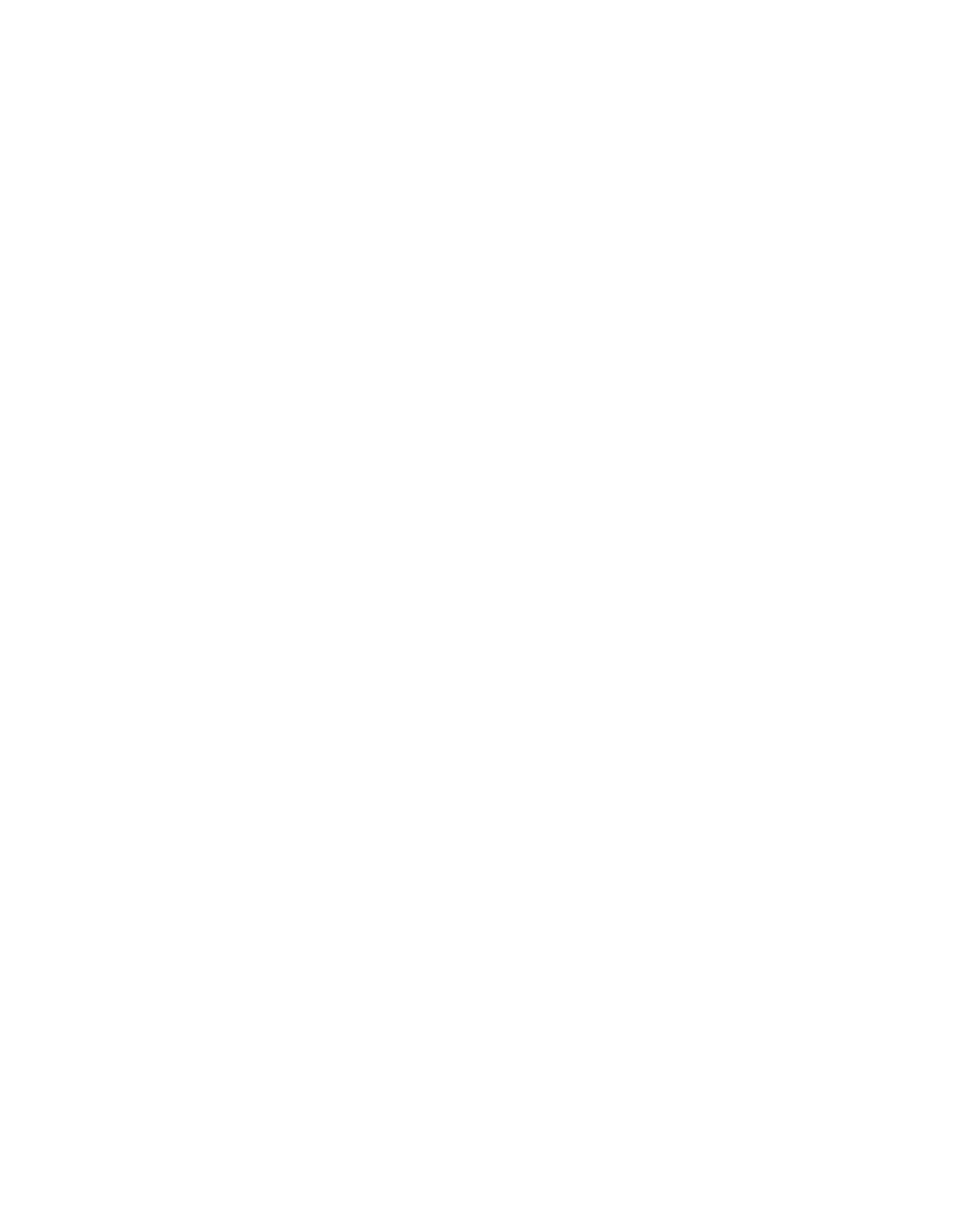# **Contents**

| Chapter 2 Preparing for installation with the continuum continuum control to the control of the control of the  |  |
|-----------------------------------------------------------------------------------------------------------------|--|
|                                                                                                                 |  |
|                                                                                                                 |  |
|                                                                                                                 |  |
|                                                                                                                 |  |
|                                                                                                                 |  |
|                                                                                                                 |  |
|                                                                                                                 |  |
|                                                                                                                 |  |
|                                                                                                                 |  |
|                                                                                                                 |  |
|                                                                                                                 |  |
| Deploying the software using third-party imaging or remote management software 29                               |  |
| Chapter 6 Activating the software material contact and a state of the software material control of the software |  |
|                                                                                                                 |  |
|                                                                                                                 |  |
|                                                                                                                 |  |
|                                                                                                                 |  |
|                                                                                                                 |  |
|                                                                                                                 |  |
|                                                                                                                 |  |
|                                                                                                                 |  |
|                                                                                                                 |  |
|                                                                                                                 |  |
|                                                                                                                 |  |
|                                                                                                                 |  |
|                                                                                                                 |  |
|                                                                                                                 |  |
|                                                                                                                 |  |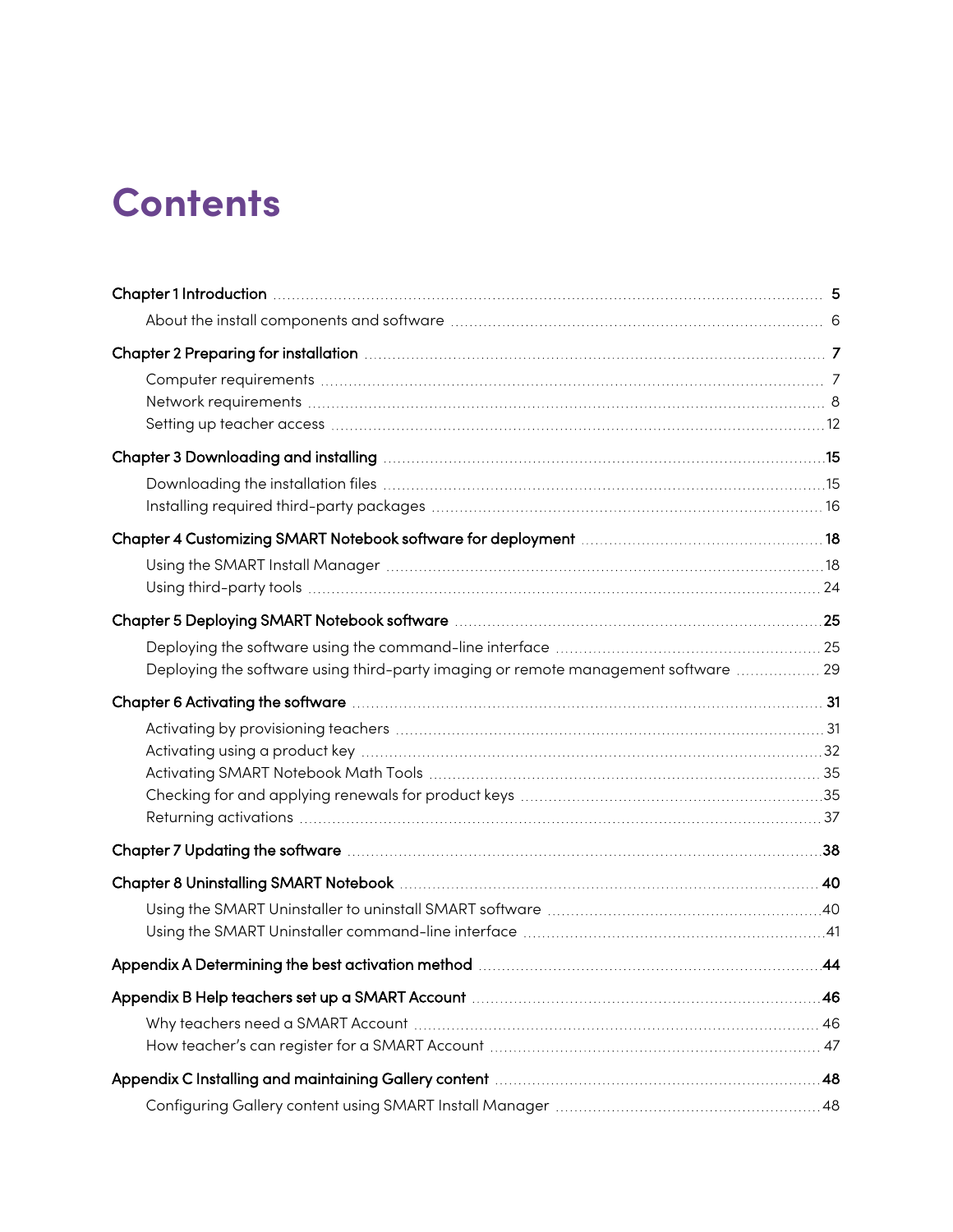| Appendix E Windows Installer properties manufactures and container and the state of the S5 |  |
|--------------------------------------------------------------------------------------------|--|
|                                                                                            |  |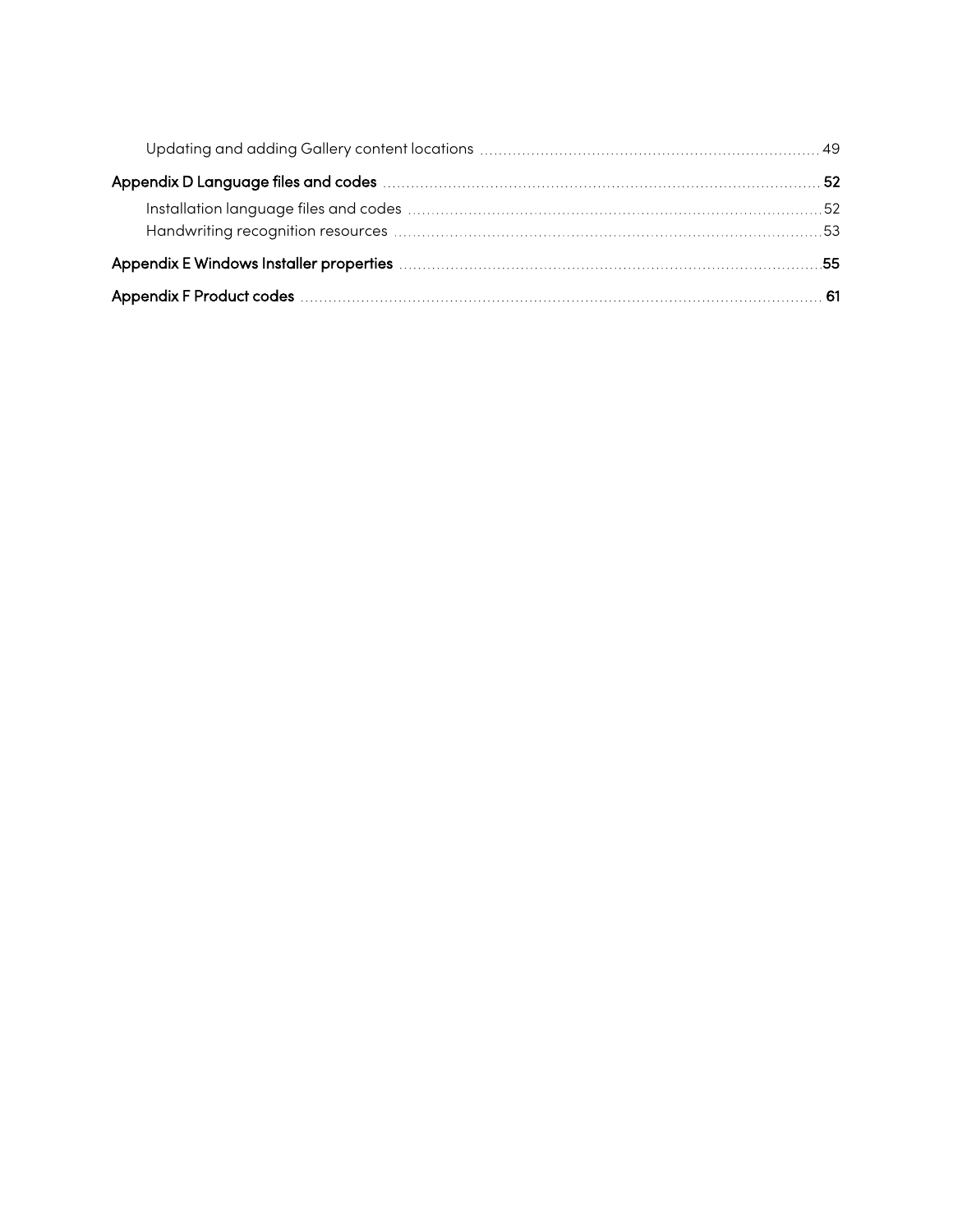# <span id="page-4-0"></span>Chapter 1 **Introduction**

This guide shows you how to use the MSI installer to customize and deploy the following software:

- SMART Notebook® 19 collaborative learning software
- SMART Product Drivers
- SMART  $ln k^{\circledR}$

#### **Note**

Although it's possible to use the USB installer (EXE), SMART recommends that you use the MSI installation package to deploy the SMART software. The MSI installer was designed to support mass deployments and provides finer control over the installation details for SMART software.

This guide is intended for those in charge of managing software subscriptions and installing software in a school, such as technical specialists, IT administrators, and others experienced with customizing, deploying, and administering software in a networked environment.

Use of this guide requires:

- Knowledge of IT terminology, such as "registry" and "domain controller"
- Knowledge of completing basic administrative tasks in Windows operating systems, such as modifying the registry
- Administrative privileges and access to servers
- Access to the internet

#### **Important**

The commands documented in this guide must be run in an Administrator Command Prompt window. To open an Administrator Command Prompt window, right-click the **Command Prompt** icon, and then select **Run as Administrator.**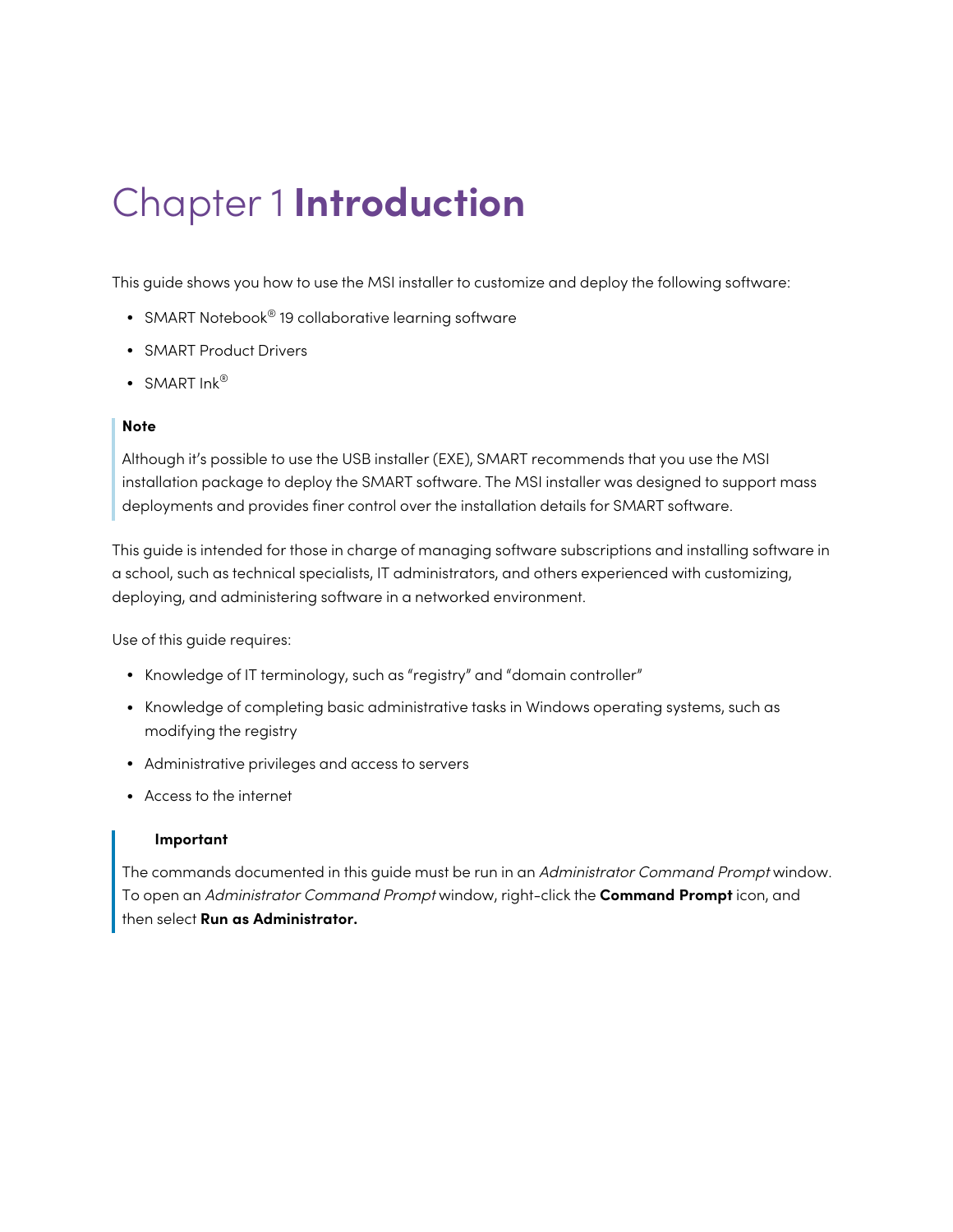## <span id="page-5-0"></span>About the install components and software

This guide mentions a number of SMART software products and components that you'll encounter when deploying or updating SMART Notebook software:

| <b>Componenet/software</b>           | <b>Description</b>                                                               |
|--------------------------------------|----------------------------------------------------------------------------------|
| Installer                            | USB or MSI installers, both available from the SMART website                     |
| <b>SMART Ink</b>                     | SMART's digital ink software                                                     |
| <b>SMART Product Drivers</b>         | SMART's software that enables touch features for SMART's interactive<br>products |
| <b>SMART Install Manager</b>         | A tool you can use to customize the SMART software installation                  |
| <b>SMART Product Update</b><br>(SPU) | A tool you can use to manage updates for SMART software products                 |
| <b>SMART Uninstaller</b>             | A tool you can use to uninstall SMART software                                   |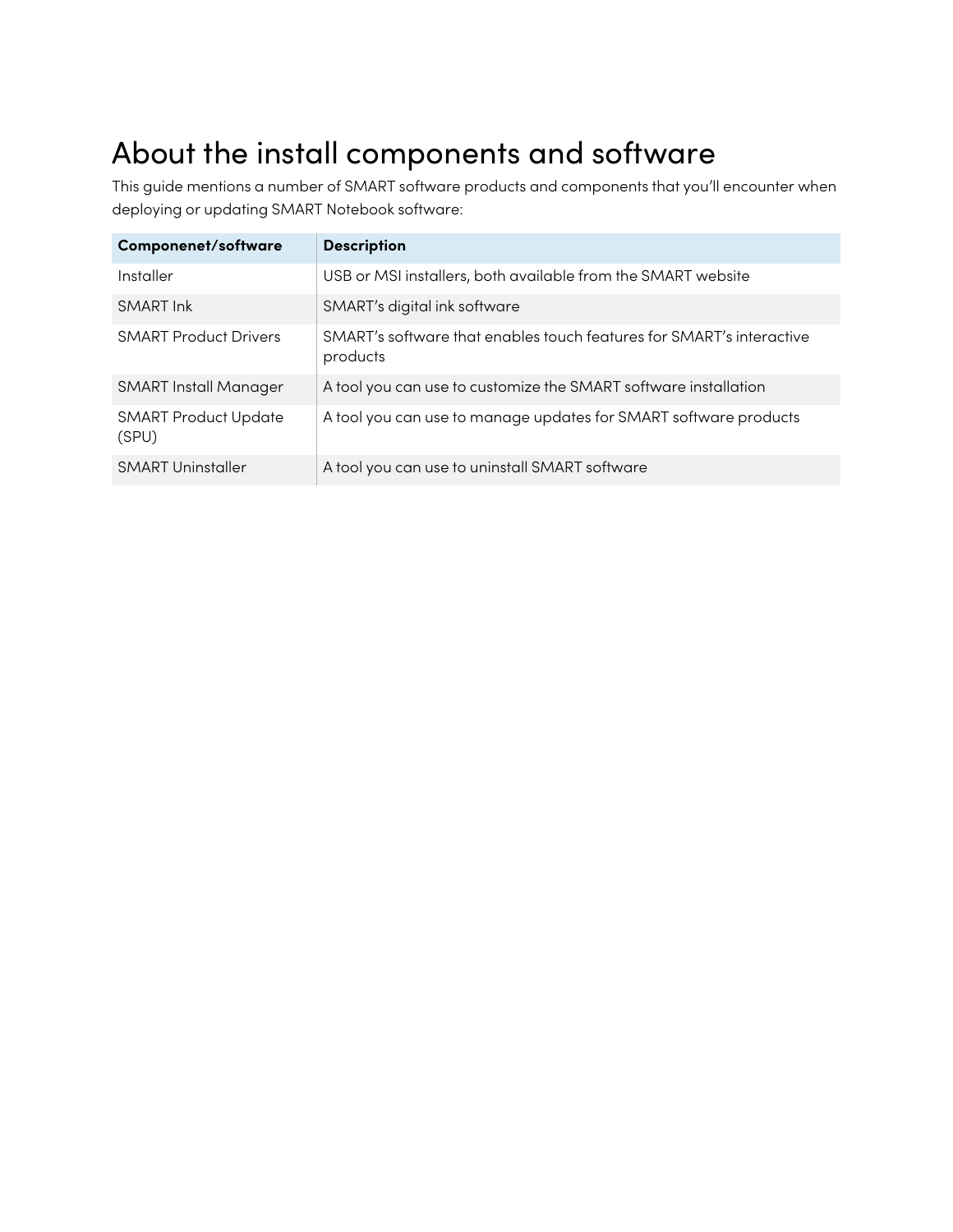# <span id="page-6-0"></span>Chapter 2 **Preparing for installation**

Before installing SMART Notebook, make sure the computer and network meets the minimum requirements. Additionally, you'll need to determine which activation method you want to use.

### <span id="page-6-1"></span>Computer requirements

Before you install the software, ensure the computer meets the following minimum requirements:

| Requirement                                           | Windows® operating system                                                                                                                                                                                                                                                                                                                  |  |  |
|-------------------------------------------------------|--------------------------------------------------------------------------------------------------------------------------------------------------------------------------------------------------------------------------------------------------------------------------------------------------------------------------------------------|--|--|
| General                                               |                                                                                                                                                                                                                                                                                                                                            |  |  |
| <b>Supported operating systems</b>                    | Windows 10<br>Windows 8.1                                                                                                                                                                                                                                                                                                                  |  |  |
| Minimum hard disk space                               | $4.7$ GB                                                                                                                                                                                                                                                                                                                                   |  |  |
|                                                       | Minimum specs for standard and high definition displays (up to 1080p and similar)                                                                                                                                                                                                                                                          |  |  |
| Minimum processor                                     | Intel <sup>®</sup> Core <sup>™</sup> m3                                                                                                                                                                                                                                                                                                    |  |  |
| <b>Minimum RAM</b>                                    | $4 G$ B                                                                                                                                                                                                                                                                                                                                    |  |  |
| Minimum specs for ultra high definition displays (4K) |                                                                                                                                                                                                                                                                                                                                            |  |  |
| Minimum graphics card                                 | Discrete GPU                                                                                                                                                                                                                                                                                                                               |  |  |
|                                                       | <b>Note</b>                                                                                                                                                                                                                                                                                                                                |  |  |
|                                                       | SMART strongly recommends that your video card meets or<br>exceeds the preferred requirements. SMART Notebook can run<br>with an integrated GPU. However, your experience and SMART<br>Notebook's performance can vary depending on the<br>capabilities of the GPU, your operating system, and other<br>concurrently running applications. |  |  |
| Minimum processor/system                              | Intel Core i3                                                                                                                                                                                                                                                                                                                              |  |  |
| <b>Minimum RAM</b>                                    | 8 GB                                                                                                                                                                                                                                                                                                                                       |  |  |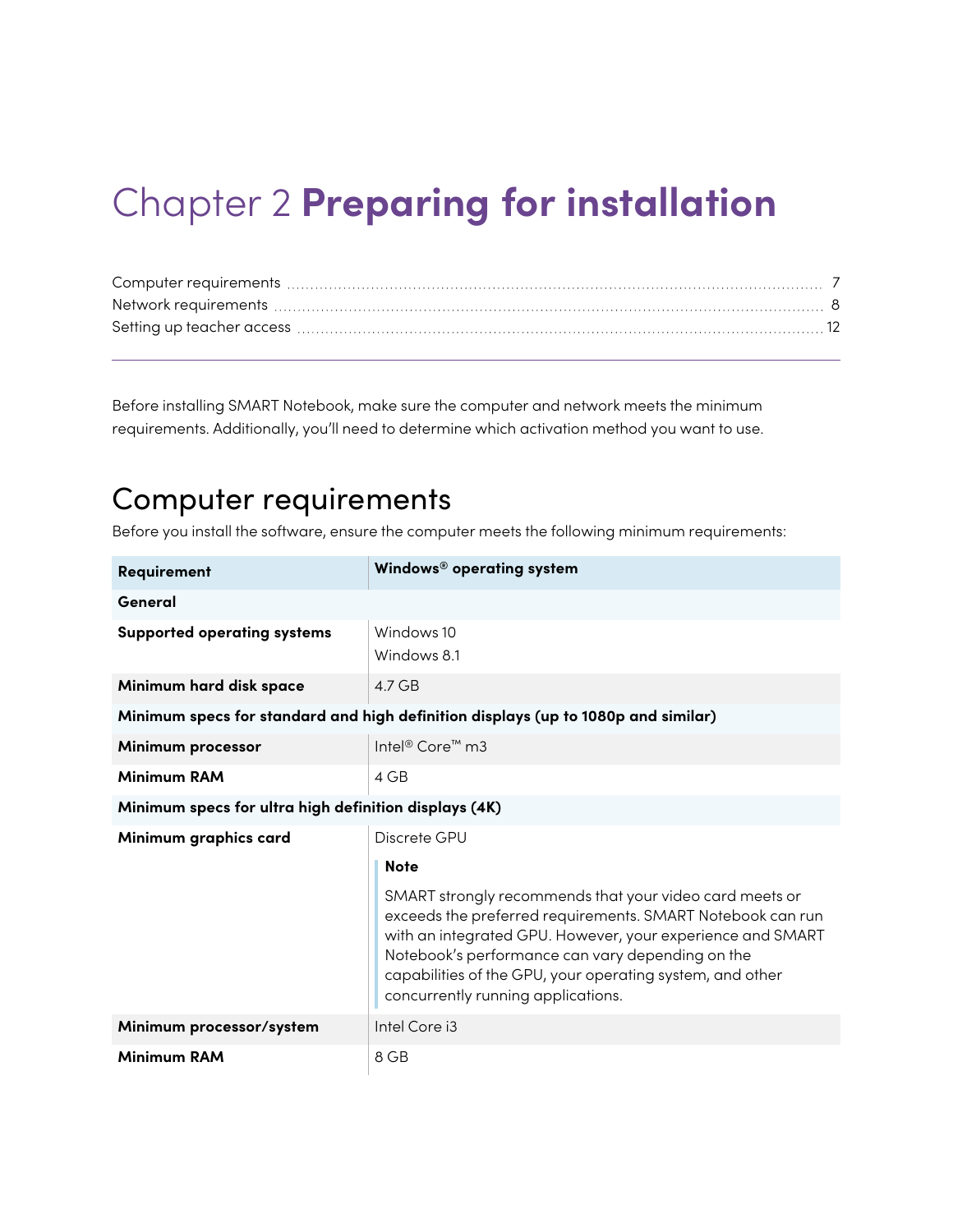| Requirement               | Windows® operating system                                                                                                                                         |
|---------------------------|-------------------------------------------------------------------------------------------------------------------------------------------------------------------|
| <b>Other requirements</b> |                                                                                                                                                                   |
| Programs                  | Microsoft® .NET Framework 4.5.1 or later for SMART Notebook<br>software and SMART Ink                                                                             |
|                           | Microsoft Visual Studio <sup>®</sup> Tools 2010 for Office for SMART Ink                                                                                          |
|                           | Adobe Reader® 8.0 or later                                                                                                                                        |
|                           | DirectX <sup>®</sup> technology 10 or later for SMART Notebook software                                                                                           |
|                           | DirectX 10 compatible graphics hardware for SMART Notebook<br>software                                                                                            |
|                           | <b>Notes</b>                                                                                                                                                      |
|                           | • All prerequisite third-party software is built into the<br>installation executable and is automatically installed in the<br>correct order when you run the EXE. |
|                           | These are the minimum requirements for SMART Learning<br>Suite, however SMART recommends updating to the most<br>recent versions of the software listed above.    |
| <b>Web Access</b>         | Internet Explorer <sup>®</sup> 11 or later<br>Internet access to download and activate SMART software                                                             |

### **Note**

Operating systems and other third-party software released after this SMART software might not be supported.

### <span id="page-7-0"></span>Network requirements

Ensure your network environment meets the minimum requirements on this page before you install or use SMART Notebook.

SMART Notebook's interactive activities and assessments use hellosmart.com. Use the recommended web browsers, device requirements, operating systems, and network capacity to ensure the best possible experience with SMART Notebook's interactive activities and assessments.

Additionally, some features of SMART Notebook and other SMART products (such as SMART Board interactive displays) require access to specific web sites. You might need to whitelist those web sites if your network restricts outbound internet access.

### **Tip**

When using activities on hellosmart.com, students may check their website access at [hellosmart.com/connection/check.html](http://classlab.com/connection/check.html).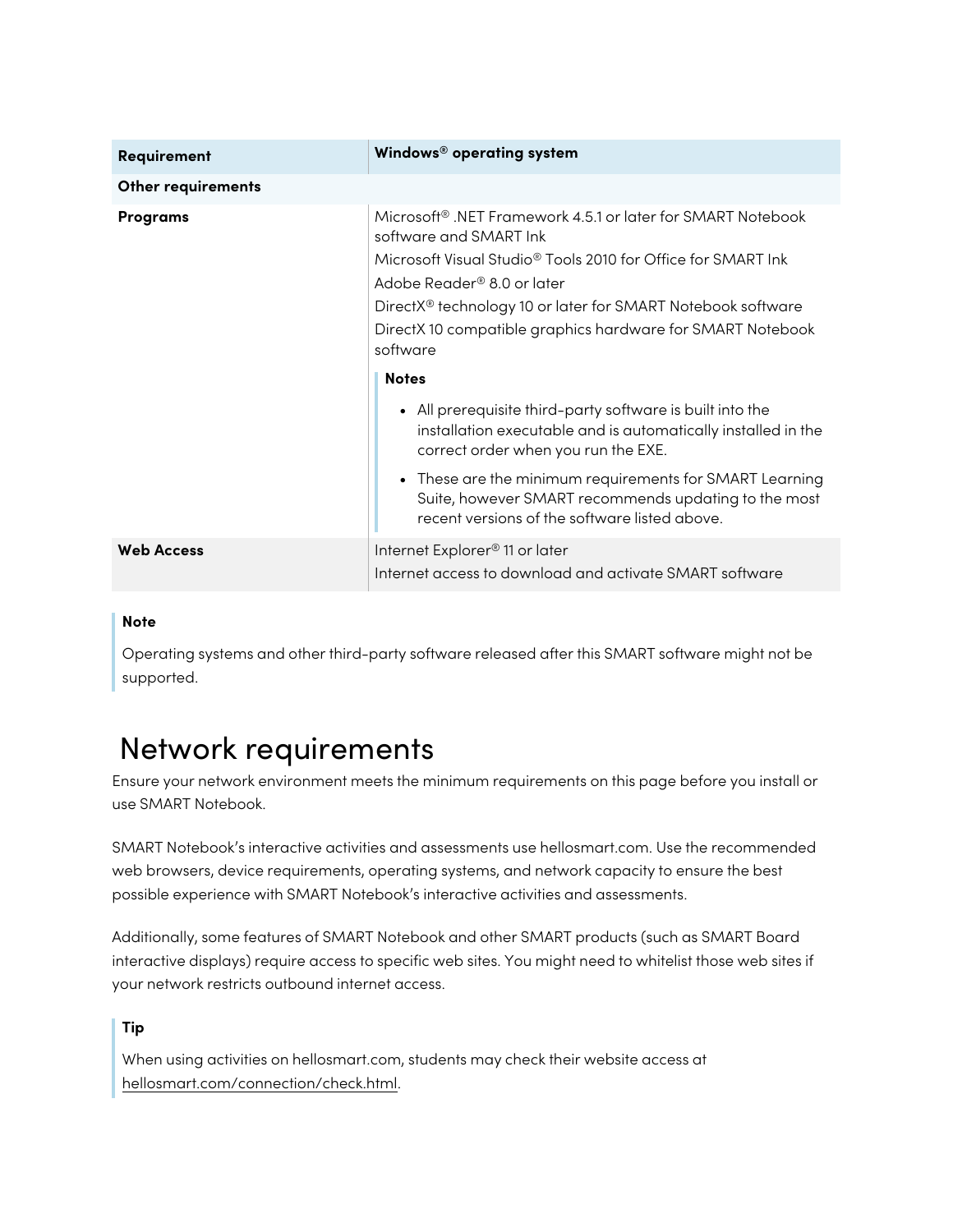### Student device web browser recommendations

Students playing or participating in a SMART Notebook lesson's activities and assessments should use one of the following browsers on their devices:

The latest version of:

- Google Chrome™
- Safari
- Firefox $^{\circ}$
- Windows 10 Edge

### **Note**

Android™ devices must use Chrome or Firefox.

Ensure JavaScript is enabled in your browser.

### Student device operating system recommendations

Students who use hellosmart.com should use one of the following recommended devices:

- Any computer running the latest version of Windows 10 or any Mac running OS X 10.13 or later
- Any iPad or iPhone upgraded to the latest iOS
- Any Android™ phone or tablet with Android version 8 or later
- Any Google™ Chromebook upgraded to the latest Chrome OS

### **Important**

First-generation iPads or Samsung Galaxy Tab 3 tablets do not support mobile device-enabled activities.

### Network capacity recommendations

SMART Notebook activities on hellosmart.com are designed to keep network requirements as low as possible while still supporting rich collaboration. The network recommendation for Shout It Out! alone is 0.3 Mbps per device. A school that regularly uses other Web 2.0 tools should have enough network capacity to run SMART Notebook activities on hellosmart.com.

If activities on hellosmart.com are used in conjunction with other online resources, such as streaming media, greater network capacity could be required, depending on the other resources.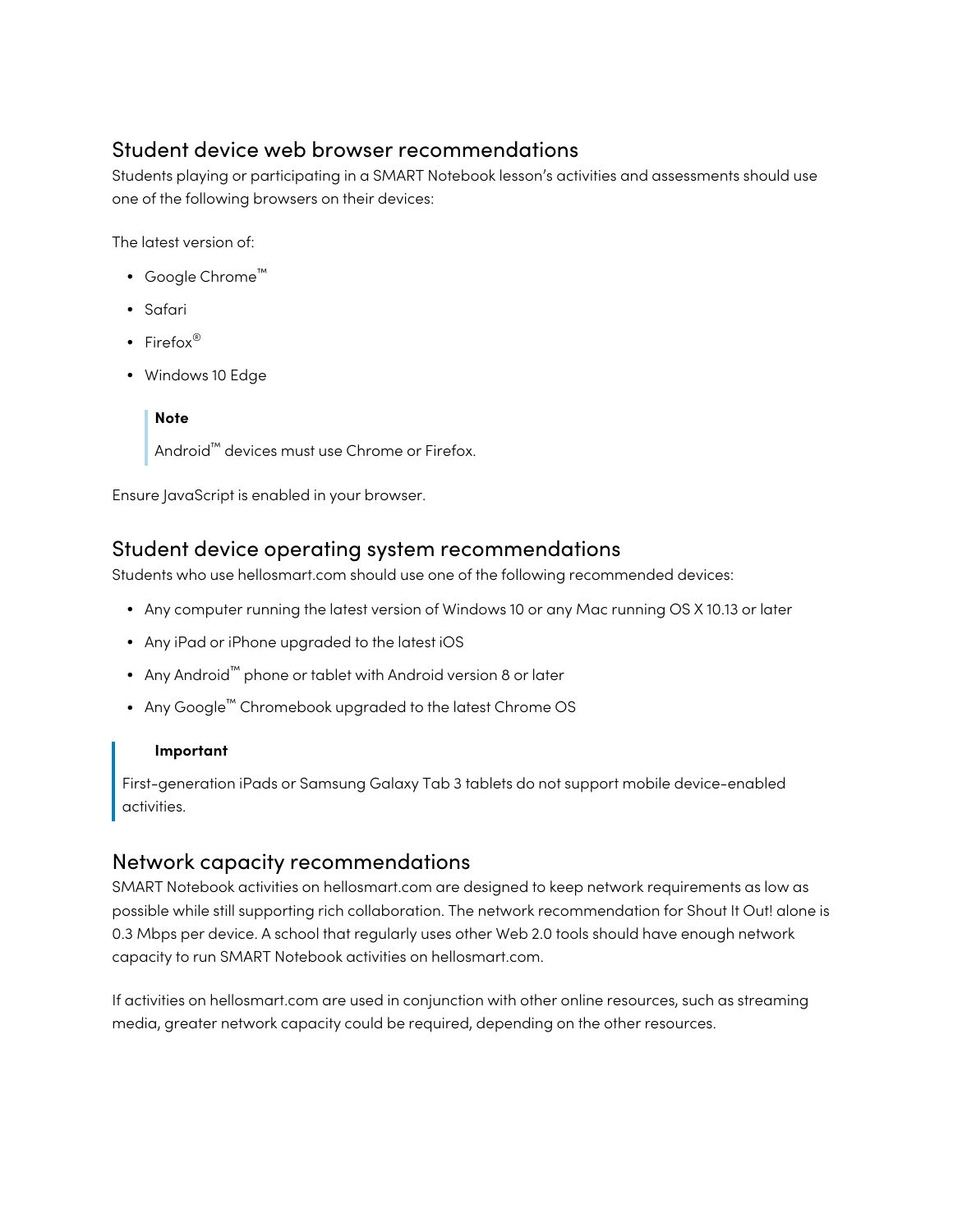### <span id="page-9-0"></span>Website access requirements

A number of SMART products use the following URLs for software updates, collecting information, and backend services. Add these URLs to your network's whitelist to make sure SMART products behave as expected.

- https://\*.smarttech.com (for updating SMART Board interactive display software and firmware)
- http://\*.smarttech.com (for updating SMART Board interactive display software and firmware)
- https://\*.mixpanel.com
- https://\*.google-analytics.com
- https://\*.smarttech-prod.com
- https://\*.firebaseio.com
- wss://\*.firebaseio.com
- https://www.firebase.com/test.html
- https://api.raygun.io
- https://www.fabric.io/
- https://updates.airsquirrels.com
- <sup>l</sup> https://ws.kappboard.com (for updating SMART Board interactive display software and firmware)
- https://\*.hockeyapp.net

The following URLs are used for signing in to and using your SMART Account with SMART products. Add these URLs to your network's whitelist to make sure SMART products behave as expected.

- https://\*.smarttech.com
- http://\*.smarttech.com
- https://hellosmart.com
- https://content.googleapis.com
- https://\*.smarttech-prod.com
- https://www.gstatic.com
- https://\*.google.com
- https://login.microsoftonline.com
- https://login.live.com
- https://accounts.google.com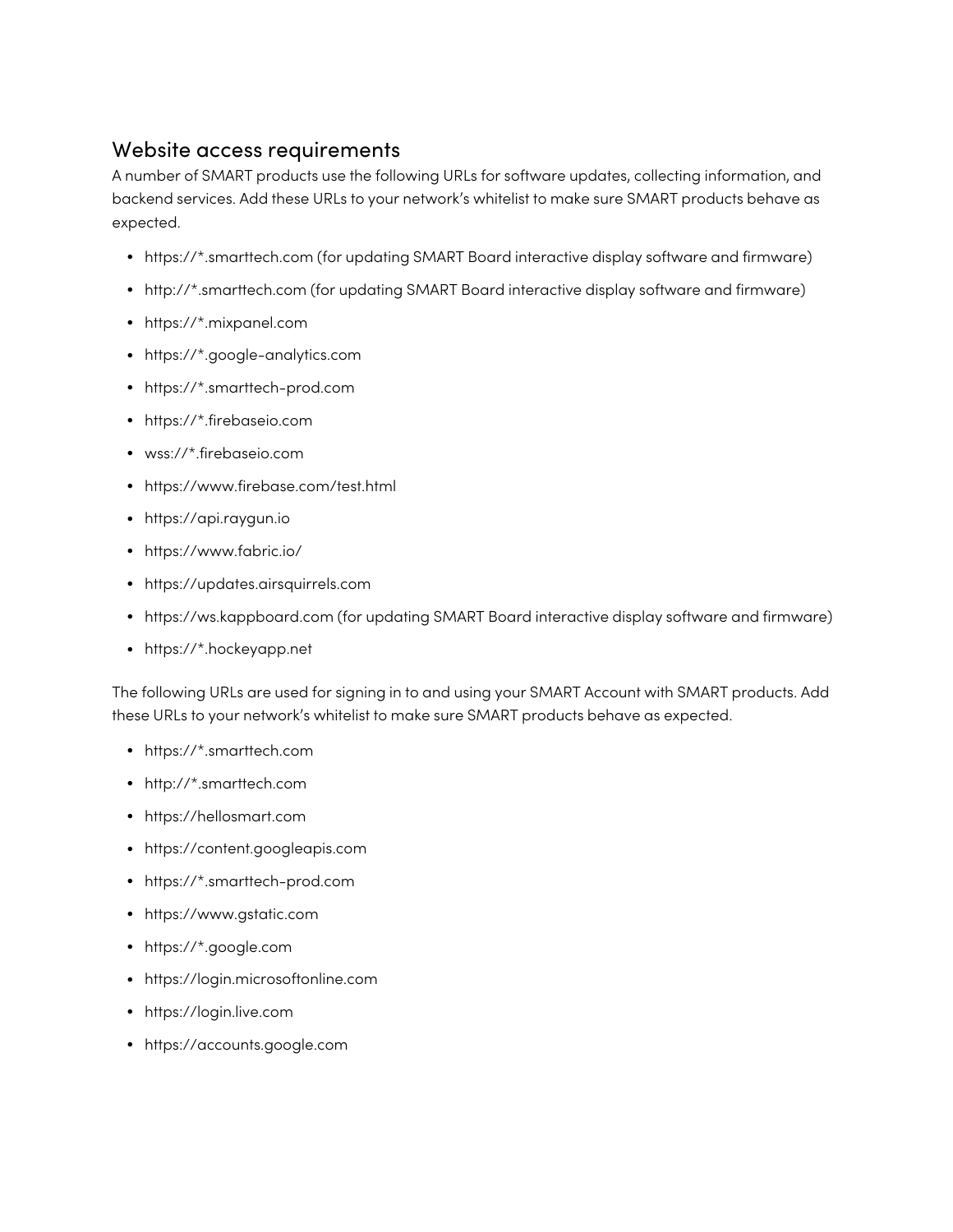- https://smartcommunity.force.com/
- https://graph.microsoft.com
- https://www.googleapis.com

The following URLs are used to enable content from YouTube. If you want SMART product users to be able to insert and play YouTube videos when using SMART products, whitelist the following:

- https://\*.youtube.com
- https://\*.ytimg.com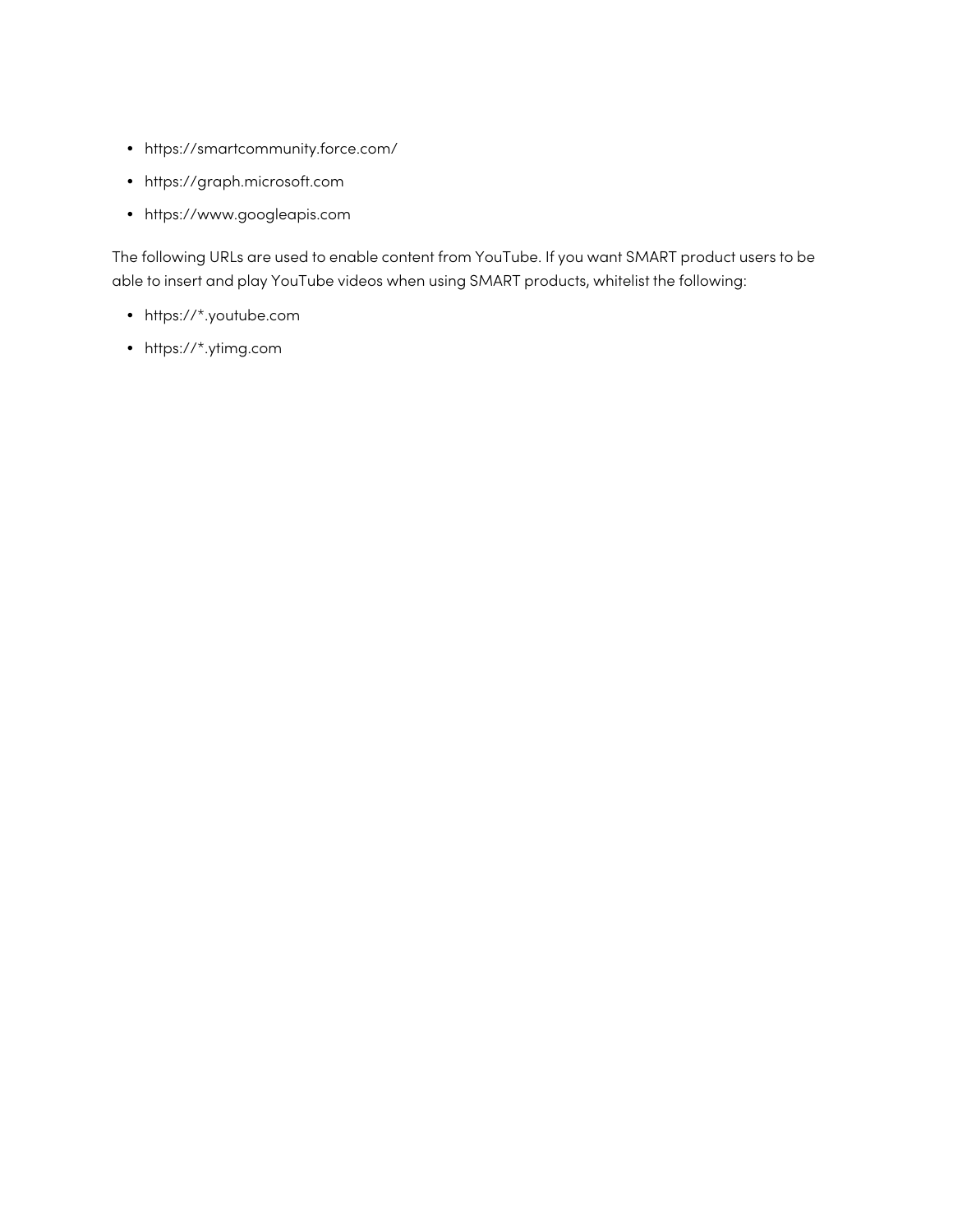## <span id="page-11-0"></span>Setting up teacher access

Before you download and install SMART Notebook, you'll need to determine how you want to set up access for the teacher. There are two ways to activate a teacher's access to SMART Notebook:

- <sup>l</sup> Email provisioning: provision the teacher's email address for their SMART Account
- Product key: use a product key

SMART recommends that you provision a teacher's access using their SMART Account email rather than a product key. For a comparison of the activation methods and help determining which is best for you, see Appendix <sup>A</sup> [Determining](#page-43-0) the best activation method on page 44.

### **Note**

Setting up access doesn't apply if you are using SMART Notebook in trial mode.

After you've determined which activation method is best for your school, sign in to the SMART Admin Portal to provision teachers or locate the product key.

The SMART Admin Portal is an online tool that allows schools or districts to easily manage their SMART software subscriptions. After signing in, the SMART Admin Portal shows you details, including:

- all the subscriptions you or your school has purchased
- $\bullet$  the product key(s) attached to each subscription
- renewal dates
- number of seats attached to each product key and how many of those seats have been assigned to users

To learn more about the SMART Admin Portal and its use, visit [support.smarttech.com/docs/redirect/?product=softwareportal](https://support.smarttech.com/docs/redirect/?product=softwareportal).

#### **Note**

If you download and install SMART Notebook but don't set up access, the basic version of SMART Notebook is installed with a bonus 45-day access to all of SMART Notebook's subscriptionbased features. These features will become unavailable after the 45-day period ends. To learn more about SMART Notebook basic version and premium features, see [support.smarttech.com/docs/redirect/?product=notebook&context=explainsubscription](https://support.smarttech.com/docs/redirect/?product=notebook&context=explainsubscription)).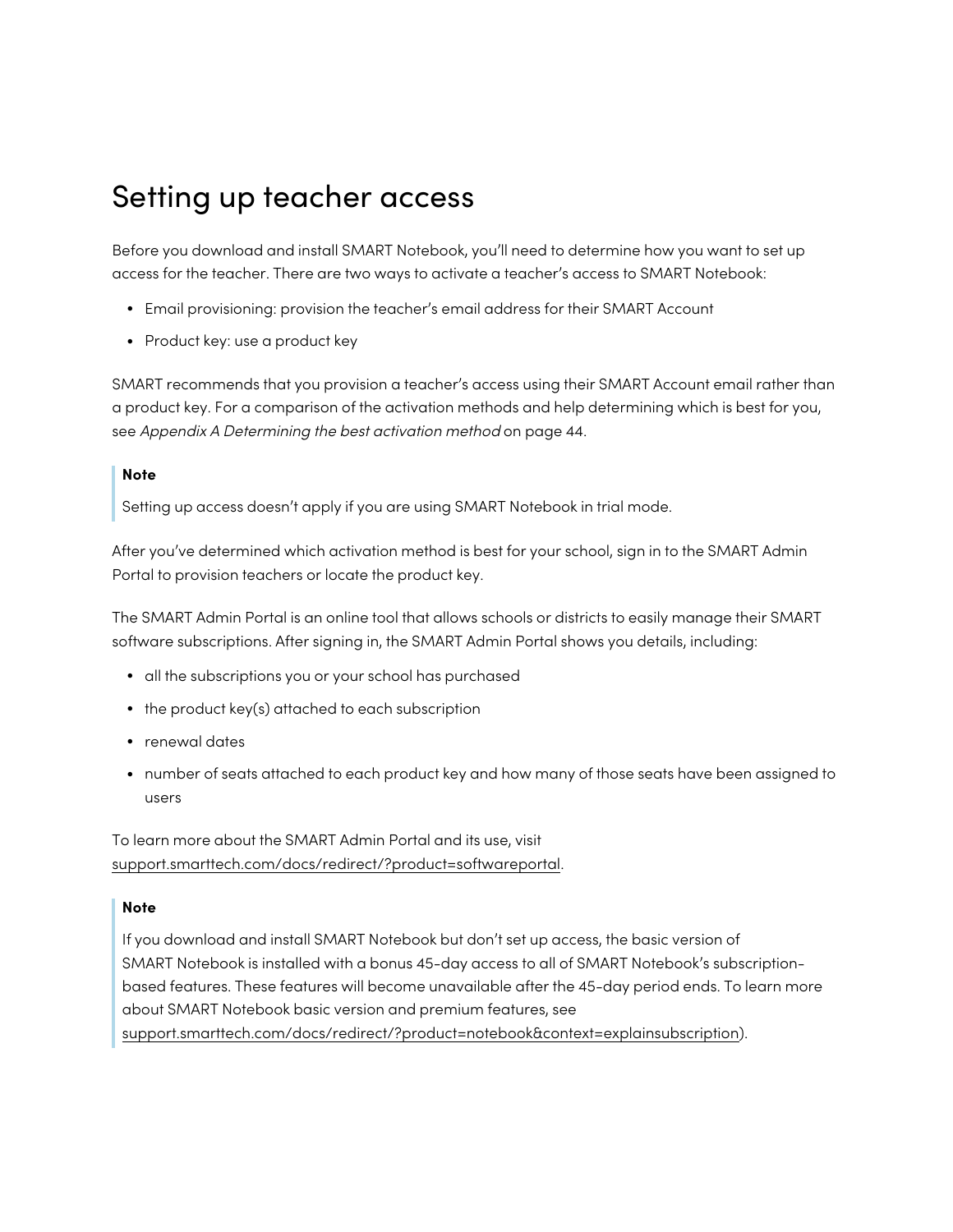### <span id="page-12-0"></span>Adding teachers to a subscription

If you chose to provision a teacher's email to set up access, you need to add the teacher to the subscription in the SMART Admin Portal.

You can add one teacher at a time to the subscription or use a CSV file to add multiple teacher's at once.

### **To add a single teacher to the subscription**

- 1. Sign in to the SMART Admin Portal at [adminportal.smarttech.com](http://subscriptions.smarttech.com/).
- 2. Click the **Manage users** link in the Assigned/Total column for the subscription to which you want to assign users.



- 3. Click **Add users**.
- 4. Select **Type email addresses**.
- 5. Type the teacher's email address and click **Add**.

Ideally, this email is the one provided to the teacher by their school for Google Suite or Microsoft Office 365.

Later, after you've downloaded and installed SMART on the teacher's computer, let the teacher know which email you've provisioned. The teacher will use this email to create or sign in to their SMART Account and activate their full access to SMART Notebook.

6. If you're provisioning the account of a teacher at your school, let the teacher know which email address you've provisioned in the portal and ensure the teacher uses that email address to set up their SMART Account.

### **To add multiple teachers to the subscription**

- 1. Sign in to the SMART Admin Portal at [adminportal.smarttech.com](http://subscriptions.smarttech.com/).
- 2. Click the **Manage users** link in the Assigned/Total column for the subscription to which you want to assign users.



3. Click **Add users**.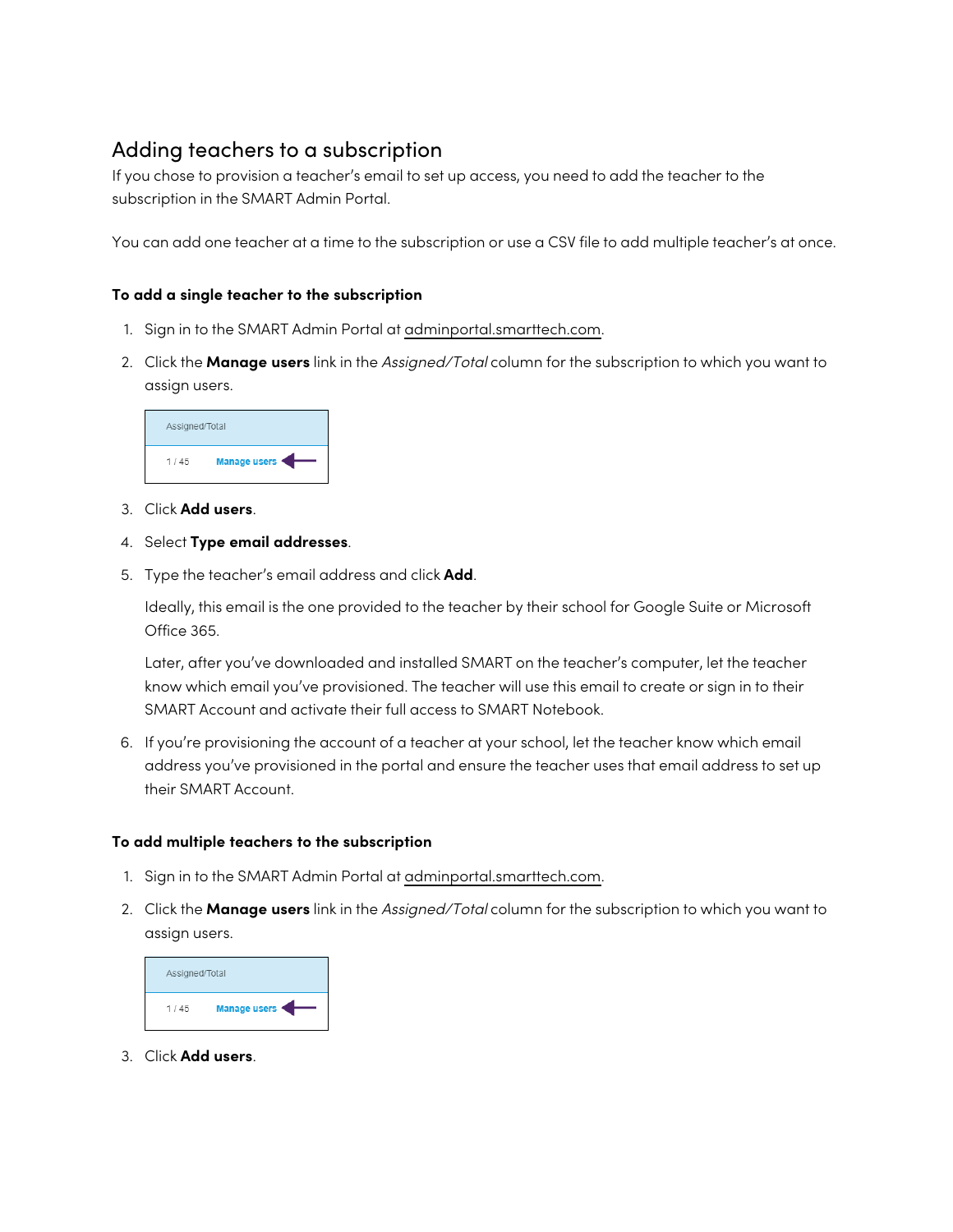### 4. Select **Import CSV file**.

### **Note**

Ensure the CSV file complies with the following:

- o Includes a single column of email addresses, with each address on its own line.
- <sup>o</sup> Doesn't include titles or headers.
- <sup>o</sup> Doesn't include spaces, commas, or quotation marks.
- 5. Select the CSV file and click **Open**.
- 6. If you're provisioning accounts for teachers at your school, let teachers know which email addresses you've provisioned in the portal and ensure they've used those email addresses to set up their SMART Accounts.

### **Note**

Users sign in to SMART software using the email addresses you enter here.

### Locating the product key for activation

If you chose the product key method to set up access, sign in to the SMART Admin Portal to locate the key.

#### **To locate the product key for your subscription**

- 1. Go to [subscriptions.smarttech.com](http://subscriptions.smarttech.com/) and enter your user name and password for the SMART Admin Portal to sign in.
- 2. Locate your subscription to SMART Learning Suite and expand it to view the product key.



See the SMART Admin Portal support page for complete details about using the portal [\(support.smarttech.com/docs/redirect/?product=softwareportal\)](https://support.smarttech.com/docs/redirect/?product=softwareportal).

3. Copy the product key and email it to the teacher or save it in a convenient location for later. You or the teacher will enter this key in SMART Notebook after it's installed.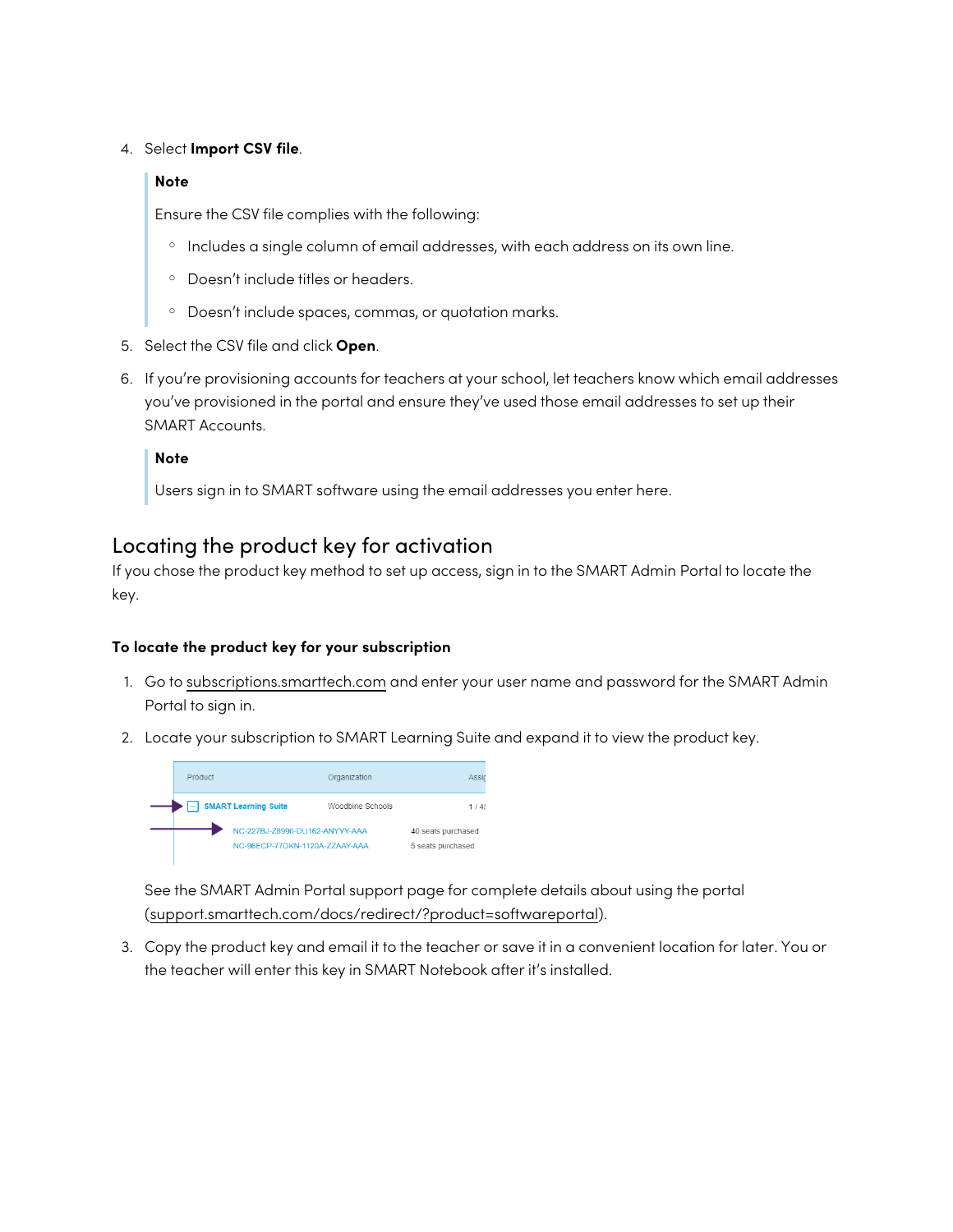# <span id="page-14-0"></span>Chapter 3 **Downloading and installing**

| Preparing language files for non-English deployments of SMART Notebook  15 |  |
|----------------------------------------------------------------------------|--|
|                                                                            |  |
|                                                                            |  |

### <span id="page-14-1"></span>Downloading the installation files

All installation files are available for download from the SMART website.

### **To download the installer files**

- 1. Go to [smarttech.com/products/education-software/smart-learning-suite/admin-download](https://legacy.smarttech.com/products/education-software/smart-learning-suite/admin-download).
- 2. Select the latest version of SMART Notebook.
- 3. Select **Windows** as the operating system.
- 4. Select the **MSI installer**.
- 5. Click **DOWNLOAD - WINDOWS.**
- 6. Extract and save the installation packages to a network location that's accessible to all computers on which you plan to install the software. When the third-party installation packages are extracted, you'll find them in the root of the Support folder.

### <span id="page-14-2"></span>Preparing language files for non-English deployments of SMART Notebook

When using the MSI installer to deploy the installation packages for a language other than English (U.S.), ensure all MST files are in the same folder as the MSI file.

Similarly, if you want users to be able to view and use the handwriting recognition feature in a language other than English, you must install the appropriate handwriting recognition resources. Handwriting resources are included in the zipped MSI Installer downloaded in the previous procedure.

If you deploy any handwriting recognition resources, ensure the Support\Language folder exists in the root of the admin.zip file and that the folder structure is intact if you install handwriting languages. This allows the administrator installer to find the resources to install.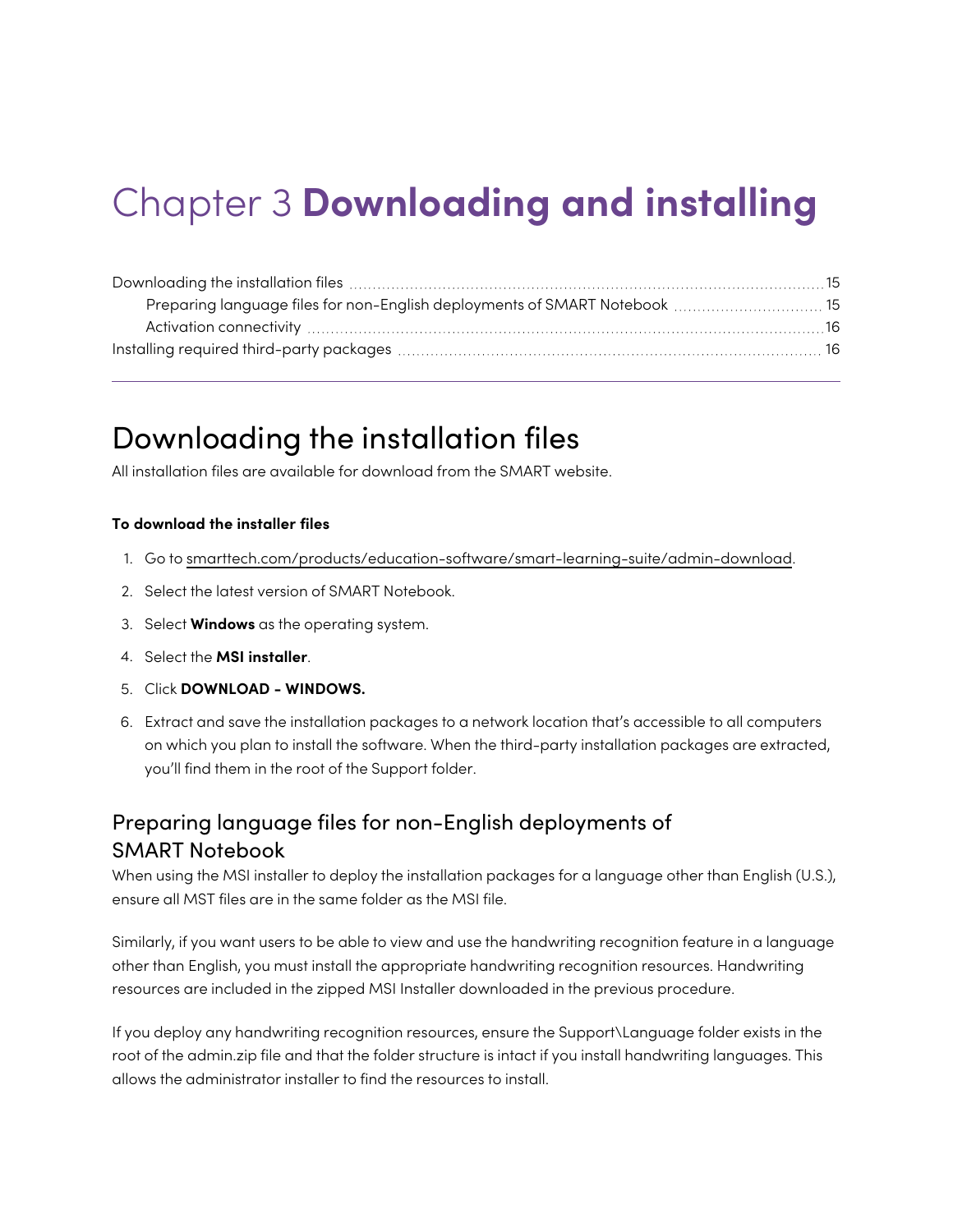Refer to Appendix D [Language](#page-51-0) files and codes on page 52 for a reference table on language MST files and handwriting codes.

### <span id="page-15-1"></span>Activation connectivity

When you deploy SMART Notebook software, make sure the computers can access SMART's web activation services (see Website access requ[irements](#page-9-0) on page 10). Otherwise, the computers will not be able to activate product keys during or after installation.

### **Tip**

The SMART Install Manager and Activation Wizard will test the required URLs and indicate success or failure. When you use the SMART Install Manager tool, consider that you, as an administrator, may have less-restricted access to the internet than standard users. It is important to install SMART Notebook software on a standard user's computer and use the Activation Wizard connectivity tester to confirm connectivity.

## <span id="page-15-0"></span>Installing required third-party packages

Before you deploy SMART Notebook, deploy the following required third-party installation packages:

| Third-party package                              | Why it's required                                    |
|--------------------------------------------------|------------------------------------------------------|
| Microsoft .NET Framework 4.5.1 files             | SMART Notebook software and SMART Ink will not       |
| (dotNetFx451_Full_setup.exe)                     | run without this installed.                          |
| Microsoft Visual Studio Tools for Office (vstor_ | SMART Ink add-ins for Microsoft Office will not work |
| redist.exe)                                      | without this installed.                              |

The MSI installer includes separate installers for third-party software in the Support folder of the unzipped files you downloaded from the SMART website.

You can use the command-line interface to deploy installation packages in many ways, such as by running commands from the command prompt or by including commands in batch script files.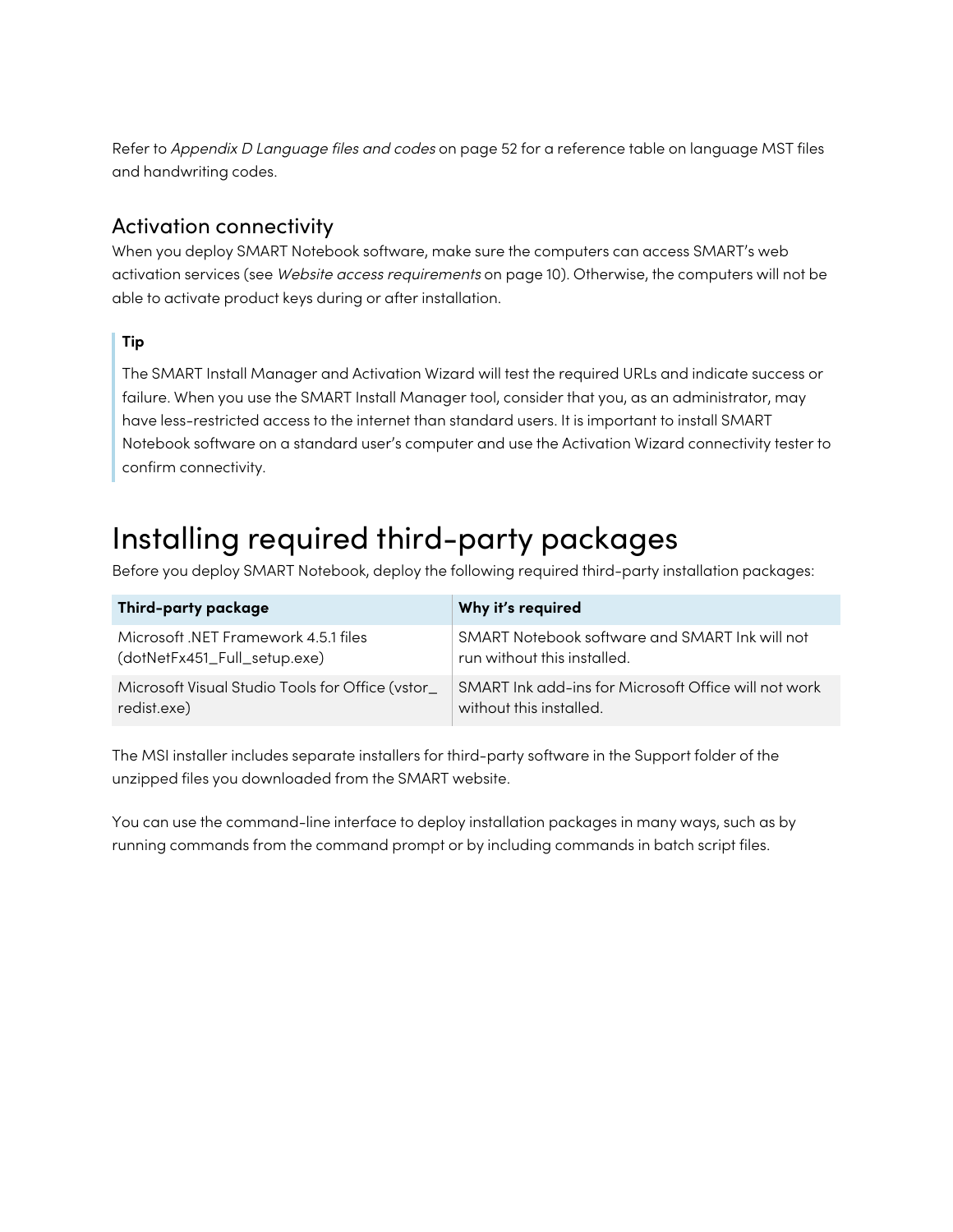### **To install the Microsoft .NET Framework 4.5.1 files**

### **Note**

For information about deploying the Microsoft .NET Framework, refer to the .NET Framework Deployment Guide for Administrators on the MSDN website ([msdn.microsoft.com/en](https://docs.microsoft.com/en-us/dotnet/framework/deployment/guide-for-administrators)[us/library/ee390831.aspx](https://docs.microsoft.com/en-us/dotnet/framework/deployment/guide-for-administrators)). An internet connection is required for downloading and installing the full .NET package.

Run the following command to install the files in UI mode:

### [Path]\dotNetFx451\_Full\_setup.exe /passive /showfinalerror

### OR

Run the following command to install the files in silent mode:

[Path]\dotNetFx451\_Full\_setup.exe /q

Where [Path] is the path to the dotNetFx451\_Full\_setup.exe file.

### **To install Microsoft Visual Studio Tools**

Run the following command:

[Path]\vstor\_redist.exe /q

Where [Path] is the path to the vstor\_redist.exe file.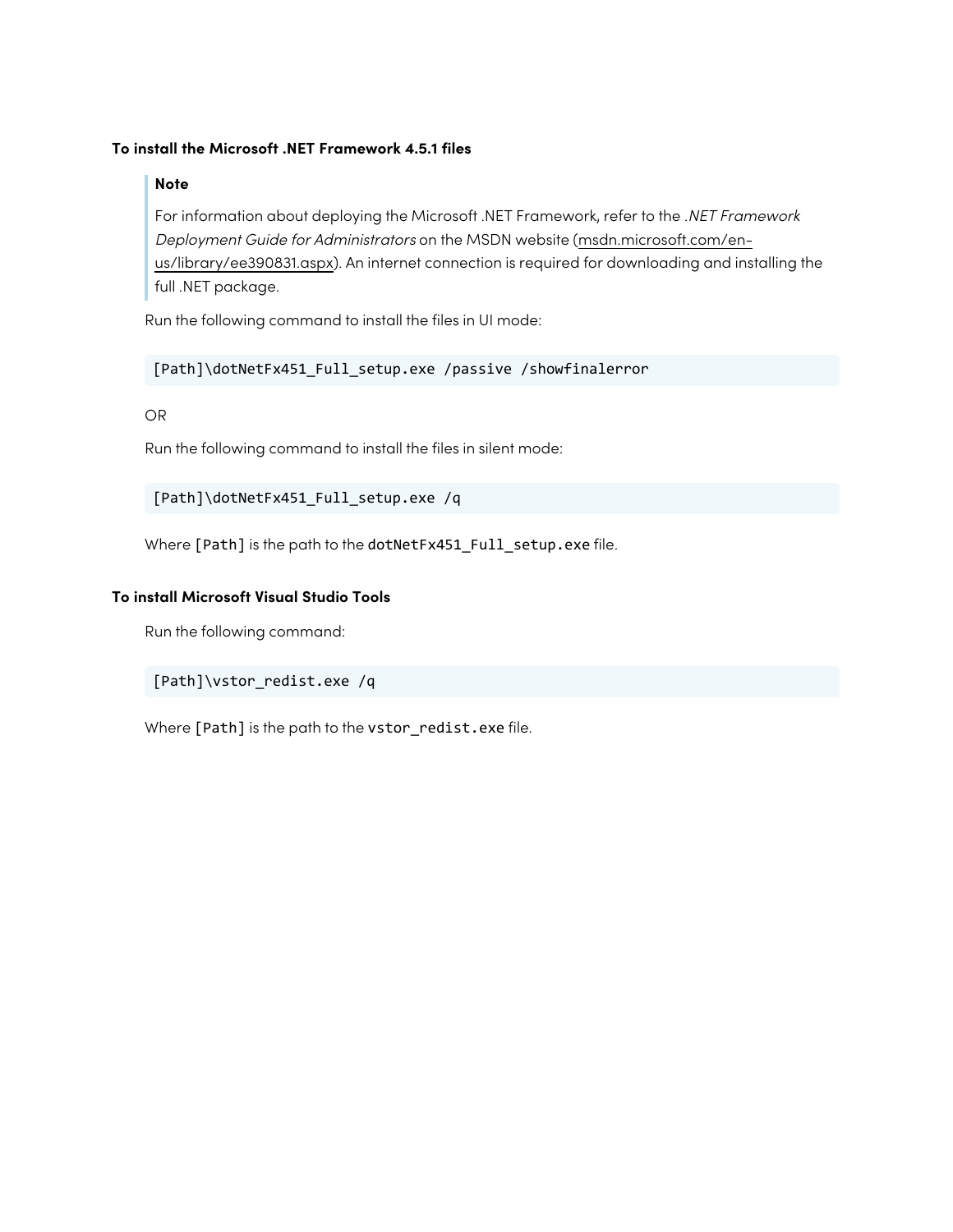# <span id="page-17-0"></span>Chapter 4 **Customizing SMART Notebook software for deployment**

| Using the SMART Install Manager to customize SMART Notebook installations  19 |  |
|-------------------------------------------------------------------------------|--|
|                                                                               |  |
|                                                                               |  |
|                                                                               |  |

<span id="page-17-1"></span>You can use SMART Install Manager or a variety of third-party tools to customize the deployment.

### Using the SMART Install Manager

The SMART Install Manager is a tool you can use to customize the installation of SMART Notebook and its components during network deployments.

The SMART Install Manager is included with the zipped MSI installer download file, or you can download it separately from the SMART website.

You can use the MSI installer to:

- Open and customize the installer
- Save your configuration changes as an XML file
- Publish your changes to the installation package as an MST file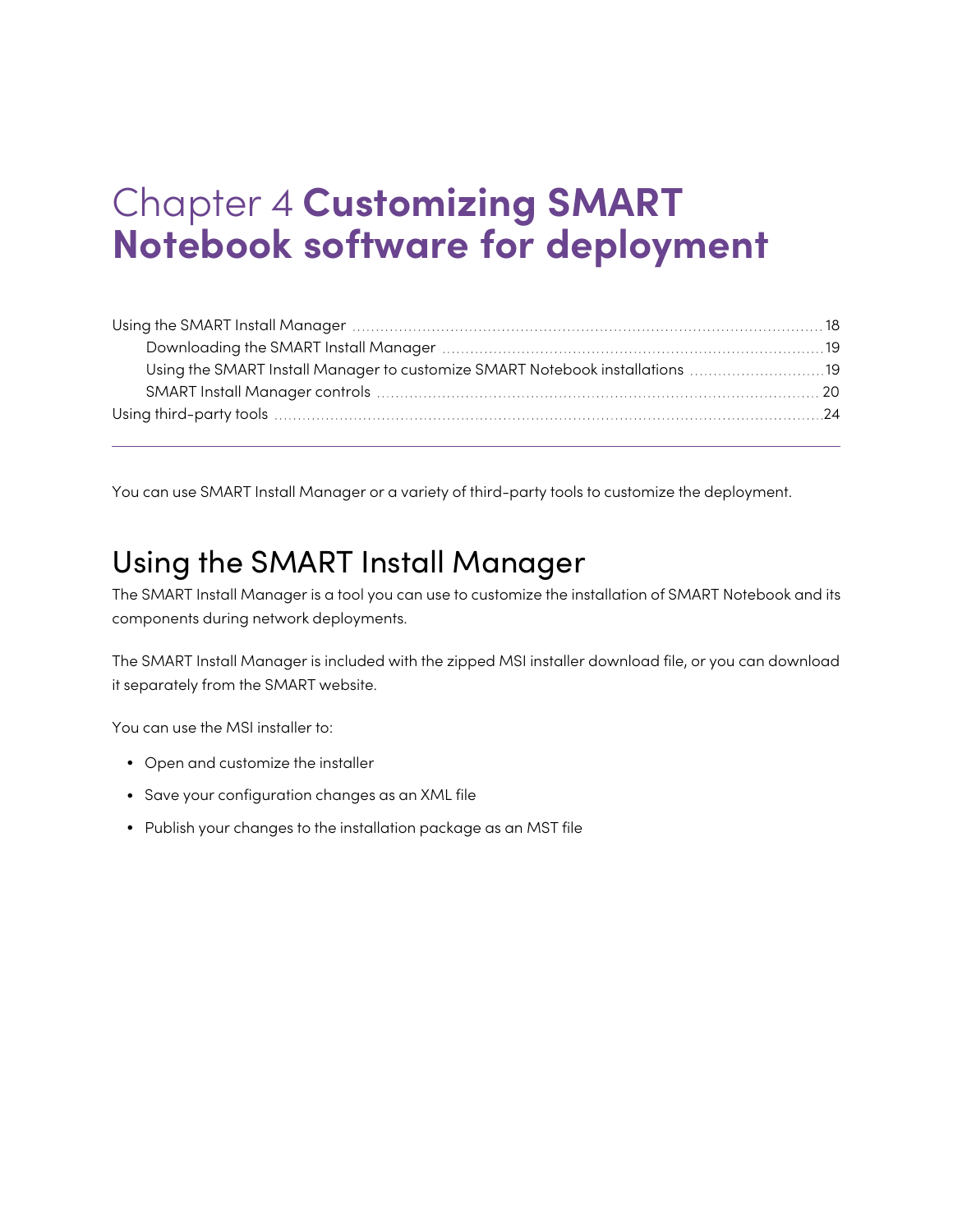### <span id="page-18-0"></span>Downloading the SMART Install Manager

You can download the SMART Install Manager directly from the SMART website.

### **To download SMART Install Manager**

- 1. Go to [smarttech.com/products/education-software/smart-learning-suite/admin-download](https://legacy.smarttech.com/products/education-software/smart-learning-suite/admin-download).
- 2. Select the latest version of SMART Notebook.
- 3. Select **Windows**.
- 4. Select **SMART Install Manager**.
- 5. Click **DOWNLOAD - WINDOWS** and then save the EXE file to your computer.
- 6. Double-click the EXE file.
- <span id="page-18-1"></span>7. Follow the on-screen instructions.

### Using the SMART Install Manager to customize SMART Notebook installations

Use the following instructions to customize SMART Notebook installations.

### **Tip**

You can save your progress as an XML file when customizing the installation and continue the process later. However, after you publish the customized install file as an MST, you cannot reopen the MST and edit it.

### **To customize a SMART Notebook installation using the SMART Install Manager**

- 1. Start the SMART Install Manager.
- 2. Drag the MSI installer (SMARTLearningSuite.msi) into the SMART Install Manager window.
- 3. Set the controls on each page (see SMART Install [Manager](#page-19-0) controls on the next page).
- 4. Click **File > Save As**.
- 5. Browse to the location where you extracted the MSI installation package.

### **Important**

When publishing an MST file, the MST file must be saved to the same location as the extracted MSI installer.

- 6. Type a name for the file and click **Save** to create and publish the MST file.
- 7. Close the SMART Install Manager.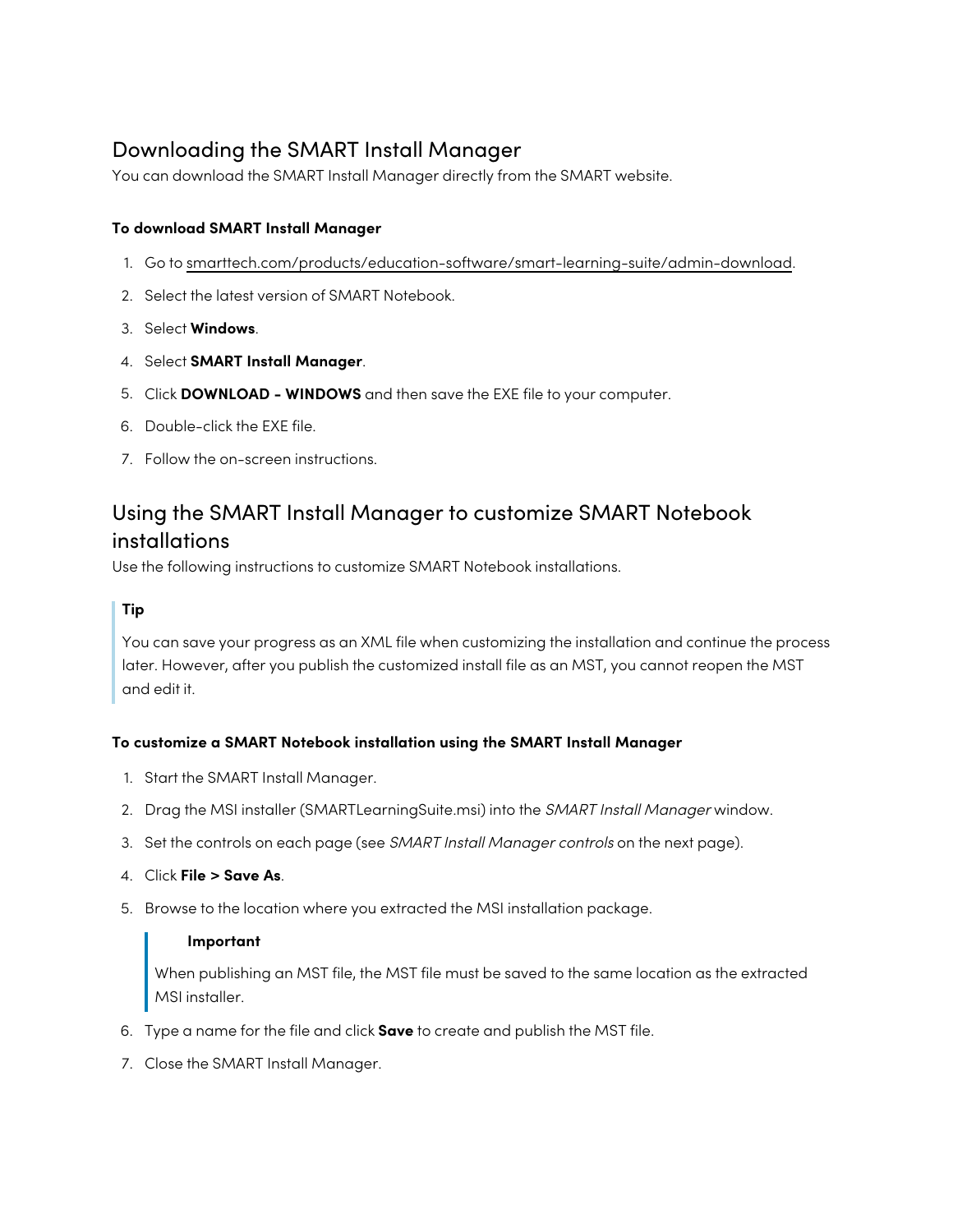### **To update an existing customized XML file using the SMART Install Manager**

- 1. Start the SMART Install Manager.
- 2. Select **File > Open** and browse to the location of the XML file.
- 3. Select the file and click **Open**.
- 4. Edit the controls as needed.
- 5. Select **File > Publish**.
- 6. Using the Save As dialog box, browse to the location where you want to publish the customized MST file.

### **Note**

When publishing an MST file, save the MST file to the same location as the MSI installer.

- 7. Type a name for the file and click **Save** to create and publish the MST file.
- 8. Close the SMART Install Manager.

### <span id="page-19-0"></span>SMART Install Manager controls

Use the information in the following table to customize the installation of SMART Notebook using the SMART Install Manager.

| Control                                   | Procedure                                                                                     | <b>Notes</b>                                                                                                                                                                                                                                                                       |
|-------------------------------------------|-----------------------------------------------------------------------------------------------|------------------------------------------------------------------------------------------------------------------------------------------------------------------------------------------------------------------------------------------------------------------------------------|
| <b>General Options: Product Selection</b> |                                                                                               |                                                                                                                                                                                                                                                                                    |
| <b>SMART Product Drivers</b>              | Select to install SMART Product Drivers.                                                      | If the teacher will use the computer with a<br>SMART Board interactive display, SMART<br>Product Drivers is required.                                                                                                                                                              |
| <b>SMART Ink</b>                          | Select to install SMART Ink.                                                                  | If you install SMART Ink, you must install SMART<br><b>Product Drivers</b><br>When you select this option, SMART Install<br>Manager selects SMART Product Drivers<br>automatically.                                                                                                |
| <b>SMART Notebook</b><br>software         | Select to install SMART Notebook software.                                                    | Required                                                                                                                                                                                                                                                                           |
| Product key                               | Type your 25-character product key for SMART<br>Notebook software                             | You can type the product key with or without<br>hyphens.<br>The installation uses this key to activate the<br>software<br>This option is only available if you chose to use<br>product key activation instead of provisioning<br>users in the SMART Admin Portal<br>(recommended). |
| SMART response 2                          | SMART response 2 software is now included in<br>the installation and replaces SMART Response. |                                                                                                                                                                                                                                                                                    |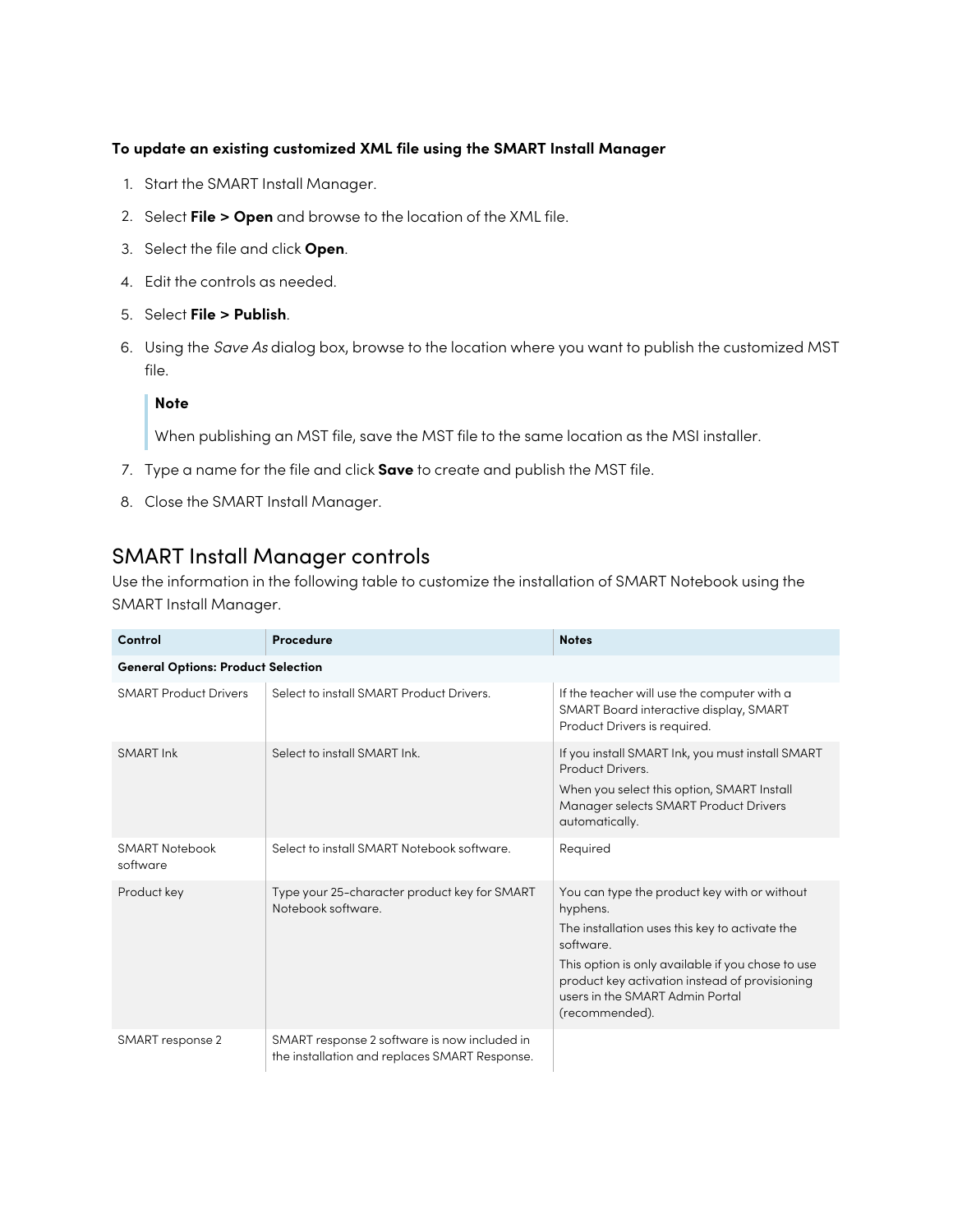<span id="page-20-0"></span>

| Control                                                                               | Procedure                                                                                                                                                                                                                                                                                                   | <b>Notes</b>                                                                                                                                                                                                                                              |  |
|---------------------------------------------------------------------------------------|-------------------------------------------------------------------------------------------------------------------------------------------------------------------------------------------------------------------------------------------------------------------------------------------------------------|-----------------------------------------------------------------------------------------------------------------------------------------------------------------------------------------------------------------------------------------------------------|--|
| <b>SMART Notebook Math</b><br>Tools                                                   | Select to install SMART Notebook Math Tools<br>software.<br>Note<br>This software is discontinued.                                                                                                                                                                                                          | If you choose to install SMART Notebook Math<br>Tools software, you must also install SMART<br>Notebook software.                                                                                                                                         |  |
| Product key                                                                           | Type your 22- or 25-character product key for<br><b>SMART Notebook Math Tools software.</b>                                                                                                                                                                                                                 | You can type the product key with or without<br>hyphens. When you type a volume product key,<br>the software activates when you deploy it to<br>network computers.                                                                                        |  |
| Remove SMART products<br>that aren't selected<br>above if they exist on the<br>system | Select to remove SMART software products<br>available in the current SMART Learning Suite<br>package found on any computer on your system<br>(except the SMART products you select).                                                                                                                        | This affects the behavior of the installer when you<br>perform an upgrade. It enables you to remove<br>any software in the current SMART Learning<br>Suite package that you haven't specifically<br>selected for installation.                            |  |
| Delay activation                                                                      | Select to register the product keys on a computer<br>without activating them. Registered keys can be<br>activated when users start SMART Notebook<br>software.<br>If you don't select this setting, the software<br>activates automatically during installation rather<br>than manually after installation. | Delaying activation is useful for uniform<br>deployments that include users who don't use<br>SMART Notebook software. Only users who start<br>SMART Notebook software will activate<br>registered keys and use a seat from your school's<br>subscription. |  |
| Disable the License<br>Status dialog box                                              | Select to prevent the software activation<br>reminder from appearing after SMART Notebook<br>software starts.                                                                                                                                                                                               | When this option is selected, the software<br>activation reminder appears only after the<br>SMART Notebook software trial period has<br>ended.                                                                                                            |  |
| Allow users to start<br><b>SMART Learning Suite</b><br>45-day trials                  | Select to allow users to start a trial of SMART<br>Learning Suite.                                                                                                                                                                                                                                          | A trial provides users with access to the<br>additional SMART Notebook features that come<br>with the subscription.                                                                                                                                       |  |
| Show SMART Learning<br>Suite subscription expiry<br>warnings and renewals             | Select to enable in-product notifications when a<br>SMART Learning Suite subscription is about to<br>expire.                                                                                                                                                                                                | If enabled, SMART Notebook will display a<br>notification for upcoming subscription expiry at<br>at 95, 55, 25, and 15 days before the expiry date.<br>This notification is only displayed once for each<br>time interval.                                |  |
| <b>General Options: Installation Options</b>                                          |                                                                                                                                                                                                                                                                                                             |                                                                                                                                                                                                                                                           |  |
| Installation directory                                                                | Type the path to the preferred folder where<br>program files are installed.<br>After you specify the path, selected programs are                                                                                                                                                                            | If you specify a folder, include a back slash (\) at<br>the end of the path.<br>If you don't specify a folder, Windows Installer                                                                                                                          |  |
|                                                                                       | installed in subdirectories of this location.                                                                                                                                                                                                                                                               | uses subdirectories of the default folder:                                                                                                                                                                                                                |  |
|                                                                                       |                                                                                                                                                                                                                                                                                                             | • C:\Program Files\SMART Technologies<br>(32-bit systems)                                                                                                                                                                                                 |  |
|                                                                                       |                                                                                                                                                                                                                                                                                                             | • C:\Program Files (x86)\SMART<br>Technologies (64-bit systems)                                                                                                                                                                                           |  |
|                                                                                       |                                                                                                                                                                                                                                                                                                             | Important                                                                                                                                                                                                                                                 |  |
|                                                                                       |                                                                                                                                                                                                                                                                                                             | Ensure the folder path valid. The SMART<br>Installer Manager doesn't verify the folder<br>path.                                                                                                                                                           |  |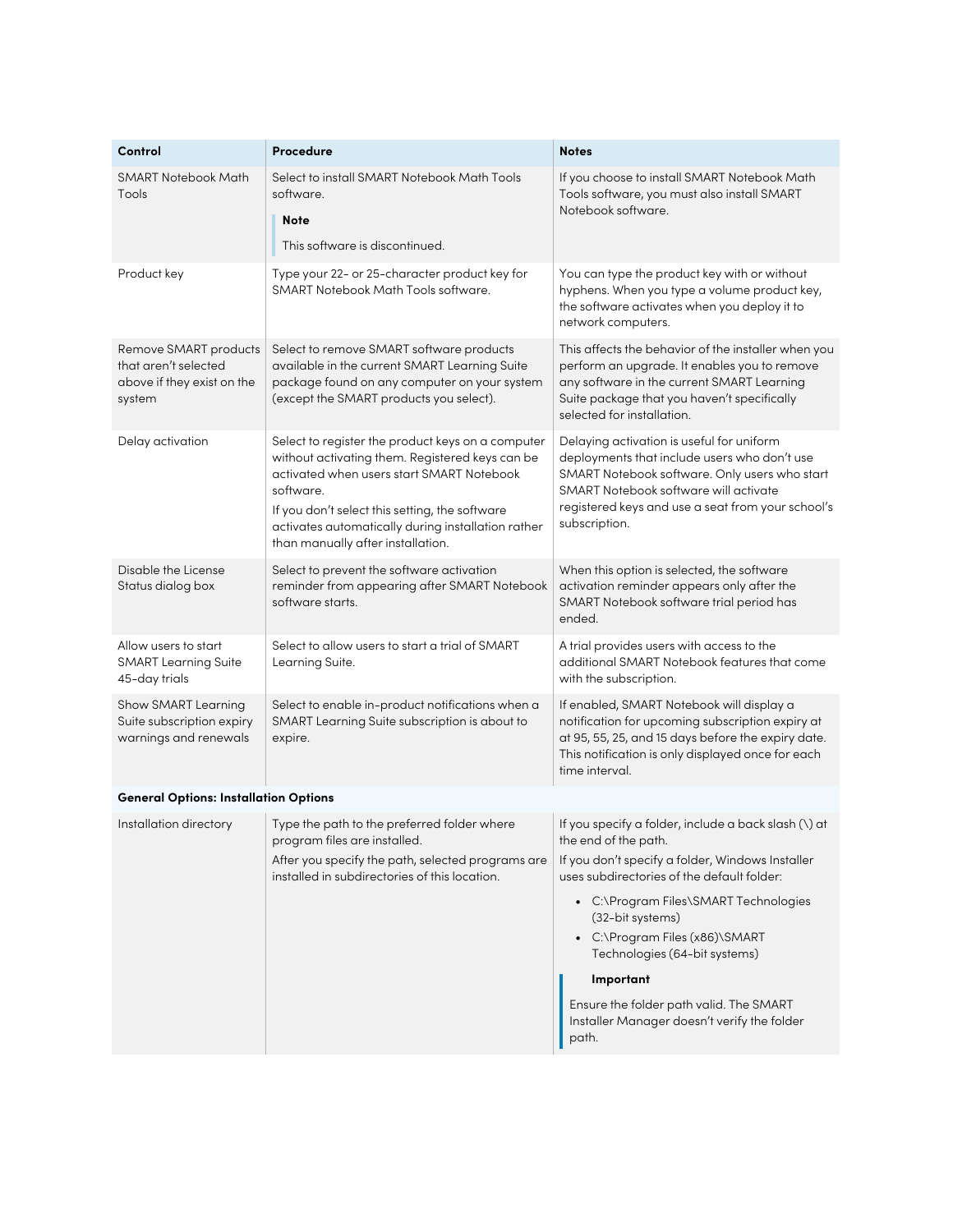| Control                                                                | Procedure                                                                                                                                                          | <b>Notes</b>                                                                                                                                                                                                                                                                                                                                                               |
|------------------------------------------------------------------------|--------------------------------------------------------------------------------------------------------------------------------------------------------------------|----------------------------------------------------------------------------------------------------------------------------------------------------------------------------------------------------------------------------------------------------------------------------------------------------------------------------------------------------------------------------|
| Start SMART System<br>Menu at logon                                    | Select to start the SMART System Menu when the<br>user logs on.                                                                                                    | [N/A]                                                                                                                                                                                                                                                                                                                                                                      |
| <b>SMART Technologies</b><br>Error Report                              | Select to enable the SMART Technologies Error<br>Report.                                                                                                           | This application is installed by default as part of<br>the installation.                                                                                                                                                                                                                                                                                                   |
| Install desktop shortcuts                                              | Select to create shortcuts on the desktop.                                                                                                                         | This option creates shortcuts on the desktop.                                                                                                                                                                                                                                                                                                                              |
| <b>General Options: Network/Firewall Settings</b>                      |                                                                                                                                                                    |                                                                                                                                                                                                                                                                                                                                                                            |
| <b>SMART</b> activities                                                | Adds the URLs to your teacher and student<br>network's whitelist.<br>This setting confirms that the SMART activities<br>features work correctly in SMART Notebook. | See the complete list of whitelisted websites<br>provided at the beginning of this guide (see<br>page 10).                                                                                                                                                                                                                                                                 |
| <b>General Options: Language selection</b>                             |                                                                                                                                                                    |                                                                                                                                                                                                                                                                                                                                                                            |
| Select the handwriting<br>recognition resources<br>you want to install | Select the handwriting recognition resources that<br>are installed with SMART Notebook.                                                                            | You can select up to 18 handwriting recognition<br>resources if you're running an administrator<br>installation with the SMARTLearningSuite.msi file<br>(see smarttech.com/kb/170081).                                                                                                                                                                                     |
| <b>General Options: SMART Product Update</b>                           |                                                                                                                                                                    |                                                                                                                                                                                                                                                                                                                                                                            |
| Install SMART Product<br>Update in Full mode                           | Select to install SMART Product Update (SPU) in<br>Full mode.                                                                                                      | In Full mode, SPU shows which SMART software<br>is installed, the software's activation status (if<br>applicable), and indicates whether updates are<br>available.                                                                                                                                                                                                         |
|                                                                        |                                                                                                                                                                    | Tip<br>If teachers don't have administrative<br>privileges and therefore cannot install<br>updates themselves, consider installing SPU in<br>Dashboard mode (described in the next item).                                                                                                                                                                                  |
| Install SMART Product<br>Update in Dashboard<br>mode                   | Select to install SPU in Dashboard mode.                                                                                                                           | In Dashboard mode, SPU shows which SMART<br>software is installed and the software's activation<br>status is (if applicable). It does not indicate<br>availability of updates for the installed software.<br>This option is most used in situations where<br>individual teachers don't have administrative<br>privileges for their computers and can't install<br>updates. |
| Do not install SMART<br>Product Update                                 | Select to not install SPU.                                                                                                                                         | [N/A]                                                                                                                                                                                                                                                                                                                                                                      |
| Check for updates                                                      | Type the interval in days (1 to 60) between SPU<br>checks.                                                                                                         | This option is available only if you install SPU in<br>Full mode.<br>By default, SPU checks for product updates every<br>30 days.                                                                                                                                                                                                                                          |
| Notify users about<br>SMART product updates                            | Select to notify users of available SMART product<br>updates.                                                                                                      | This option is available only if you install SPU in<br>Full mode.                                                                                                                                                                                                                                                                                                          |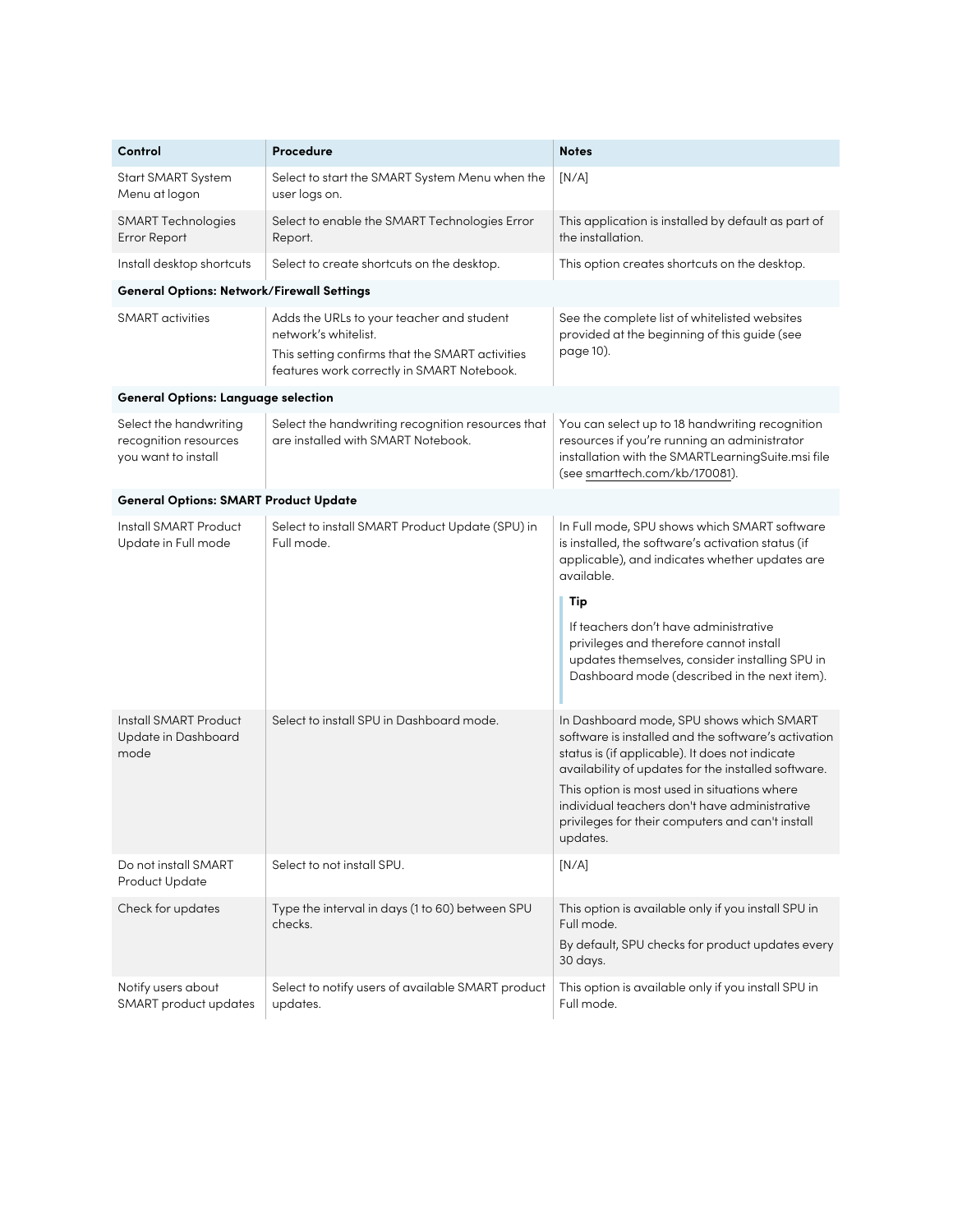| Control                                                            | Procedure                                                                                                                              | <b>Notes</b>                                                                                                                                                                                                                                                    |
|--------------------------------------------------------------------|----------------------------------------------------------------------------------------------------------------------------------------|-----------------------------------------------------------------------------------------------------------------------------------------------------------------------------------------------------------------------------------------------------------------|
| Reset per-user changes<br>to the previous two<br>settings          | Select to remove existing Check for updates and<br>Notify users about SMART product updates<br>values the next time the user runs SPU. | This enables you to push new values for these<br>settings to computers and ensures that the new<br>values are accepted.<br>Individual teachers can still modify these settings.                                                                                 |
| <b>General Options: Customer Experience</b>                        |                                                                                                                                        |                                                                                                                                                                                                                                                                 |
| <b>Enable the Customer</b><br>Experience Program on<br>all devices | Select to automatically enable the Customer<br>Experience Program for all users.                                                       | [N/A]                                                                                                                                                                                                                                                           |
| Disable the Customer<br>Experience Program on<br>all devices       | Select to automatically disable the Customer<br>Experience Program for all users.                                                      | [N/A]                                                                                                                                                                                                                                                           |
| <b>SMART Notebook: Gallery Content</b>                             |                                                                                                                                        |                                                                                                                                                                                                                                                                 |
| <b>Gallery Essentials</b>                                          | Select to install the Gallery essentials pack.                                                                                         | The Gallery includes a wide variety of resources<br>for teachers. See Appendix C Installing and<br>maintaining Gallery content on page 48.                                                                                                                      |
| Lesson Activity Toolkit                                            | Select to install the Lesson Activity Toolkit widget.                                                                                  | This widget provides teachers with objects they<br>can use to build simple interactive activities for<br>their lessons.                                                                                                                                         |
| <b>Team Content Path</b>                                           | Type the path to the Team Content folder, which<br>is a location on your school's network where<br>teachers can store shared content.  | See Appendix C Installing and maintaining<br>Gallery content on page 48.                                                                                                                                                                                        |
| My Content Path                                                    | Type the path to the My Content folder, the<br>location on the teacher's computer where the<br>teacher can store custom content.       | See Appendix C Installing and maintaining<br>Gallery content on page 48.                                                                                                                                                                                        |
| <b>SMART Notebook: Optional Settings</b>                           |                                                                                                                                        |                                                                                                                                                                                                                                                                 |
| Install print capture<br>driver                                    | Select to include the Print Capture Driver in the<br>installation.                                                                     | The Print Capture Driver installs two virtual<br>printer drivers that allow users to export content<br>from any Windows program. The driver provides<br>two options:                                                                                            |
|                                                                    |                                                                                                                                        | • Send to SMART Cloud: allows teachers to<br>share a document to a SMART Board or as<br>a link.                                                                                                                                                                 |
|                                                                    |                                                                                                                                        | • Send to SMART Notebook: allows users to<br>export a document to SMART Notebook.                                                                                                                                                                               |
| Register SMART<br>Document Camera<br>drivers                       | Select to enable the registration of SMART<br>Document Camera™ drivers.                                                                | Disable the registration of SMART Document<br>Camera drivers if they conflict with the third-<br>party drivers on the computer.                                                                                                                                 |
| Update the Windows<br>Firewall exception list                      | Select if teachers at the school are also using<br>SMART Notebook Maestro.                                                             | This property updates the Windows Firewall<br>exception list for Domain and Private networks.<br>It allows NBSDK to listen on all IP address on a<br>machine (instead of just localhost) and adds<br>firewall rules to permit incoming connections to<br>NBSDK. |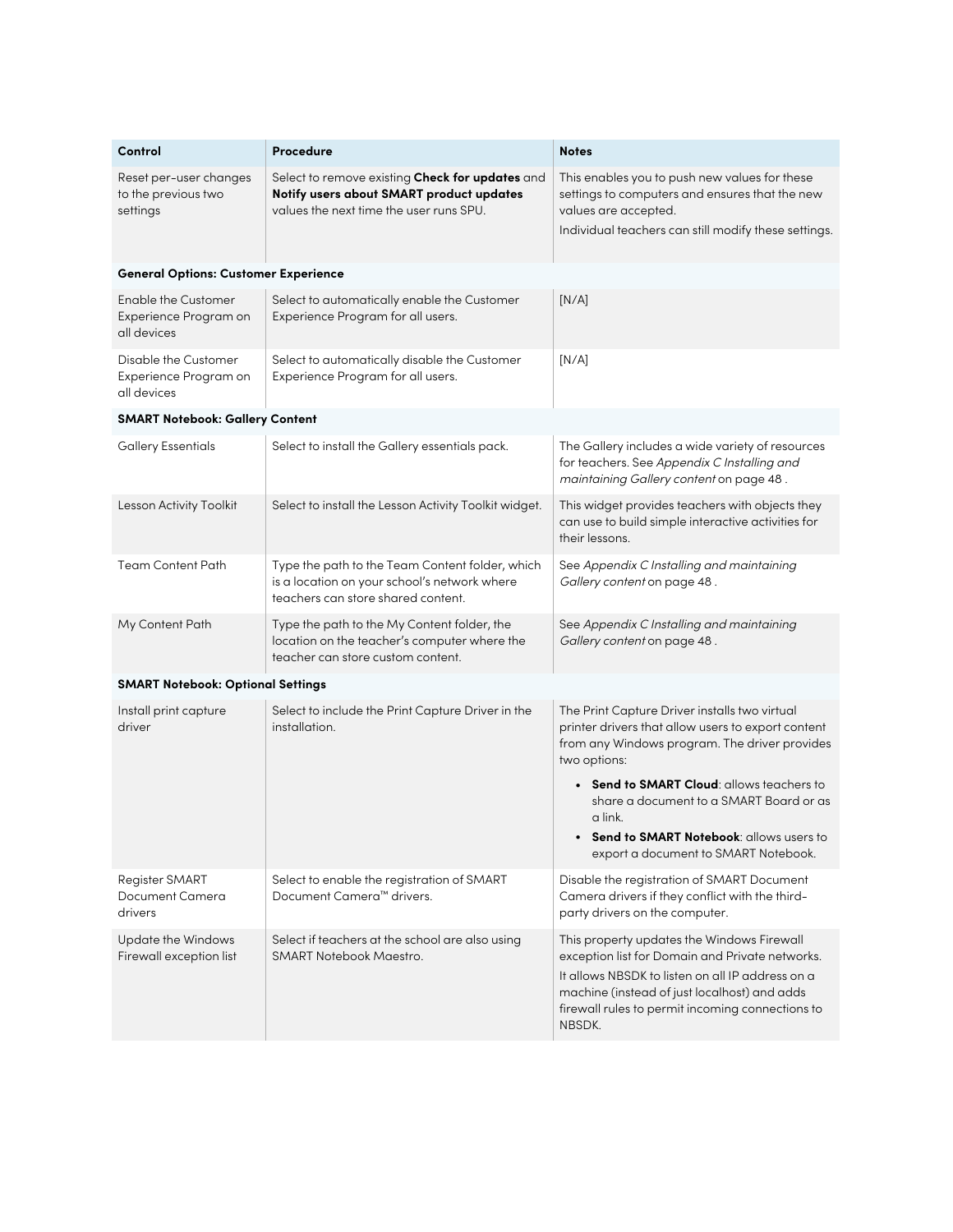| Control                                         | Procedure                                                                                                              | <b>Notes</b>                                                                                              |  |
|-------------------------------------------------|------------------------------------------------------------------------------------------------------------------------|-----------------------------------------------------------------------------------------------------------|--|
| <b>SMART Product Drivers: Optional Settings</b> |                                                                                                                        |                                                                                                           |  |
| Enable Tablet PC<br>Support                     | Select to use Tablet PC features with the SMART<br>Board interactive display without having to<br>connect a Tablet PC. | This option applies to the Windows 7 operating<br>system and has no effect on other operating<br>systems. |  |
| <b>Start SNMP Agent</b><br>services at logon    | Select to enable SNMP Agent services.                                                                                  | [N/A]                                                                                                     |  |
| <b>SMART Ink: Optional Settings</b>             |                                                                                                                        |                                                                                                           |  |
| Start SMART Ink at logon                        | Select to start SMART Ink when the user logs on<br>to the computer.                                                    | [N/A]                                                                                                     |  |

## <span id="page-23-0"></span>Using third-party tools

You can customize SMART software installation packages by using the Windows Installer properties and by using a third-party tool, such as Orca database editor, to create MST files. See [Appendix](#page-54-0) <sup>E</sup> Windows Installer [properties](#page-54-0) on page 55.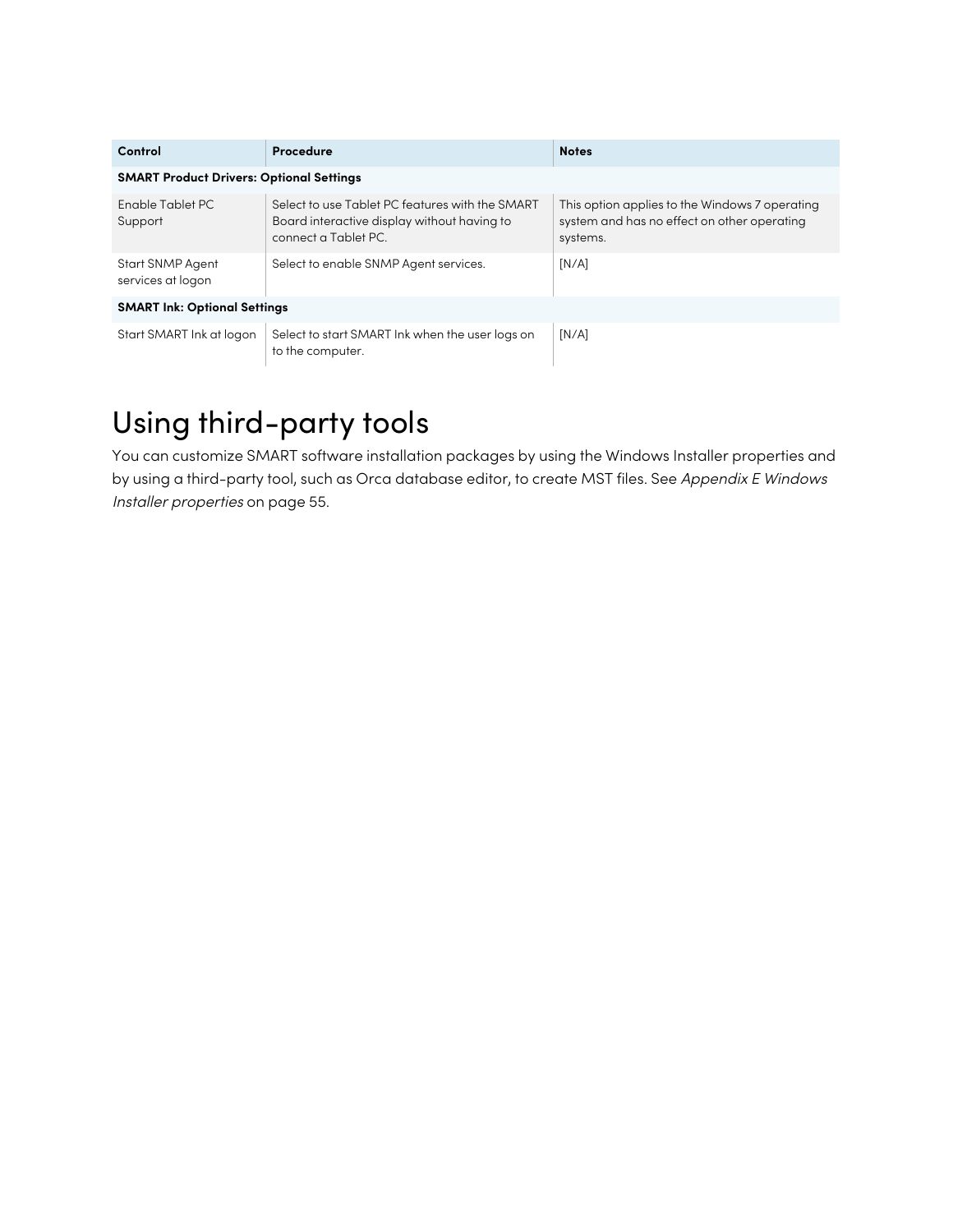# <span id="page-24-0"></span>Chapter 5 **Deploying SMART Notebook software**

| Deploying the software using third-party imaging or remote management software 29 |  |
|-----------------------------------------------------------------------------------|--|

You can deploy the software using one of the following methods:

- Deploy the MSI installer using the command-line interface.
- Deploy the MSI installer using third-party imaging or remote management software.

### **Important**

If you are deploying SMART Product Drivers, the user must log off and log back on after you deploy the software to start the SMART Board Service. In addition, if an error message appears after you deploy the software stating that the SMARTBoardService.exe file could not be found, the user can close this error message. This message appears only when the computer is not connected to a SMART Board interactive display.

## <span id="page-24-1"></span>Deploying the software using the command-line interface

Using the command-line interface, you can deploy installation packages in many ways, such as by running commands from the command prompt or by including commands in batch script files.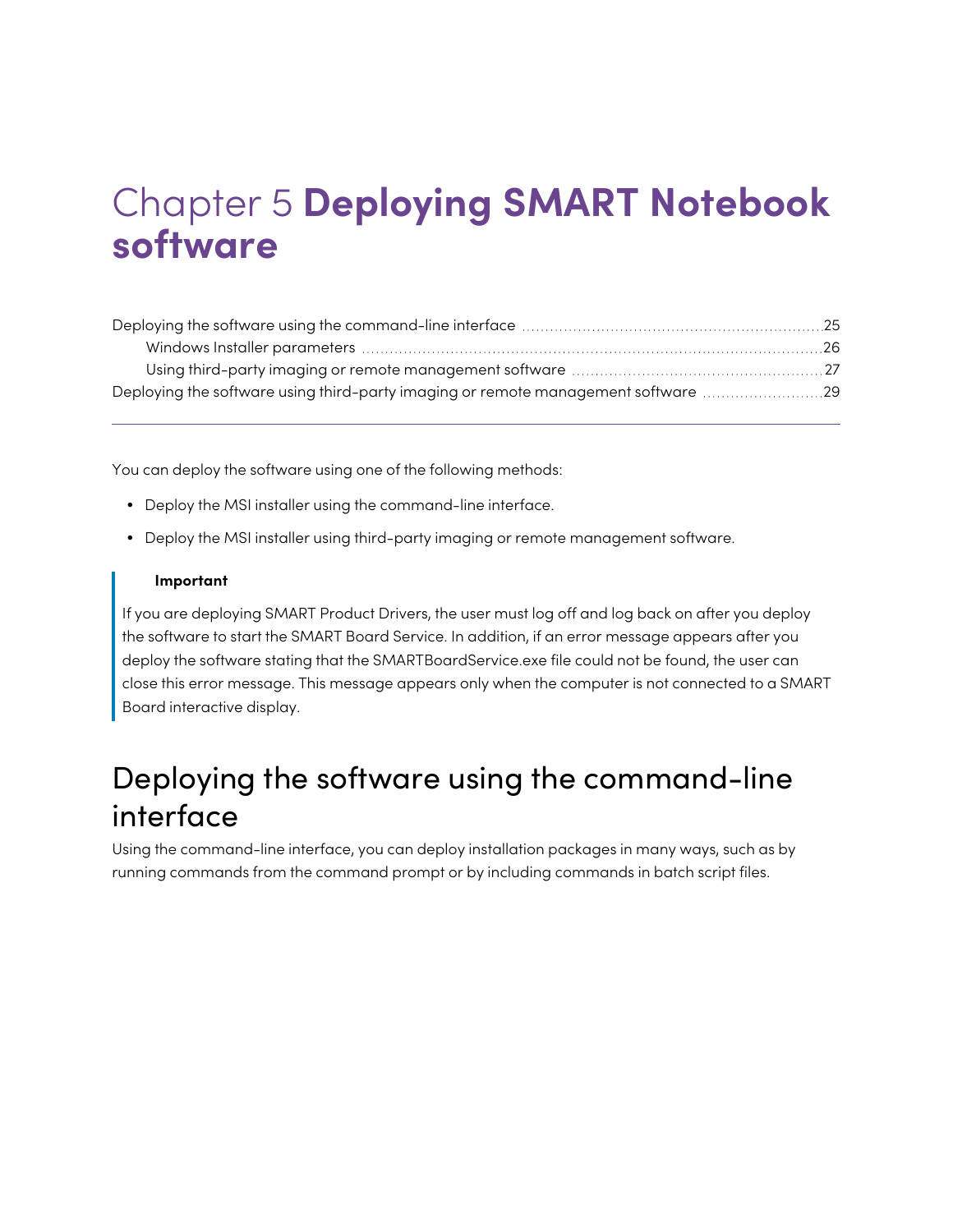### **To use the command-line interface to deploy SMART software with the MSI installer**

Run the following command if you created an MST file to customize the installation package:

msiexec /i "[Path]\SMARTLearningSuite.msi" TRANSFORMS="[MST file]" [Parameter]

OR

Run the following command if you didn't create an MST file to customize the installation package:

msiexec /i "[Path]\SMARTLearningSuite.msi" [Properties][Parameter]

**Where** 

- <sup>o</sup> [Path] is the path to the SMARTLearningSuite.msi file and MST file.
- <sup>o</sup> [MST file] is the name of the MST file.
- <sup>o</sup> [Properties] is a set of properties you can include to customize the installation (see [Appendix](#page-54-0) <sup>E</sup> Windows Installer [properties](#page-54-0) on page 55).
- <sup>o</sup> [Parameter] is the installation parameter (see [page](#page-25-0) 26).

### <span id="page-25-0"></span>Windows Installer parameters

The following are the standard Windows Installer parameters for the **msiexec** command.

| <b>Parameter</b> | <b>Use</b>                                                                                                                  |
|------------------|-----------------------------------------------------------------------------------------------------------------------------|
| /q               | Hide the installation wizard and the dialog box that signals the end of the<br>installation.                                |
|                  | <b>Note</b>                                                                                                                 |
|                  | This is Silent mode.                                                                                                        |
| /qn              | Same as /q.                                                                                                                 |
| $/qn+$           | Hide the installation wizard but show the dialog box signaling the end of the<br>installation.                              |
| /qb              | Show a basic installation wizard.                                                                                           |
| $\sqrt{qb}$      | Show a basic installation wizard without a <i>Cancel</i> button.                                                            |
| $q$ b+           | Show a basic installation wizard with a dialog box signaling the end of the<br>installation.                                |
| $q_{\text{b+1}}$ | Show a basic installation wizard with a dialog box that signals the end of the<br>installation but no <i>Cancel</i> button. |
| /qr              | Show a reduced installation wizard.                                                                                         |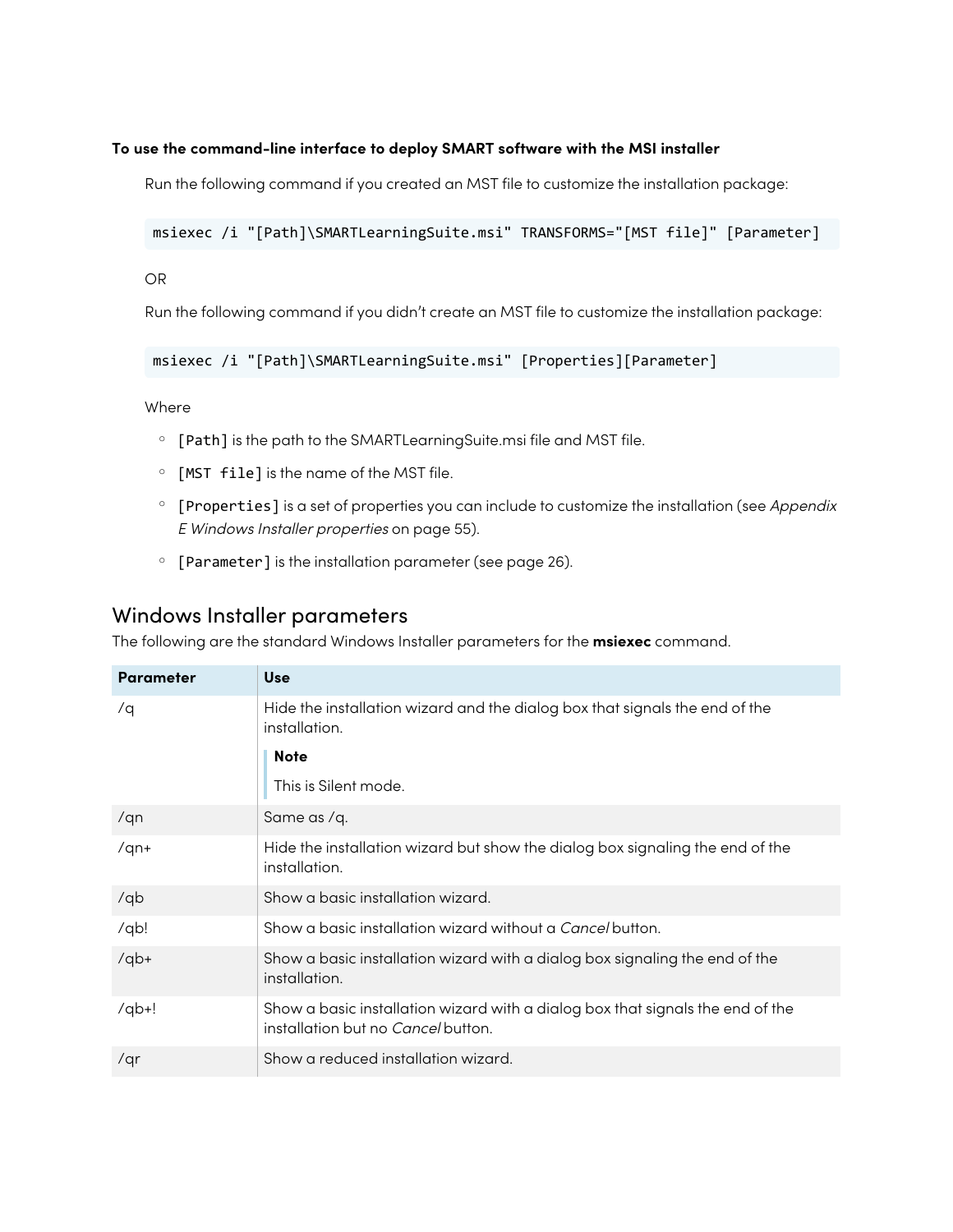| <b>Parameter</b> | Use                                                                                                                                                                |
|------------------|--------------------------------------------------------------------------------------------------------------------------------------------------------------------|
| /qf              | $\frac{1}{2}$ Show the full installation wizard, including a dialog box signaling the end of the<br>installation or the Fatal Error, User Exit or Exit dialog box. |

### **Examples**

The following example installs SMART Notebook software and SMART Product Drivers in Silent mode:

```
msiexec /i "[Path]\SMARTLearningSuite.msi /q
```
The following example installs the default software products, SMART Notebook software, SMART Product Drivers, SMART Ink, Gallery Essentials, and Lesson Activity Toolkit:

```
msiexec /i "[Path]\SMARTLearningSuite.msi" INSTALL_NOTEBOOK=1 INSTALL_BOARD=1
INSTALL_INK="" LAT_CONTENT="" FULL_GALLERY=""
```
### <span id="page-26-0"></span>Using third-party imaging or remote management software

The following procedure shows how to deploy SMART software using Group Policy-based deployment software. For information on deploying SMART software using your organization's third-party imaging or remote management software, see the software's documentation.

### **Notes**

- This procedure may vary depending on your version of Windows operating system and your system preferences.
- Ensure your domain controller has Windows Installer 4.5.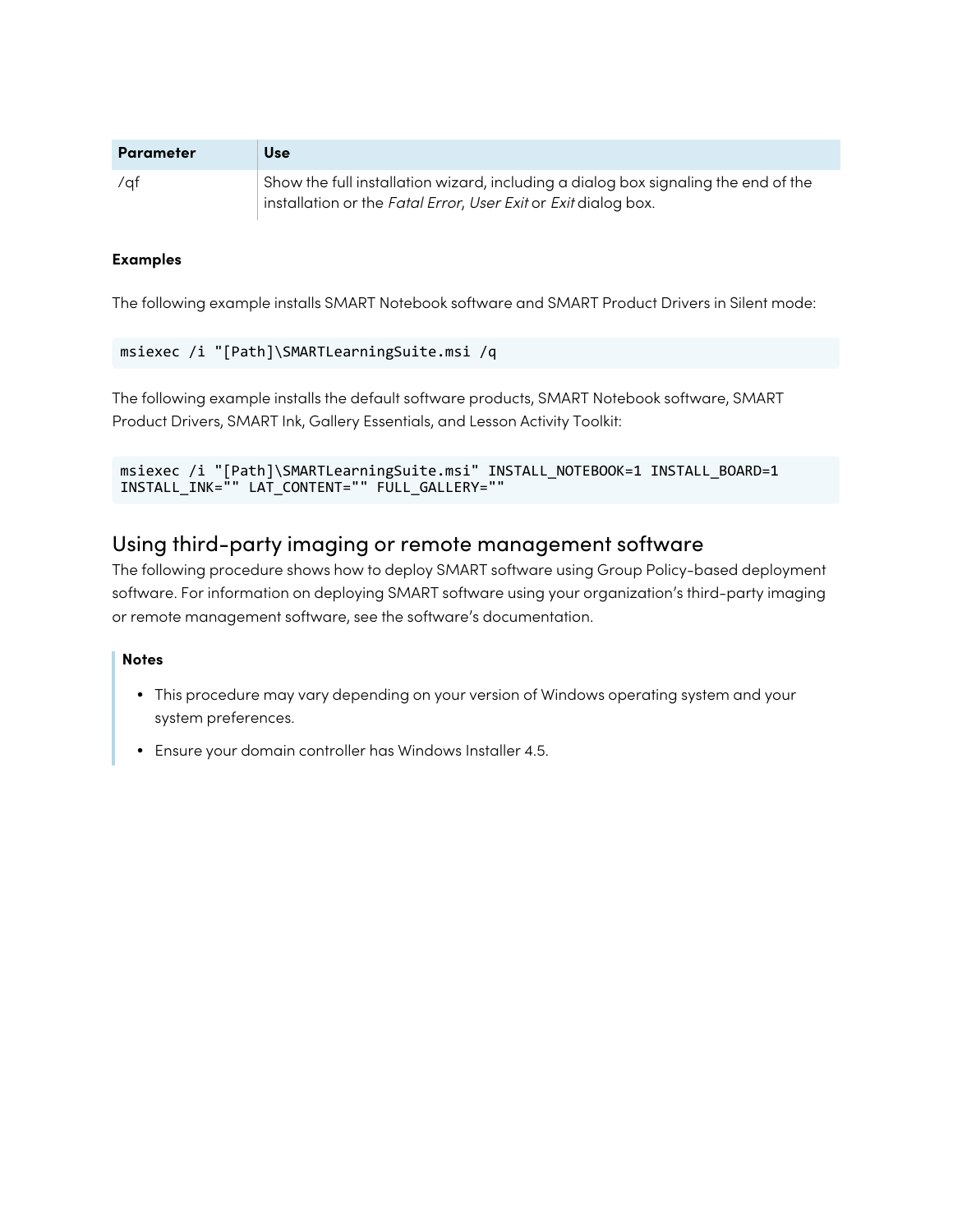### **To deploy an installation package**

1. Copy all contents of the admin .zip file (including subfolders) to \\[Domain Controller]\NETLOGON, where [Domain Controller] is your domain controller.

#### **Important**

If you want users to be able to view and use the handwriting recognition feature in a language other than English, you must also copy the Support folder to \\[Domain Controller]\NETLOGON.

The installer looks for handwriting recognition resources in the Support folder only. The Support folder is located in the downloaded .zip file.

Also, for both Gallery and Lesson Activity Toolkit to install and operate successfully, verify that all folders and subfolders of the Support folder is copied over.

It is important you follow these guidelines to ensure a successful installation:

- o You must maintain the Support folder structure.
- <sup>o</sup> The Support folder must reside in the root of the folder where the MSI file is stored.
- 2. Open Control Panel, double-click **Administrative Tools**, and then double-click **Active Directory Users and Computers**.

The Active Directory Users and Computers window appears.

3. Right-click your domain, and then select **Properties**.

The Properties dialog box appears.

4. Click the **Group Policy** tab, and then click **Edit**.

The Group Policy Object Editor dialog box appears.

- 5. Browse to **Computer Configuration\Software Settings**.
- 6. Right-click **Software Installation**, select New > Package, and then browse to and select the MSI file from step 1.
- 7. In the Deploy Software section, click **Advanced**, and then click **OK**.
- 8. Click the **Modifications** tab, click **Add**, and then browse to and select the MST file from step 1.
- 9. Click **OK** to apply the MST file to the MSI file.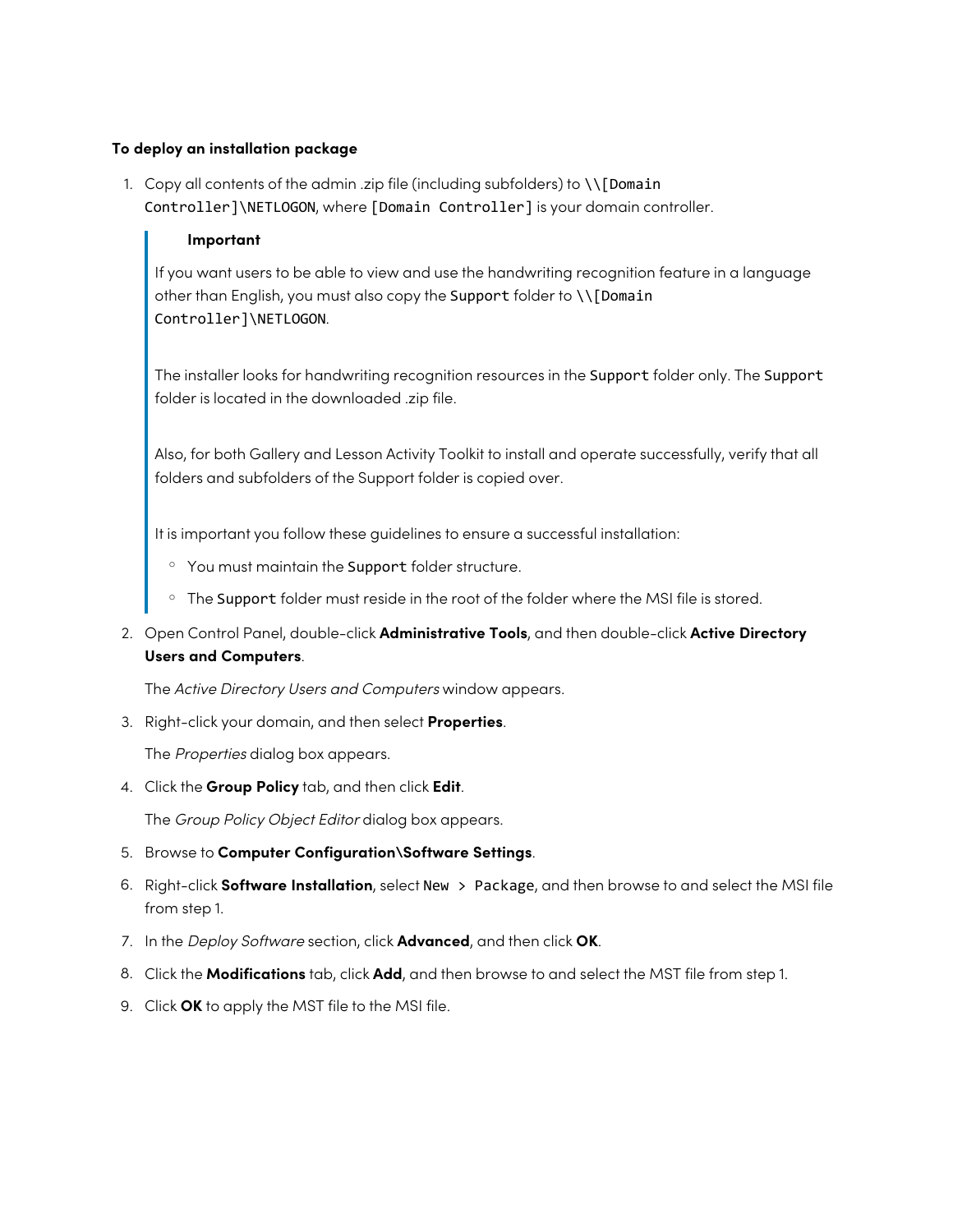10. Close all open windows and dialog boxes.

The next time each computer on the domain starts, the computer automatically installs the software in Silent mode with the customizations defined in the MST file.

## <span id="page-28-0"></span>Deploying the software using third-party imaging or remote management software

This procedure shows how to deploy SMART software using Group Policy-based deployment software.

For information about deploying SMART software using your organization's third-party imaging or remote management software, see the software's documentation.

### **Notes**

- This procedure may vary depending on your version of Windows operating system and your system preferences.
- Ensure your domain controller has Windows Installer 4.5 or higher.

### **To deploy the MSI installer using group policy**

1. Copy all contents of the admin .zip file (including subfolders) to \\[Domain Controller]\NETLOGON, where [Domain Controller] is your domain controller.

#### **Important**

- o If you want users to be able to view and use the handwriting recognition feature in a language other than English, you must also copy the Support folder to \\[Domain Controller]\NETLOGON.
- o The installer looks for handwriting recognition resources in the Support folder only. The Support folder is located in the downloaded .zip file.
- o To make sure both Gallery and Lesson Activity Toolkit install and operate correctly, verify that all folders and subfolders of the Support folder is copied over.
- o It is important you follow these guidelines to ensure a successful installation:
	- <sup>o</sup> You must maintain the Support folder structure.
	- $\circ$  The Support folder must reside in the root of the folder where the MSI file is stored.
- 2. Open the Active Directory Users and Computers window from the Windows Control Panel under **Administrative Tools**.
- 3. Right-click your domain, and then select **Properties**. The Properties dialog box opens.
- 4. Open the Group Policy tab, and then click **Edit**. The Group Policy Object Editor dialog box opens.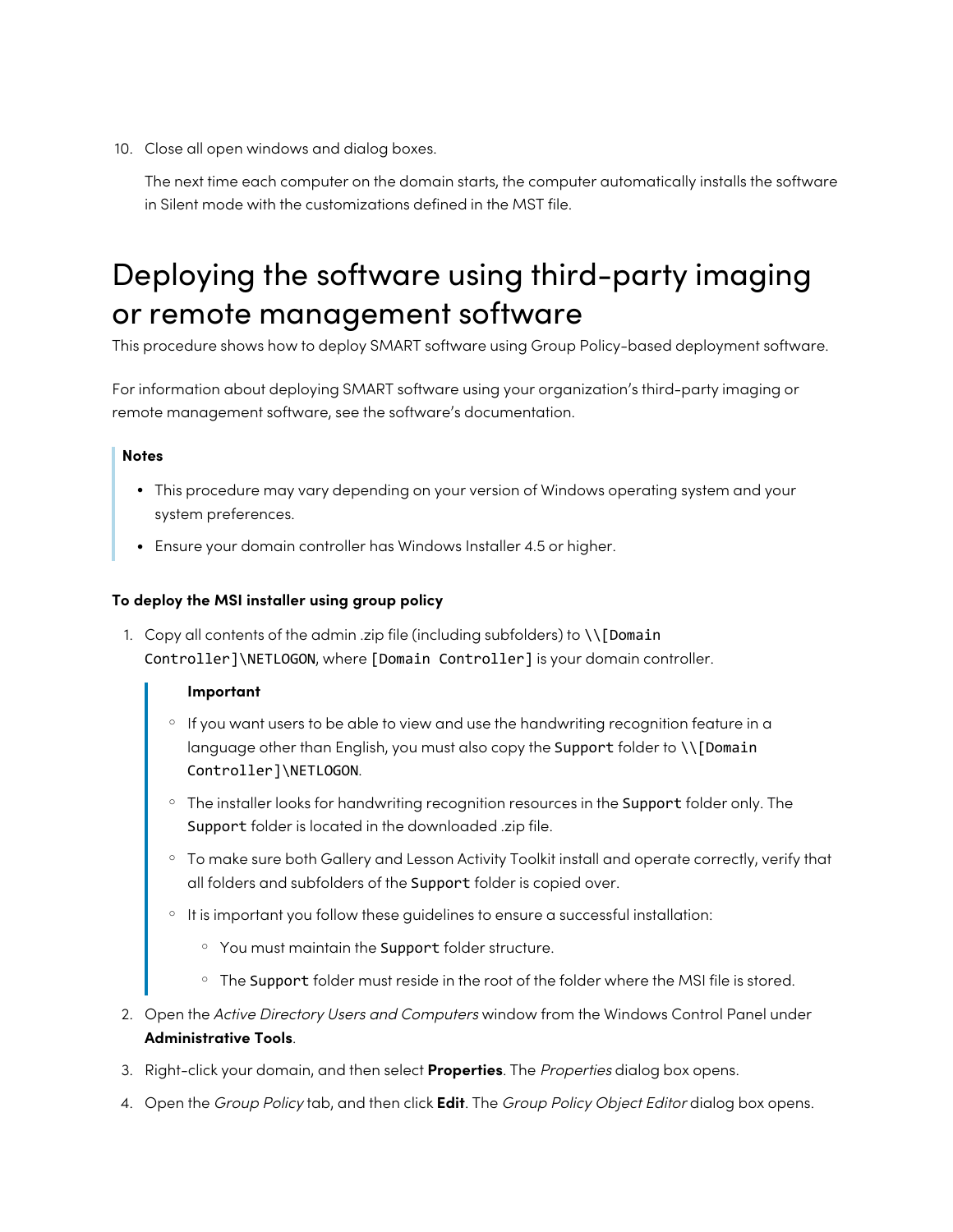- 5. Browse to **Computer Configuration\Software Settings**.
- 6. Right-click **Software Installation**, select New > Package, and then browse to and select the MSI file from step 1.
- 7. In the Deploy Software section, click **Advanced**, and then click **OK**.
- 8. Click the Modifications tab, click **Add**, and then browse to and select the MST file from step 1.
- 9. Click **OK** to apply the MST file to the MSI file.
- 10. Close all open windows and dialog boxes.

The next time each computer on the domain starts, the computer automatically installs the software in Silent mode with the customizations defined in the MST file.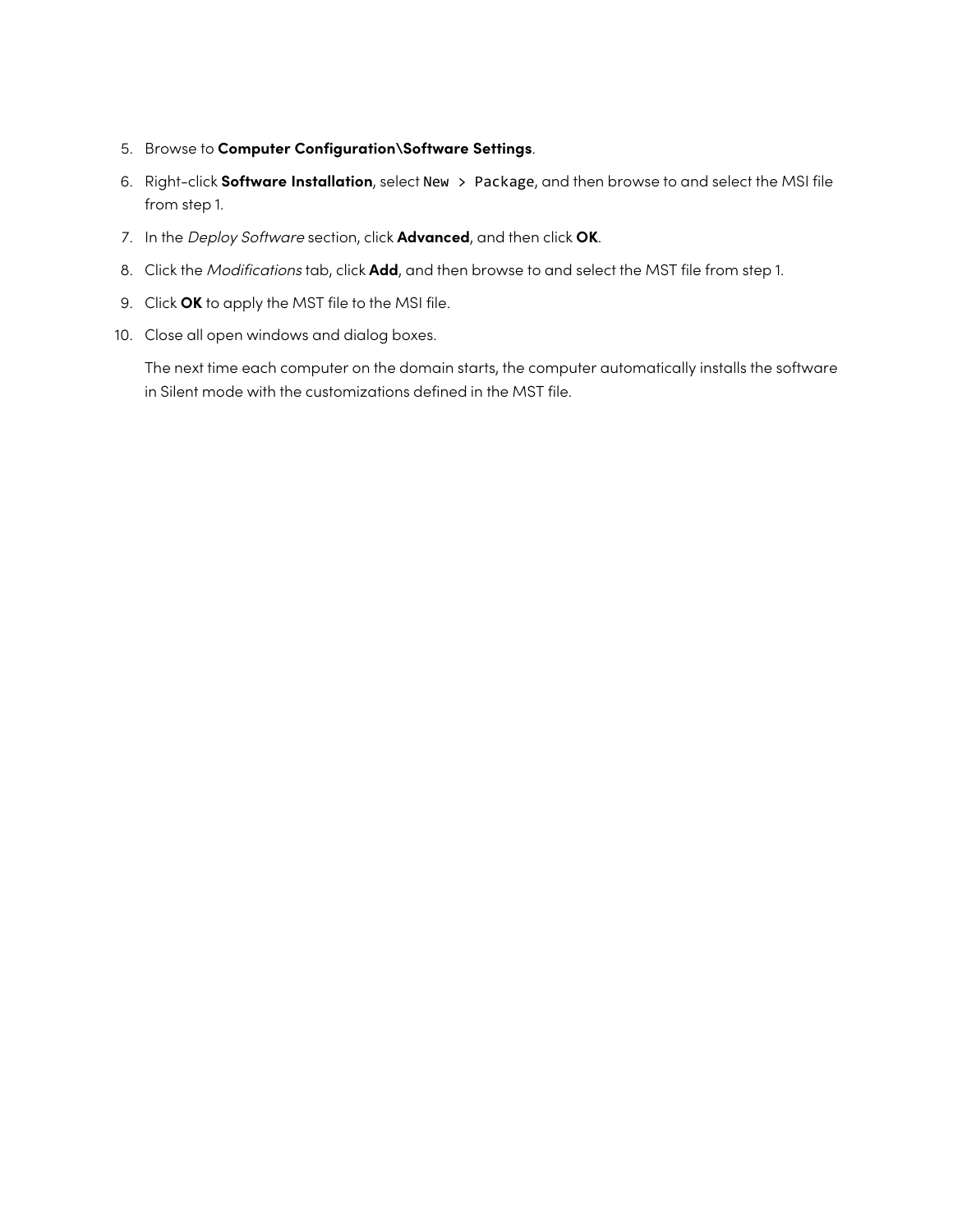# <span id="page-30-0"></span>Chapter 6 **Activating the software**

| Activating when using the system imaging deployment material contains and all all all all all all all all all a |  |
|-----------------------------------------------------------------------------------------------------------------|--|
|                                                                                                                 |  |
|                                                                                                                 |  |
|                                                                                                                 |  |
|                                                                                                                 |  |
|                                                                                                                 |  |
|                                                                                                                 |  |
|                                                                                                                 |  |
|                                                                                                                 |  |

Depending on the activation method you chose (provisioning or product key), you can activate a teacher's access either during deployment or after.

### <span id="page-30-1"></span>Activating by provisioning teachers

Activation is managed through the SMART Admin Portal and can take place either before or after SMART Notebook is deployed.

When performing mass deployments of SMART Notebook, activation requires minimal work if you've chosen to provision the teacher's email address rather than use product keys.

### **To activate a teacher's access to SMART Notebook when their email has been provisioned**

- 1. Provision each teacher's email address in the SMART Admin Portal before you install the software. See [page](#page-12-0) 13.
- 2. After a teacher's email has been provisioned, give that address to the teacher and have the teacher use it to create a SMART Account. See [Appendix](#page-45-0) B Help teachers set up a SMART Account on [page](#page-45-0) 46.
- 3. Have the teacher sign in to their SMART Account in SMART Notebook.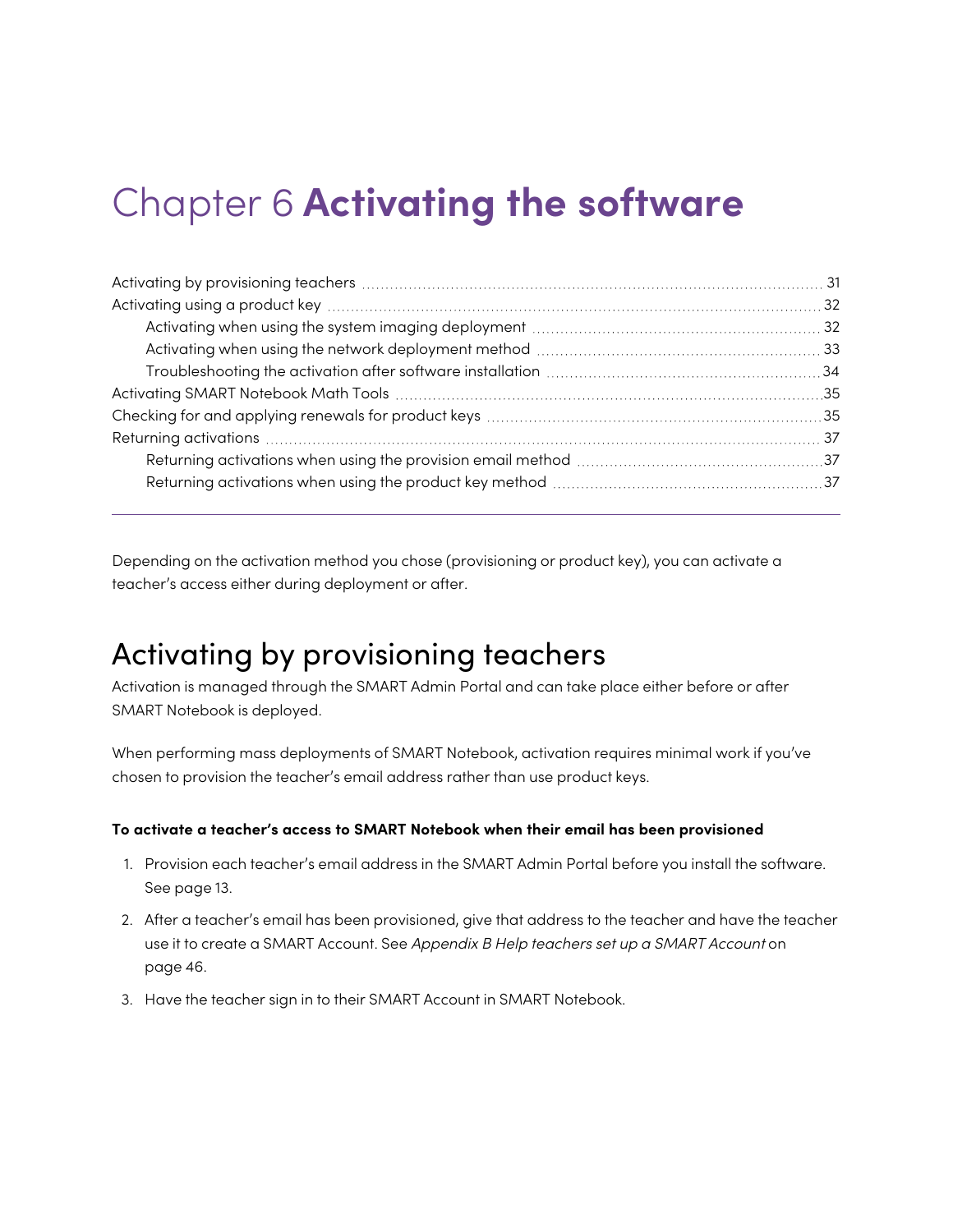## <span id="page-31-0"></span>Activating using a product key

If you want to activate SMART Notebook software during deployment, you can use either of the following practices, depending on your deployment method:

- System imaging
- Network deployment

### <span id="page-31-1"></span>Activating when using the system imaging deployment

If you are using a system imaging method to deploy SMART Notebook, do not activate the software before you freeze the image. Activation is linked to the hardware identifier of the computer on which the software is installed and activated. If you clone a hard drive image that has software which has been installed and activated, you must activate the software on each cloned computer after installation.

### **To activate Notebook when using the system imaging deployment method**

1. Before freezing the image, use the SMART Install Manager's Delayed Activation option to register your product key on the system (see Delay Activation in the table under SMART Install Manager controls, [page](#page-20-0) 21).

### **Important**

Do not activate the software before you freeze the image.

2. Deploy the image.

After the image is deployed, SMART Notebook software will prompt you to activate the registered product key (see Delay Activation in the table under SMART Install Manager controls, [page](#page-20-0) 21).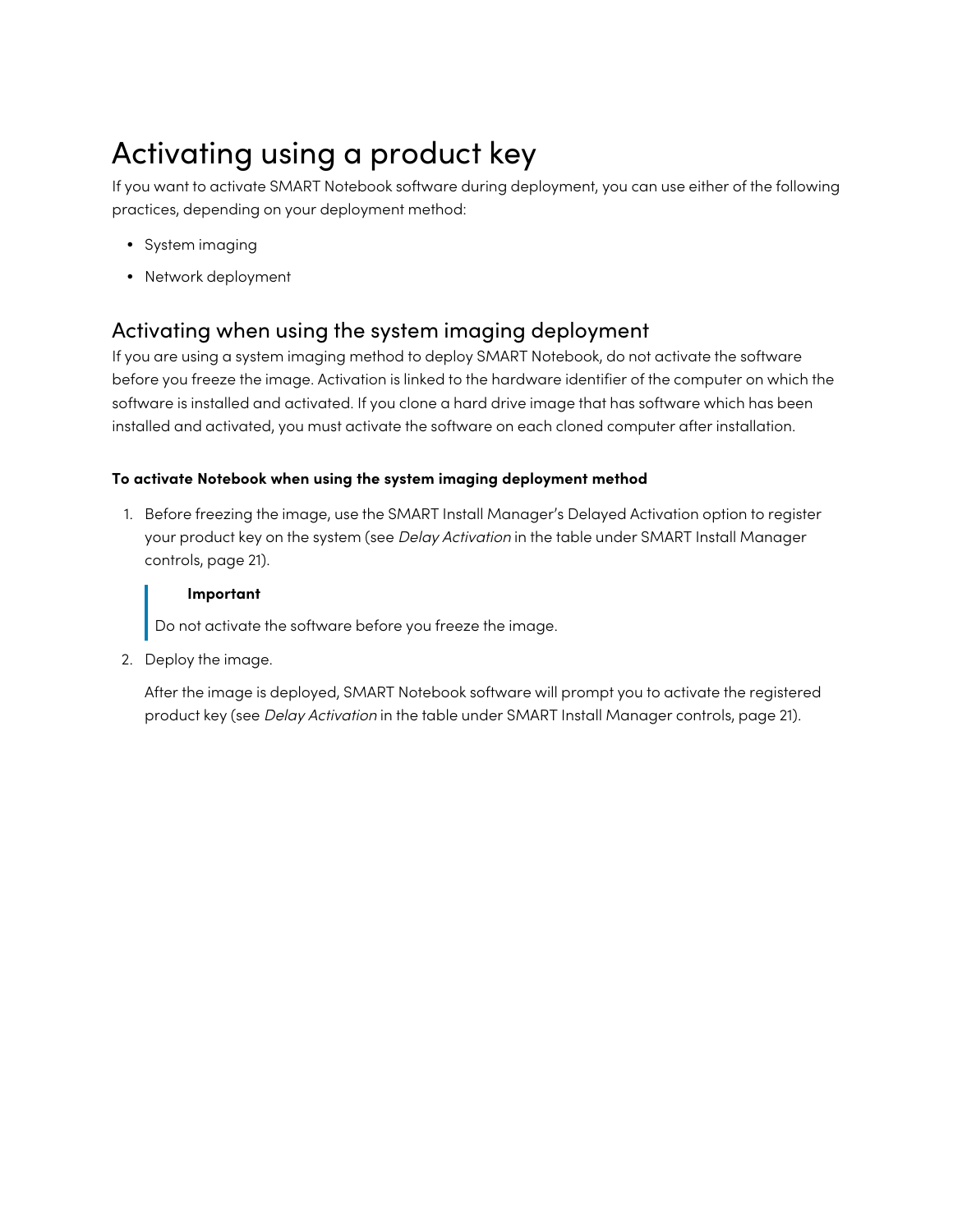### <span id="page-32-0"></span>Activating when using the network deployment method

### **To activate Notebook when using the network deployment method**

If you use a network deployment tool, such as Group Policy software installation, startup scripts, or Microsoft SCCM, you can specify your product key normally in the SMART Install Manager (see Using the SMART Install [Manager](#page-17-1) on page 18).

OR

Run the following command:

```
"C:\Program Files (x86)\Common Files\SMART Technologies\SMART Activation
Wizard\activationwizard.exe" --puid=notebook_14 --m=[Value] --v=5 --a
[Optional flags] --uipack=notebook_10 --pks="[Product keys]"
```
Where

 $\degree$  [Value] is 4 to run the activation wizard in unattended mode.

OR

[Value] is 6 to run the activation wizard in user interface mode.

<sup>o</sup> [Optional flags] are options you can include to configure the activation wizard:

| Flag                     | <b>Purpose</b>                                                                                                                                                        |
|--------------------------|-----------------------------------------------------------------------------------------------------------------------------------------------------------------------|
| $--$ monitor=Number      | Specify the monitor to display the activation wizard.                                                                                                                 |
| --proxy=Host:Port        | Specify the proxy host and port number to use for activation.                                                                                                         |
| --proxyuser=User         | Specify the proxy user name to use for activation.                                                                                                                    |
| --proxypassword=Password | Specify the proxy password to use for activation.                                                                                                                     |
| $-$ locale=Code          | Display the activation wizard user interface in a specific language,<br>where [Code] is your language code (see Installation language files<br>and codes on page 52). |

o Where [Product keys] are one or more software product keys, separated by commas.

Activation will occur during installation on each computer.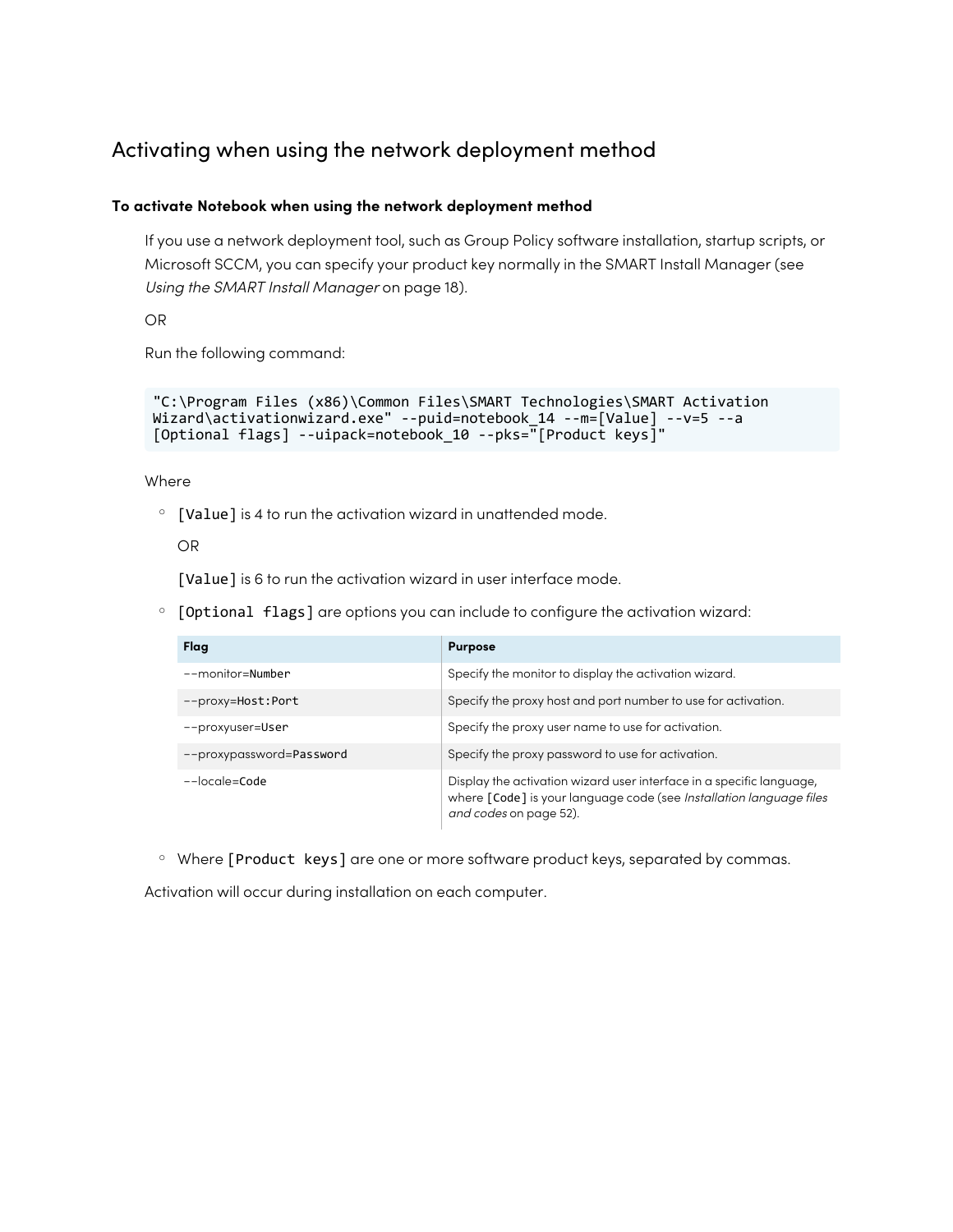### <span id="page-33-0"></span>Troubleshooting the activation after software installation

There are two situations in which the software doesn't activate completely:

- **Imaging a computer:** The software was activated before the computer's image was frozen.
- <sup>l</sup> **Reverting a computer to an earlier state:** If you use system recovery or protection software that periodically restores the computer to an earlier state, you might need to activate the software before locking the computer to prevent the activation record from being cleared each time the computer is restored.

Run the activation wizard while the computer is connected to the network or complete the following procedure to activate the software on each computer.

### **Note**

SMART Product Drivers and SMART Ink don't require activation.

#### **To activate SMART software after installation**

Run the following command:

```
"C:\Program Files (x86)\Common Files\SMART Technologies\SMART Activation
Wizard\activationwizard.exe" --puid=notebook_14 --m=[Value] --v=5 --a
[Optional flags] --uipack=notebook_10 --pks="[Product keys]"
```
Where

 $\circ$  [Value] is 4 to run the activation wizard in unattended mode.

OR

[Value] is 6 to run the activation wizard in user interface mode.

<sup>o</sup> [Optional flags] are options you can include to configure the activation wizard:

| Flag                     | <b>Purpose</b>                                                                                                                                                        |
|--------------------------|-----------------------------------------------------------------------------------------------------------------------------------------------------------------------|
| $--$ monitor=Number      | Specify the monitor to display the activation wizard.                                                                                                                 |
| --proxy=Host:Port        | Specify the proxy host and port number to use for activation.                                                                                                         |
| --proxyuser=User         | Specify the proxy user name to use for activation.                                                                                                                    |
| --proxypassword=Password | Specify the proxy password to use for activation.                                                                                                                     |
| $-$ locale=Code          | Display the activation wizard user interface in a specific language,<br>where [Code] is your language code (see Installation language files<br>and codes on page 52). |

o Where [Product keys] are one or more software product keys, separated by commas.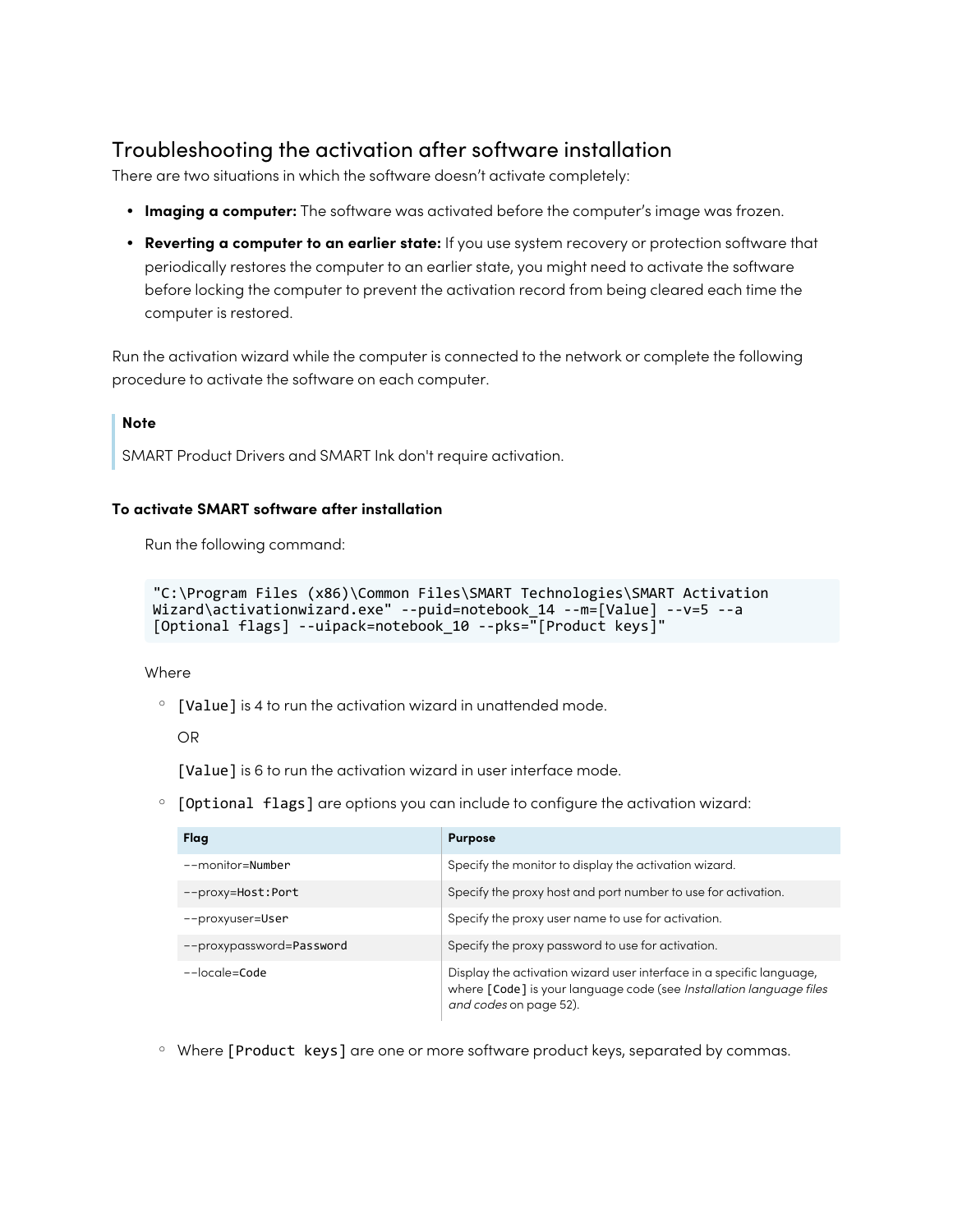## <span id="page-34-0"></span>Activating SMART Notebook Math Tools

SMART Notebook Math Tools have been discontinued, and new product keys are no longer available for purchase. However, if you have an existing product key for Math Tools, use this procedure to activate Math Tools.

### **To activate only SMART Notebook Math Tools software after installation**

Run the following command:

```
"C:\Program Files (x86)\Common Files\SMART Technologies\SMART Activation
Wizard\activationwizard.exe" --puid=notebook_14 --m=[Value] --v=5 --a
[Optional flags] --uipack=notebook_10 --pks="[Product keys]"
```
**Where** 

 $\degree$  [Value] is 4 to run the activation wizard in unattended mode.

OR

[Value] is 6 to run the activation wizard in user interface mode.

 $\circ$  [Optional flags] are options you can include to configure the activation wizard:

| Flag                     | <b>Purpose</b>                                                                                                                                                        |
|--------------------------|-----------------------------------------------------------------------------------------------------------------------------------------------------------------------|
| --monitor=Number         | Specify the monitor to display the activation wizard.                                                                                                                 |
| --proxy=Host:Port        | Specify the proxy host and port number to use for activation.                                                                                                         |
| --proxyuser=User         | Specify the proxy user name to use for activation.                                                                                                                    |
| --proxypassword=Password | Specify the proxy password to use for activation.                                                                                                                     |
| --locale=Code            | Display the activation wizard user interface in a specific language,<br>where [Code] is your language code (see Installation language files<br>and codes on page 52). |

o Where [Product keys] are one or more software product keys, separated by commas.

## <span id="page-34-1"></span>Checking for and applying renewals for product keys

If your school has purchased maintenance or subscription licenses, SMART software attempts to renew the licenses automatically every 24 hours whenever SMART Notebook is running, or the next time SMART Notebook is started. However, you can run a command to check for renewals explicitly. Using a command line, you can renew all keys or specific keys.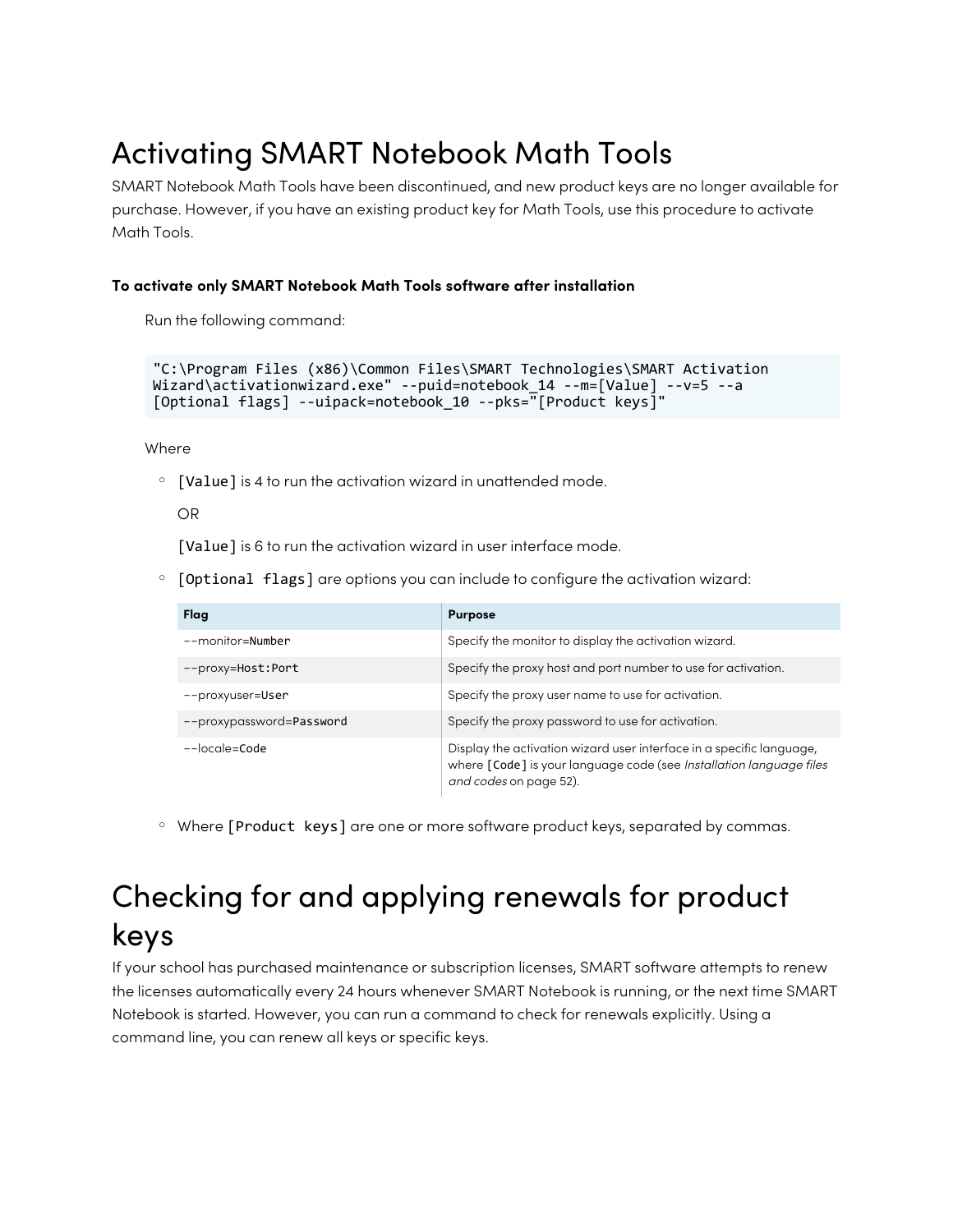**Tip**

Use SMART Product Update (SPU) to retrieve the activation status for SMART Notebook. See [smarttech.com/kb/171533.](http://smarttech.com/kb/171533)

#### **To check for and apply renewals for all keys using a command line**

For unattended installations, run the following command:

```
"C:\Program Files (x86)\Common Files\SMART Technologies\SMART Activation
Wizard\activationwizard.exe" --m=15 --v=5--renewal-mode=all
```
OR

For user interface mode, run the following command:

```
"C:\Program Files (x86)\Common Files\SMART Technologies\SMART Activation
Wizard\activationwizard.exe" --m=16 --v=5 --renewal-mode=product
--puid=notebook_14 --uipack=notebook_10
```
#### **To check for and apply renewals for specific keys using a command line**

For unattended mode installations, run the following command:

```
"C:\Program Files (x86)\Common Files\SMART Technologies\SMART Activation
Wizard\activationwizard.exe" --m=15 --v=5 --renewal-mode=product
--puid=notebook_14 --pks="[Product keys]"
```
Where [Product keys] are one or more software product keys separated by commas.

OR

For user interface mode, run the following command:

```
"C:\Program Files (x86)\Common Files\SMART Technologies\SMART Activation
Wizard\activationwizard.exe" --m=16 --v=5 --renewal-mode=product
--puid=notebook_14 --uipack=notebook_10 --pks="[Product keys]"
```
Where [Product keys] are one or more software product keys separated by commas.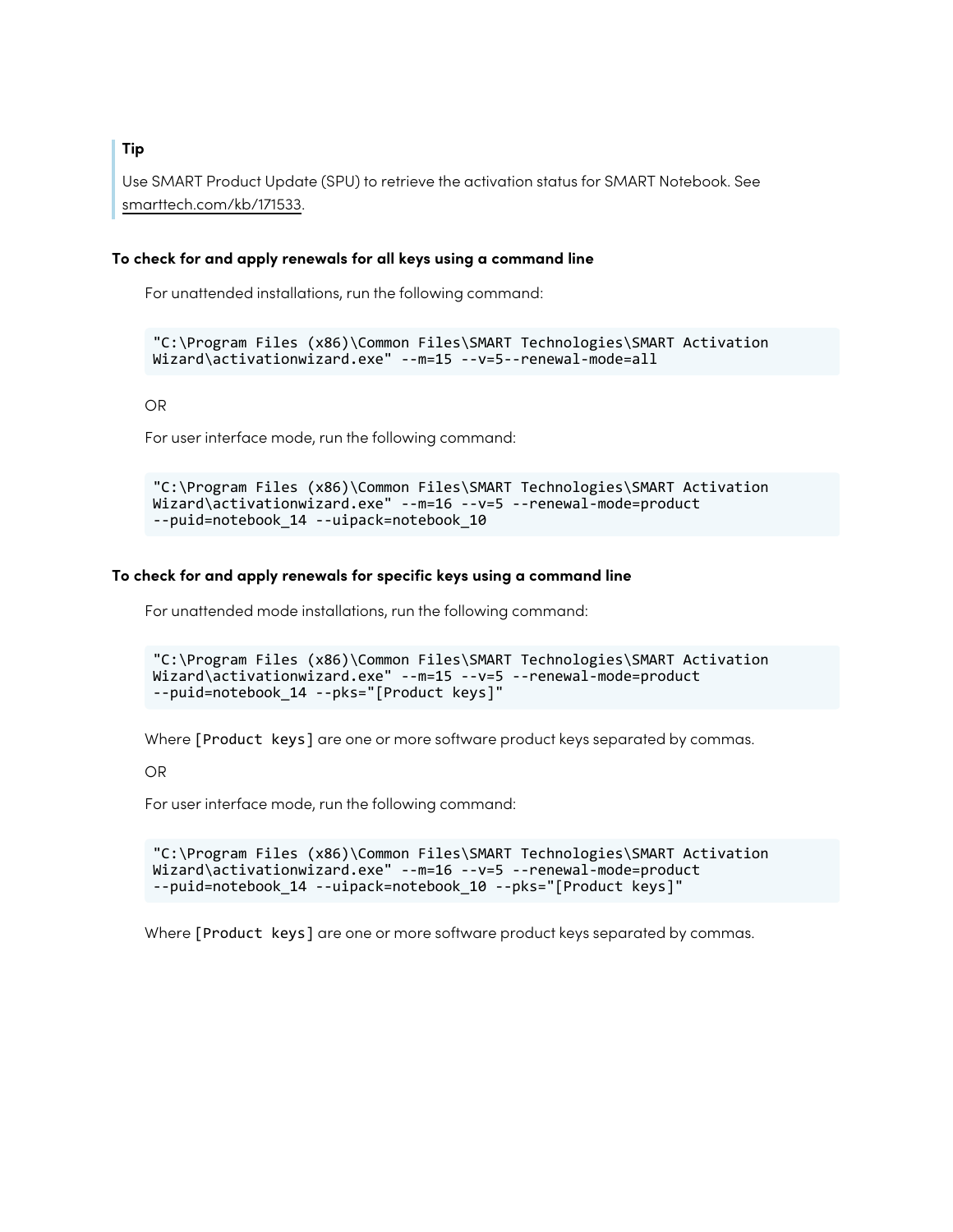## <span id="page-36-0"></span>Returning activations

If you gave teachers access by provisioning them, use the SMART Admin Portal to remove a teacher from a subscription and return the seat to the subscription. If you used the product key method to activate a teacher's access, you can use the command-line script to return the product key. To learn more about removing teachers from a subscription, visit the SMART Admin Portal support page [\(support.smarttech.com/docs/redirect/?product=softwareportal\)](https://support.smarttech.com/docs/redirect/?product=softwareportal)

### <span id="page-36-1"></span>Returning activations when using the provision email method

Returning a teacher's access is managed in the SMART Admin Portal. To do this, visit [adminportal.smarttech.com](http://subscriptions.smarttech.com/) and sign in to the SMART Admin Portal. Then, follow the instructions on the SMART Admin Portal's support page (see [support.smarttech.com/docs/redirect/?product=softwareportal&context=AddRemoveUsers\)](https://support.smarttech.com/docs/redirect/?product=softwareportal&context=AddRemoveUsers).

### <span id="page-36-2"></span>Returning activations when using the product key method

You can deploy an activationwizard.exe command across the network to return the activation from several computers, making the product key available for use on other computers.

You can specify multiple keys in one command by using the command format below.

### **To return product keys**

Run the following command:

```
"C:\Program Files (x86)\Common Files\SMART Technologies\SMART Activation
Wizard\activationwizard.exe" --puid=notebook_14 --m=4 --v=5 --return --pks="
[Product keys]"
```
Where [Product keys] is one or more software product keys separated by commas.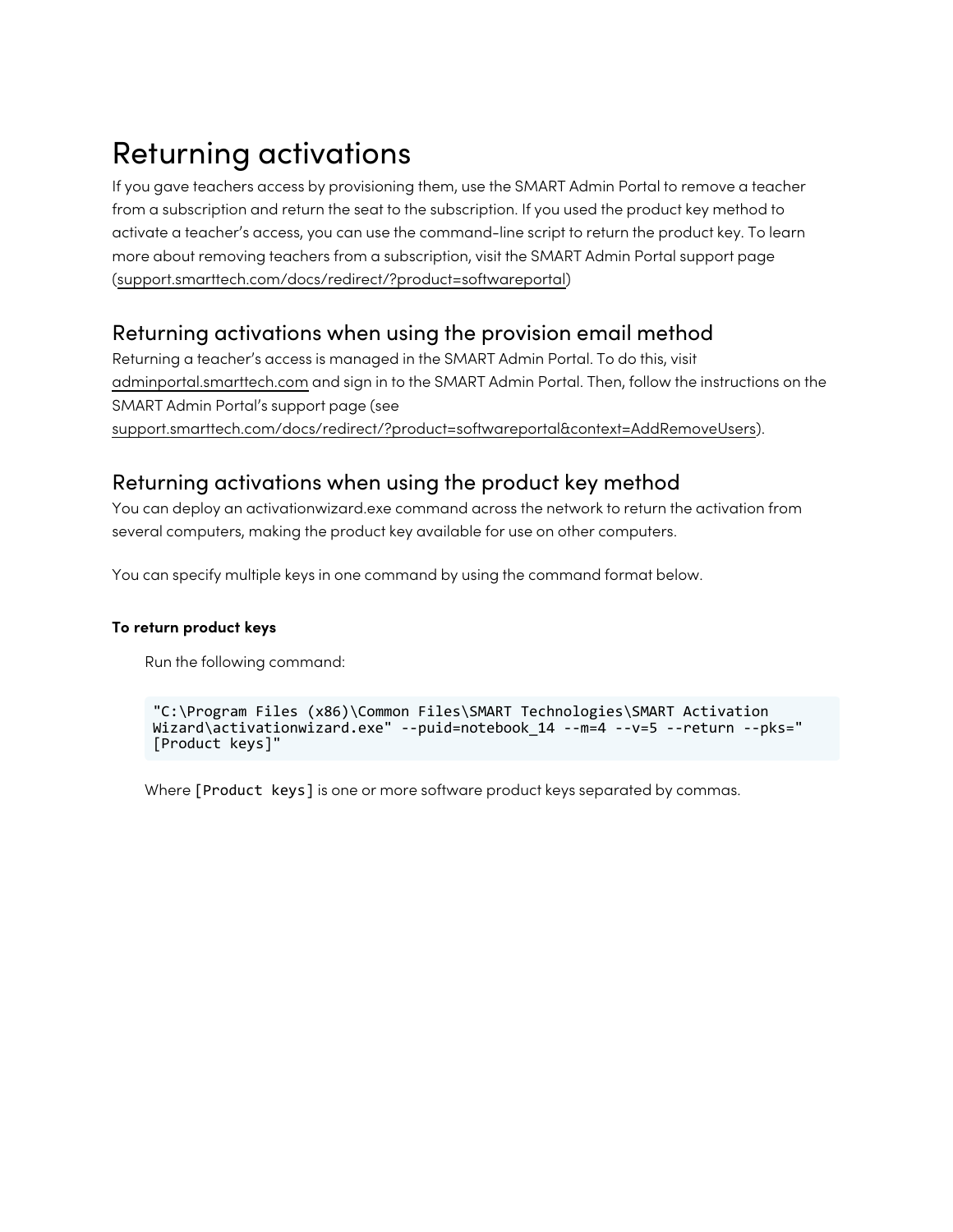# <span id="page-37-0"></span>Chapter 7 **Updating the software**

SMART periodically releases updates to its software. These updates add new features and resolve issues. SMART may provide updates in two file formats in the installation package:

- Windows Installer update installation packages (MSI files)
- Windows Installer patches (MSP files)

MSI is the most common installation package available, and this guide provides instructions only for updating using MSI files. The less common MSP files are available only for select updates as identified on the SMART website. If an MSP update is provided, see [smarttech.com/kb/171532](https://smarttech.com/kb/171532) for complete instructions on completing an update with an MSP file.

#### **Note**

If SMART Product Update (SPU) is installed, updates appear in the SPU window and can be applied locally if the teacher has administrative permissions for the computer.

#### **Important**

You cannot roll back an update after installing it on the teachers' computers. You must uninstall the full version of the software using Control Panel or the command-line interface (see Chapter 8 [Uninstalling](#page-39-0) SMART [Notebook](#page-39-0) on page 40), and then reinstall the previous version of the software.

#### **To download the installer files**

- 1. Go to [smarttech.com/products/education-software/smart-learning-suite/admin-download](https://legacy.smarttech.com/products/education-software/smart-learning-suite/admin-download).
- 2. Select the latest version of SMART Notebook.
- 3. Select **Windows** as the operating system.
- 4. Select the **MSI installer**.
- 5. Click **DOWNLOAD - WINDOWS**.
- 6. Extract and save the installation packages in a location on your network that's accessible to all computers on which you plan to install the software. When the third-party installation packages are unzipped, they can be found in the root of the Support folder.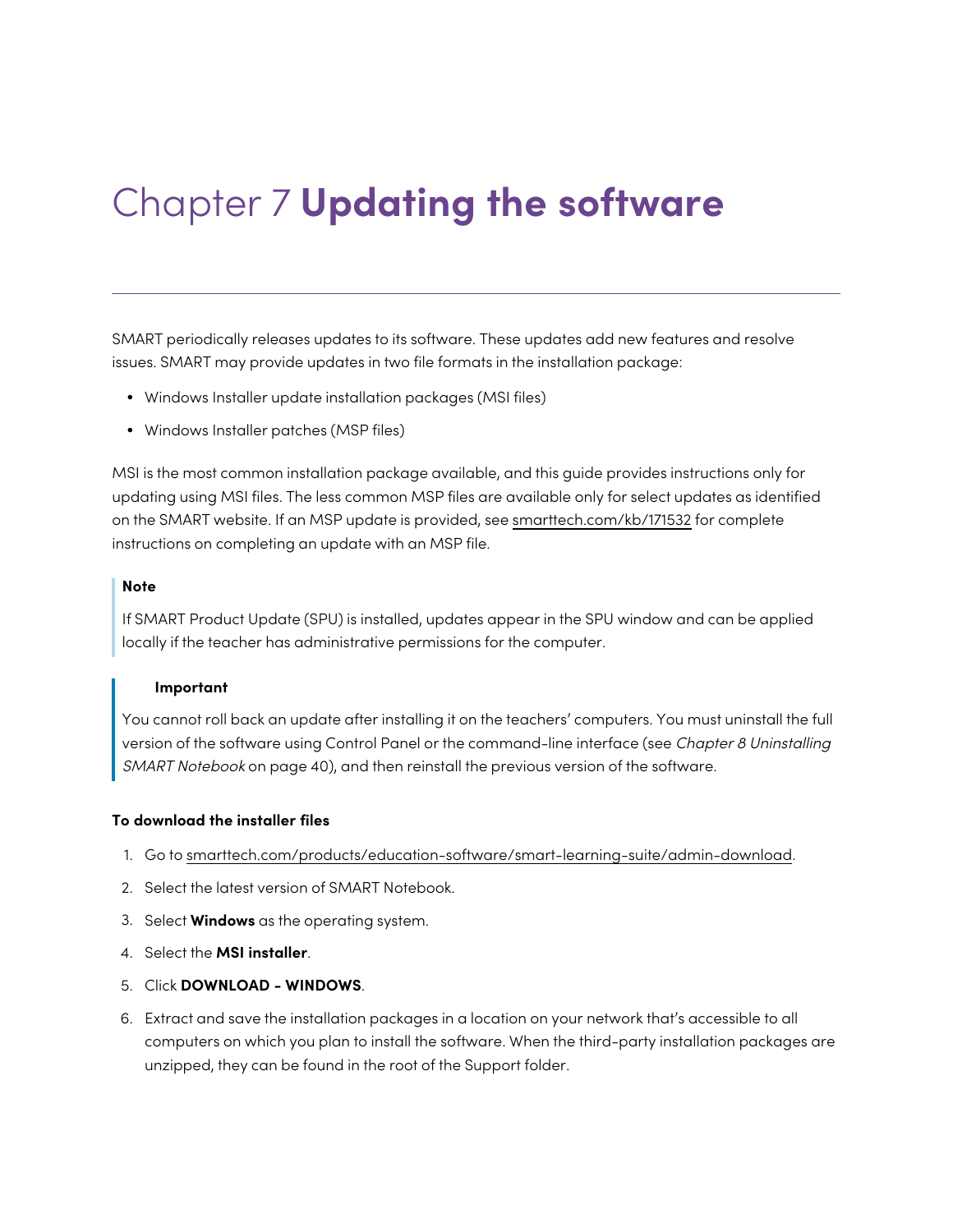### **To run a software update using a Windows Installer update installation package (MSI file)**

Run the following command:

msiexec /i "[Path]\SMARTLearningSuite.msi" [Parameter]

Where

- <sup>o</sup> [Path] is the path to the MSI file.
- <sup>o</sup> [Parameter] is the installation parameter (see [page](#page-25-0) 26).

### **Important**

Do not include the **REINSTALLMODE** and **REINSTALL** properties.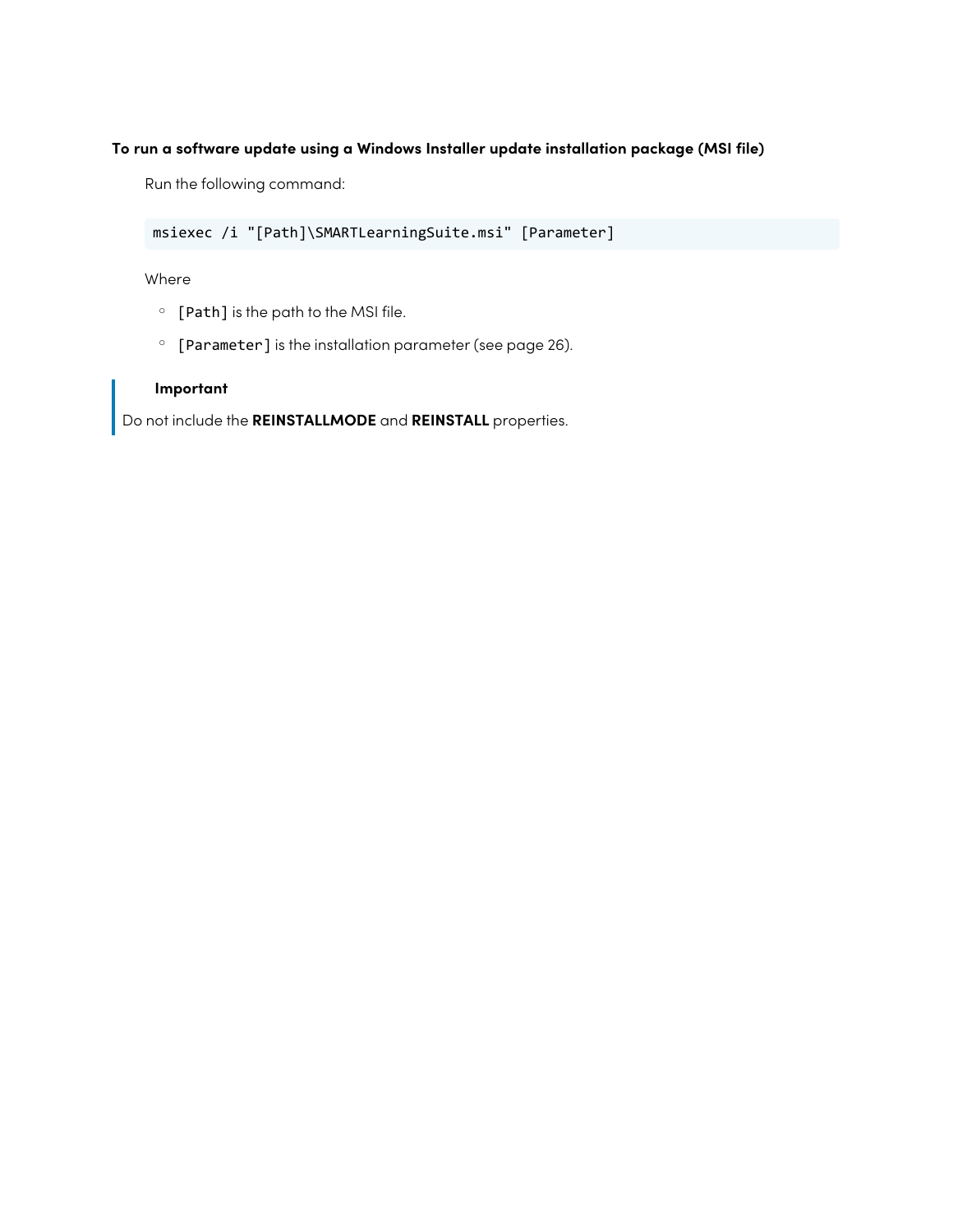# <span id="page-39-0"></span>Chapter 8 **Uninstalling SMART Notebook**

After you deactivate the teacher's access to SMART Notebook, you can use the SMART Uninstaller to uninstall the software. The benefit of using the SMART Uninstaller over the Windows control panel is that you can select other SMART software that's installed on the computer, such as SMART Product Drivers and Ink, to remove at the same time as SMART Notebook. The software is also uninstalled in the correct order.

## <span id="page-39-1"></span>Using the SMART Uninstaller to uninstall SMART software

You can uninstall SMART Notebook and other SMART software from individual computers using the SMART Uninstaller.

### **To uninstall SMART Notebook using the SMART Uninstaller**

1. In Windows 7 operating system, select **Start > All Programs > SMART Technologies > SMART Tools > SMART Uninstaller**.

OR

In Windows 8.1 operating system, go to the Apps screen and then scroll to and select **SMART Technologies > SMART Uninstaller**.

OR

In Windows 10 operating system, tap **Start**, and then scroll to and select **SMART Technologies > SMART Uninstaller**.

2. Click **Next**.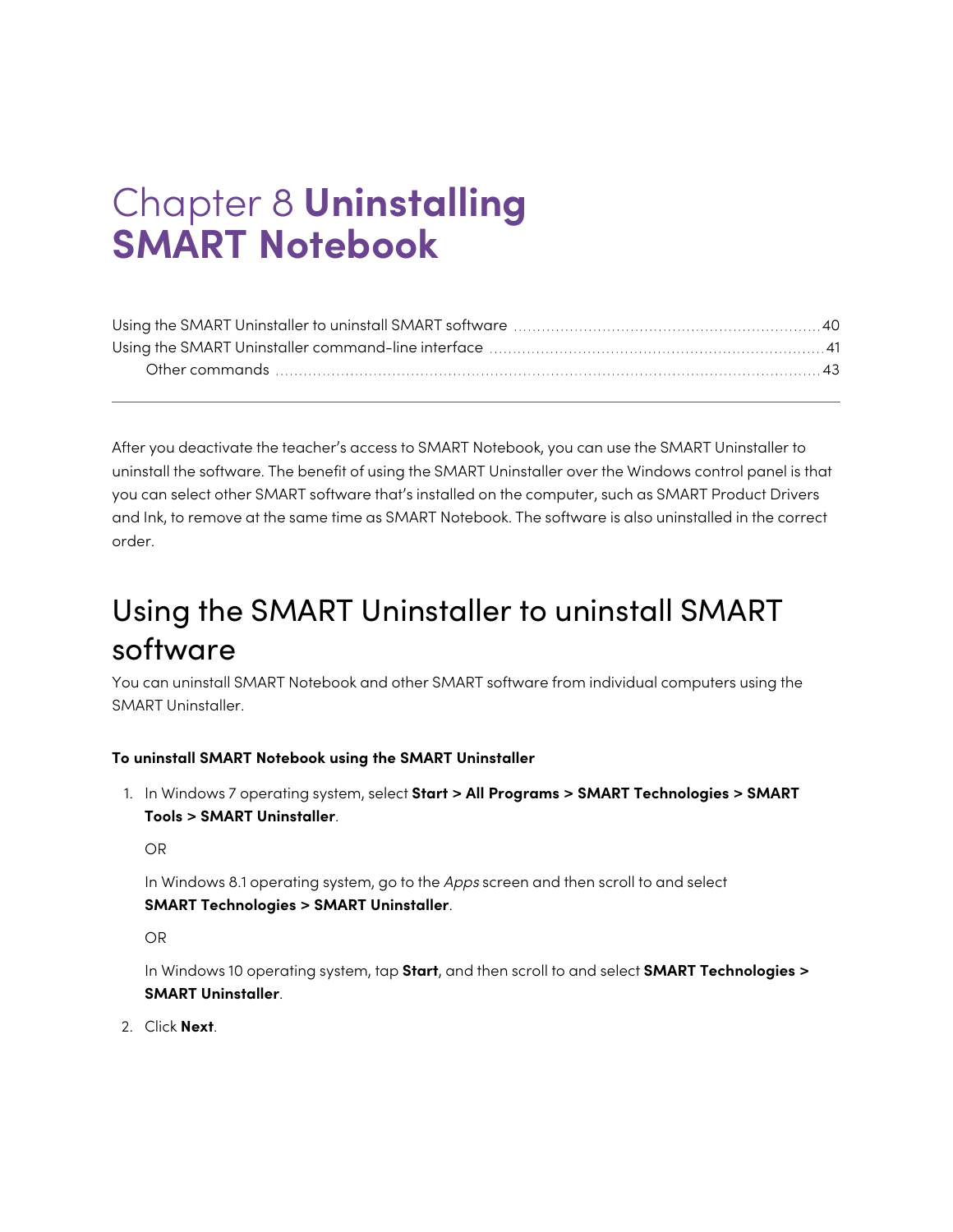3. Select the check boxes of the SMART software and supporting packages that you want to uninstall, and then click **Next**.

### **Notes**

- <sup>o</sup> Some SMART software depends on other SMART software. If you select this software, the SMART Uninstaller automatically selects the software that depends on it.
- **SMART Uninstaller automatically uninstalls supporting packages that are no longer being** used.
- o If you uninstall all SMART software, SMART Uninstaller automatically uninstalls all supporting packages, including itself.

### 4. Click **Uninstall**.

SMART Uninstaller uninstalls the selected software and supporting packages.

<span id="page-40-0"></span>5. Click **Finish**.

## Using the SMART Uninstaller command-line interface

In addition to the user interface, SMART Uninstaller provides a command-line interface. You can use this interface to automate the removal of SMART Notebook and uninstall SMART Notebook remotely.

### **Note**

SMART recommends that you copy SMART Uninstaller to a temporary location before running command lines and prefix command lines with start /wait.

### **To uninstall all SMART software**

1. Copy SMART Uninstaller to a temporary location by running one of the following commands:

```
copy "%CommonProgramFiles(x86)%\SMART Technologies\SMART Uninstaller\SMART
Uninstaller.exe" "%TEMP%"
```
2. Uninstall all software by running the following command:

```
start /wait "SMART Uninstaller" "%TEMP%\SMART Uninstaller.exe" --noui
--uninstall-all --uilevel none
```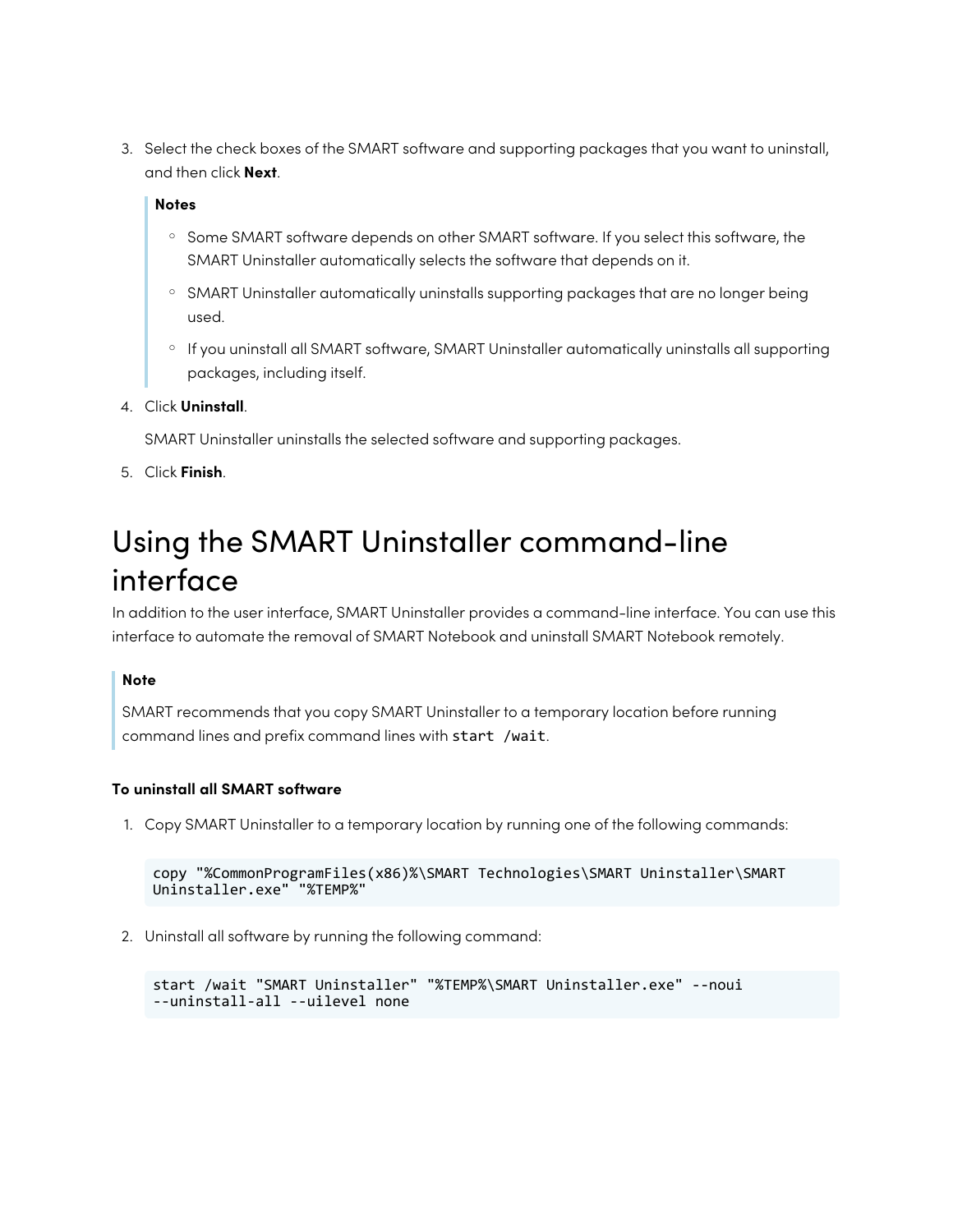3. Delete the copy of SMART Uninstaller in the temporary location by running the following command:

del "%TEMP%\SMART Uninstaller.exe"

#### **To uninstall SMART software by product name**

1. Copy SMART Uninstaller to a temporary location by running one of the following commands:

```
copy "%CommonProgramFiles(x86)%\SMART Technologies\SMART Uninstaller\SMART
Uninstaller.exe" "%TEMP%"
```
2. Uninstall select software by running the following command:

```
start /wait "SMART Uninstaller" "%TEMP%\SMART Uninstaller.exe" --noui
--uninstall "[Product names]" --uilevel none
```
Where [Product names] is a comma delimited list of product names.

3. Delete the copy of SMART Uninstaller in the temporary location by running the following command:

```
del "%TEMP%\SMART Uninstaller.exe"
```
#### **To uninstall SMART software by product code**

1. Copy SMART Uninstaller to a temporary location by running one of the following commands:

```
copy "%CommonProgramFiles(x86)%\SMART Technologies\SMART Uninstaller\SMART
Uninstaller.exe" "%TEMP%"
```
2. Uninstall select software by running the following command:

```
start /wait "SMART Uninstaller" "%TEMP%\SMART Uninstaller.exe" --noui
--uninstall-pc [Product codes] --uilevel none
```
Where [Product codes] is a comma delimited list of product codes.

3. Delete the copy of SMART Uninstaller in the temporary location by running the following command:

del "%TEMP%\SMART Uninstaller.exe"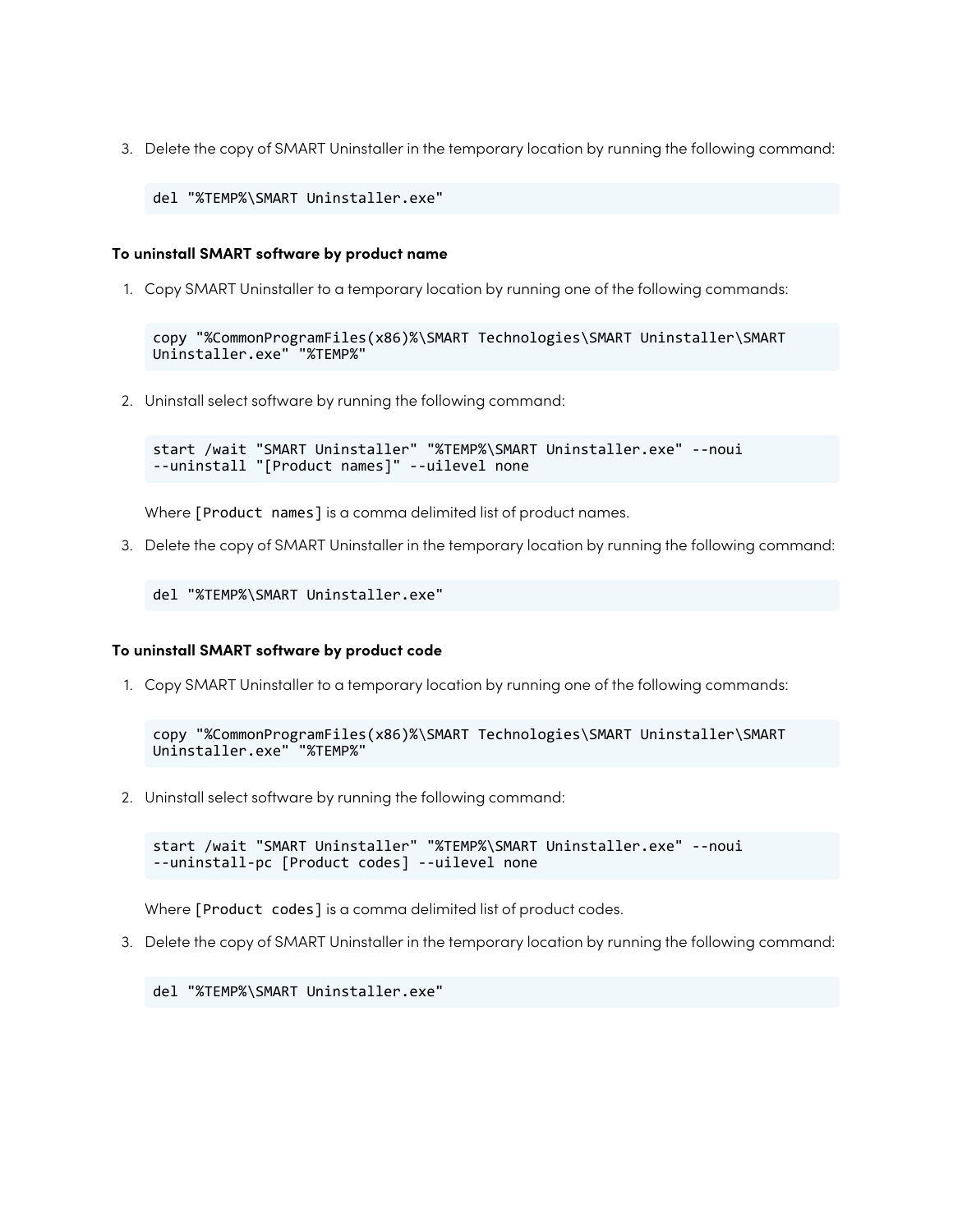### <span id="page-42-0"></span>Other commands

The following is a list of all the commands you can use with SMART Uninstaller.

| Command                                                                                                                                            | <b>Description</b>                                                                                                                                                           | <b>Notes</b>                                                                                        |
|----------------------------------------------------------------------------------------------------------------------------------------------------|------------------------------------------------------------------------------------------------------------------------------------------------------------------------------|-----------------------------------------------------------------------------------------------------|
| --dry-run                                                                                                                                          | Runs the command line but doesn't<br>uninstall the software.                                                                                                                 | This is useful for testing command<br>lines before running them.                                    |
| --locale [Language code]<br>Where [Language code] is a language code (for<br>example, fr for French)                                               | Displays SMART Uninstaller in a<br>language other than the operating<br>system's language.                                                                                   | The appropriate language pack<br>must be installed to display SMART<br>Uninstaller in the language. |
| --uilevel [Level]<br>Where [Level] is one of the following:<br>none<br>basic (default)<br>reduced<br>full                                          | Specifies the user interface that<br>displays when SMART Uninstaller<br>uninstalls the software.                                                                             | Normally, --uilevel none is used<br>only in combination with --noui.                                |
| --no-auto-remove                                                                                                                                   | Disables the automatic removal of<br>supporting packages (for example,<br>SMART Common Files) that are no<br>longer required after the selected<br>packages are uninstalled. | This is used only if --noui is also<br>included.                                                    |
| --noui                                                                                                                                             | Doesn't display the SMART<br>Uninstaller user interface.                                                                                                                     | Normally, --noui is used only in<br>combination with --uilevel none.                                |
| --uninstall-all                                                                                                                                    | Uninstalls all detected SMART<br>packages.                                                                                                                                   | [N/A]                                                                                               |
| --uninstall [Product names]<br>Where [Product names] is a comma delimited<br>list of product names                                                 | Uninstalls the specified products.                                                                                                                                           | [N/A]                                                                                               |
| --uninstall-pc [Product codes]<br>Where [Product codes] is a comma delimited<br>list of product codes. See Appendix F Product<br>codes on page 61. | Uninstalls the specified products.                                                                                                                                           | [N/A]                                                                                               |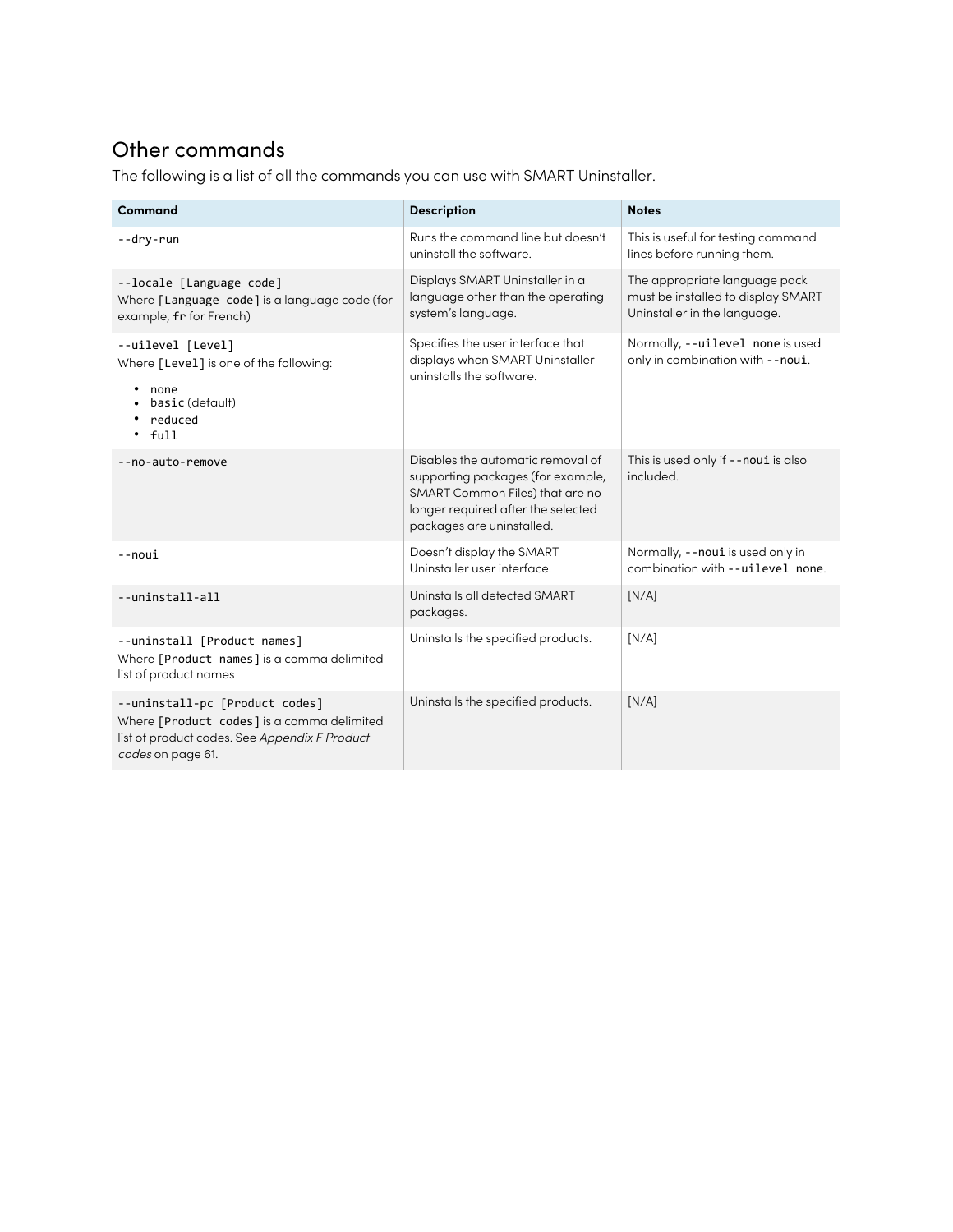# <span id="page-43-0"></span>Appendix A **Determining the best activation method**

In the SMART Admin Portal, you still have a product key (or multiple product keys) attached to your subscription. You can use a product key to activate SMART Notebook software on a computer, but it is more beneficial to provision a teacher's email address. Provisioning grants access to a person, allowing teachers to sign in through their SMART Accounts and use all SMART Learning Suite software on any device on which it's installed. Using a product key activates SMART Notebook only on a specific computer.

| <b>Feature</b>                           | <b>Provisioning emails</b>                                                                                                                                                                                                                                                                                                                                                                           | <b>Product key</b>                                                                                                                                                                                                                                                                                                                                                                                                                                                                                                    |
|------------------------------------------|------------------------------------------------------------------------------------------------------------------------------------------------------------------------------------------------------------------------------------------------------------------------------------------------------------------------------------------------------------------------------------------------------|-----------------------------------------------------------------------------------------------------------------------------------------------------------------------------------------------------------------------------------------------------------------------------------------------------------------------------------------------------------------------------------------------------------------------------------------------------------------------------------------------------------------------|
| <b>Simple activation</b>                 | Teachers sign in to their SMART Account                                                                                                                                                                                                                                                                                                                                                              | The product key is entered                                                                                                                                                                                                                                                                                                                                                                                                                                                                                            |
| <b>SMART Account sign in</b><br>required | When teachers sign in to their SMART Account in<br>SMART Notebook, it activates their access to the<br>software and popular features, such as student<br>device contributions and sharing lessons to Lumio<br>and a SMART Board interactive display with iQ.<br>The SMART Account is also used to sign in to<br>SMART Exchange and access free training<br>resources on smarttech.com.               | Signing in does not activate a teacher's access.<br>Teachers must enter their product key separately.<br>Teachers sign in to their SMART Account in<br>SMART Notebook to access to popular features,<br>such as enabling student device contributions and<br>sharing lessons to Lumio.                                                                                                                                                                                                                                |
| Home use                                 | Assigning a user to your school's subscription<br>provisions that user to sign in to their SMART<br>Account and use SMART software on any device<br>on which it's installed for as long as the<br>subscription is active. The activation follows the<br>user, not the computer. To use SMART Notebook<br>at home, teachers just download and install the<br>software, then sign in to their account. | Activating desktop software with a product key<br>works for that one computer. A product key<br>follows the computer only.<br>Although teachers could use the same product<br>key to activate SMART Notebook on a home<br>computer, more product key seats from your<br>school's subscription might be used.<br>Activation with a product key provides no way to<br>revoke the activation, such as when a teacher<br>starts working for a different district or in the event<br>of unauthorized use of a product key. |

The following table outlines the main differences between each method. Review this table to determine which method works for your school.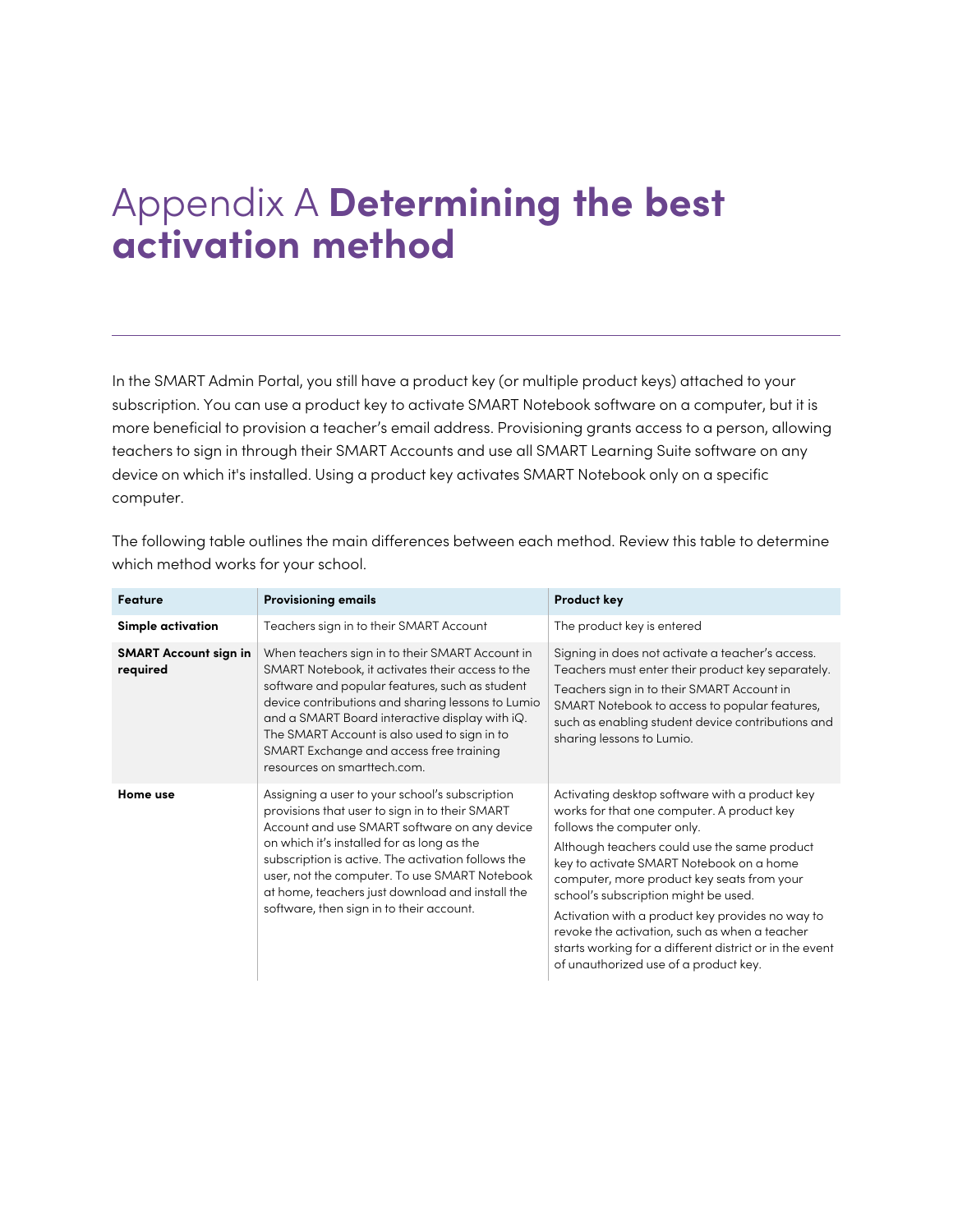| Feature                                   | <b>Provisioning emails</b>                                                                                                                                                                                                                                                                                                                                                                                                                                                                                                                                                          | <b>Product key</b>                                                                                                                                                                                                                                                                                                                                                                                                                               |
|-------------------------------------------|-------------------------------------------------------------------------------------------------------------------------------------------------------------------------------------------------------------------------------------------------------------------------------------------------------------------------------------------------------------------------------------------------------------------------------------------------------------------------------------------------------------------------------------------------------------------------------------|--------------------------------------------------------------------------------------------------------------------------------------------------------------------------------------------------------------------------------------------------------------------------------------------------------------------------------------------------------------------------------------------------------------------------------------------------|
| <b>Subscription renewal</b><br>management | When the subscription is renewed, you only have<br>to manage it from the SMART Admin Portall.<br>Also, if your organization has multiple product<br>keys, renewals are easier to manage because<br>provisioning is not associated with a single<br>product key in the SMART Admin Portal. If a<br>product key expires and is not renewed or a new<br>product key was purchased or given to you when<br>your school renewed its subscription, the<br>provisioning can be moved to another active<br>product key without requiring the teacher to<br>change anything in the software. | The product key entered must be renewed.<br>Otherwise, you must give teachers an active<br>product key from your school's subscription and<br>have them enter it in SMART Notebook.                                                                                                                                                                                                                                                              |
| Activation control and<br>security        | You can deactivate a provisioned account from<br>the SMART Admin Portal, so there's no risk of a<br>product key being shared or used outside your<br>organization.                                                                                                                                                                                                                                                                                                                                                                                                                  | After you share a product key or enter it in<br>SMART Notebook, the product key is always<br>visible in the SMART Notebook interface.<br>There is no way to prevent teachers sharing their<br>key or using it to activate SMART Notebook on<br>more than one computer. This can affect the<br>available seats associated with a product key and<br>subscription. There's no way to control the<br>number of activations on a single product key. |
| Return a departing<br>teacher's access    | If a teacher departs the school, you can easily<br>deactivate the provisioned account and return<br>the seat to the school's subscription.                                                                                                                                                                                                                                                                                                                                                                                                                                          | Before a teacher departs, you must deactivate<br>SMART Notebook on the teacher's work computer<br>and home computer (if applicable). There is no<br>way to revoke a product key on a computer that<br>has stopped working or is inaccessible.                                                                                                                                                                                                    |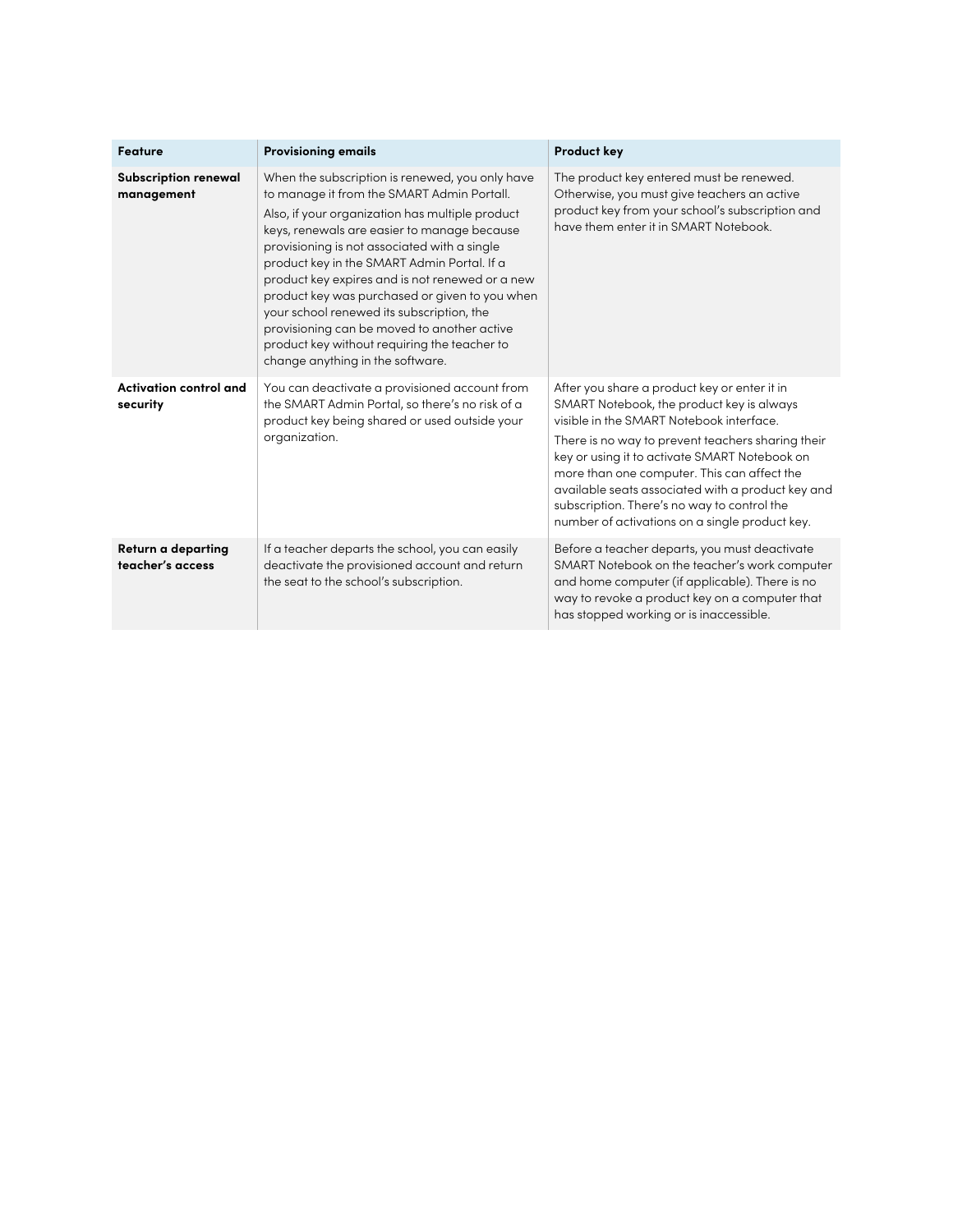# <span id="page-45-0"></span>Appendix B **Help teachers set up a SMART Account**

The SMART Account connects the whole SMART Learning Suite for a teacher. Additionally it is used for the provision email activation method. Even if your school used the product key method to activate your access to SMART Notebook, you still need to have a SMART Account to access certain features in SMART Notebook.

To learn more about how to help teacher's create a smart account, read the information below. If you are a teacher and want to know how you to create an account and sign in, see:

- default htm
- <span id="page-45-1"></span>• default htm

## Why teachers need a SMART Account

When using SMART Notebook, teachers need to sign in using their SMART Account credentials to access premium features and use many common features, such as:

- Create interactive activities and assessments and enable student device contributions for those activities and assessments
- Keep the same class code when students sign in to play collaborative activities
- Share SMART Notebook lessons to their SMART Account so they can and present those lessons on any device using Lumio by SMART or using the embedded Player app on a SMART Board interactive display with iQ
- Share lessons with an online link
- <span id="page-45-2"></span>• Upload and share SMART Notebook lessons with their students through Lumio by SMART. This enables teachers to share or present their lessons from any device, regardless of operating system. This is particularly beneficial for schools that use Chromebooks.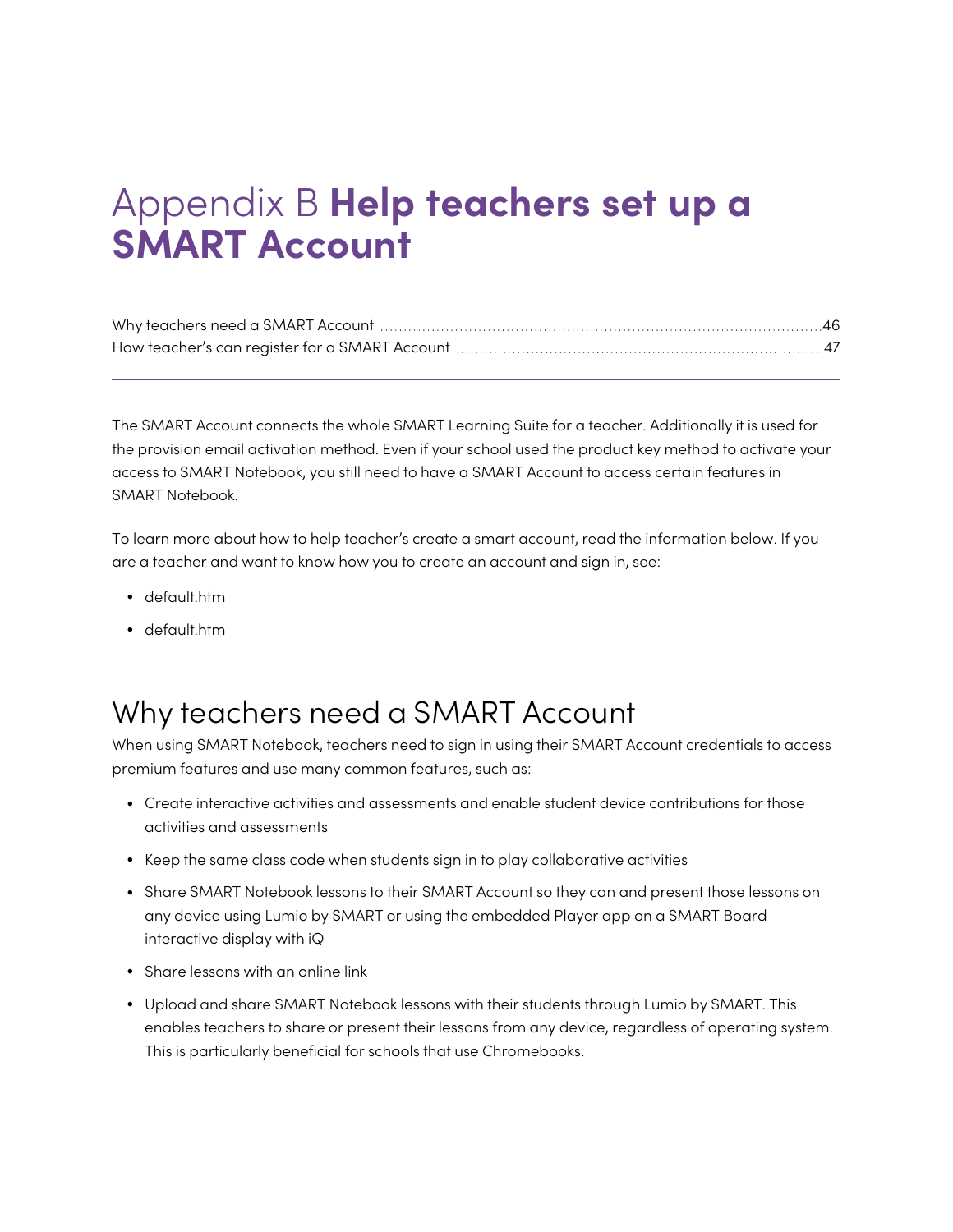## How teacher's can register for a SMART Account

To register for a SMART Account, teachers need an existing Google or Microsoft account profile—ideally from an account provided by their school for Google Suite or Microsoft Office 365.

To learn more about how to create a teacher's SMART Account, see [support.smarttech.com/docs/redirect/?product=smartaccount&context=teacher-account](https://support.smarttech.com/docs/redirect/?product=smartaccount&context=teacher-account).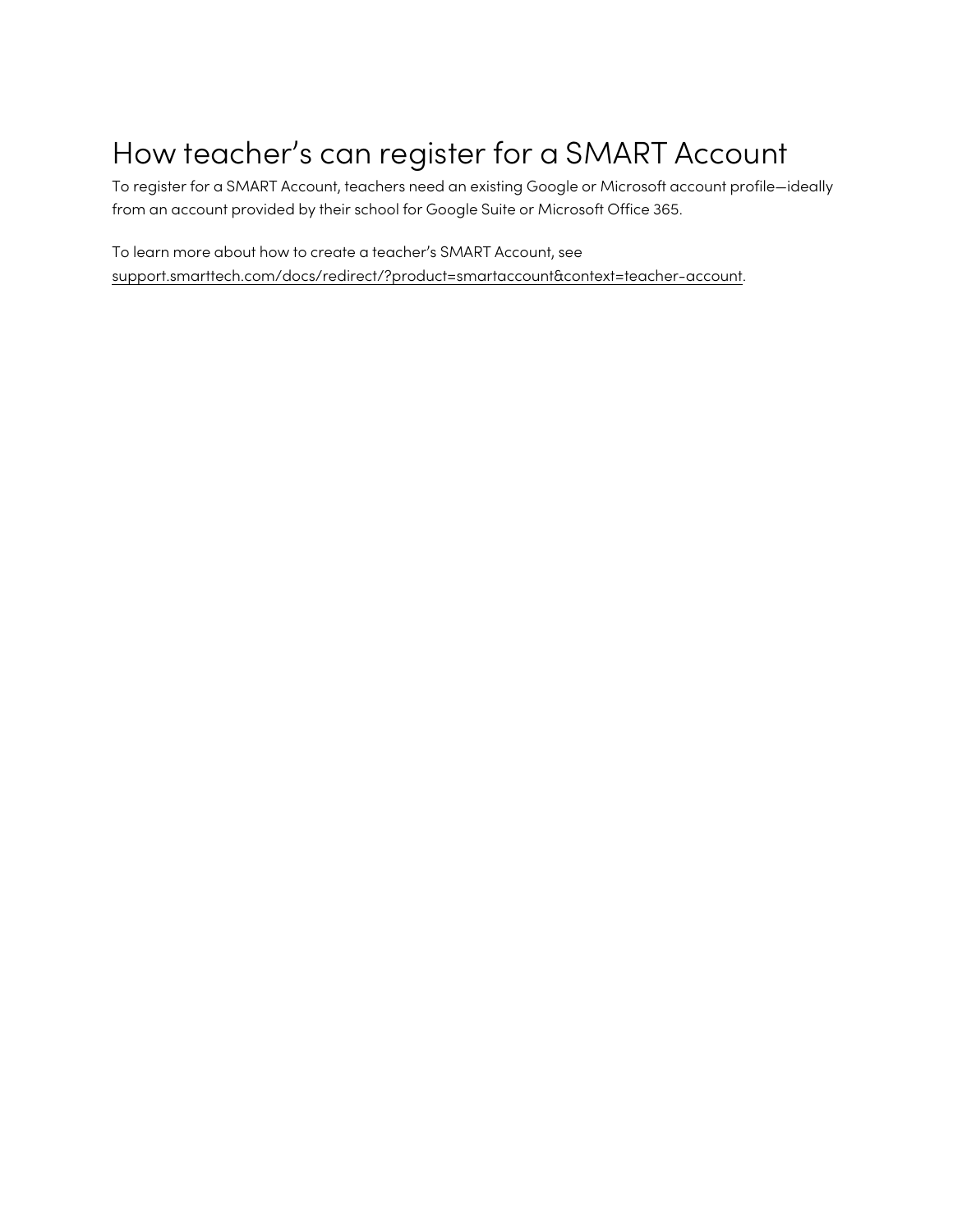# <span id="page-47-0"></span>Appendix C **Installing and maintaining Gallery content**

Gallery content includes the following:

- <sup>l</sup> Gallery Essentials, which is a collection of educational photos, images, and audio files compatible files.
- <span id="page-47-1"></span>• Lesson Activity Toolkit, which contains objects teachers can use to create their own lesson activities.

## Configuring Gallery content using SMART Install Manager

If you're customizing the software using SMART Install Manager, complete the procedure in this section to configure Gallery content.

#### **To configure Gallery content using SMART Install Manager**

- 1. Open the software installation package in SMART Install Manager.
- 2. Click **Product Selection**.
- 3. Select **SMART Notebook** (and any other products you want to install).
- 4. Click **Gallery Content**.

The Gallery Content page appears.

- 5. Select the Gallery content (**Gallery Essentials** and/or **Lesson Activity Toolkit**) to be installed on each computer:
- 6. Publish your changes, and then deploy the files.

If you loaded the ESI .EXE with Install Manager, publish will produce a .xml file.

If you loaded the ESI .MSI with Install Manager, publish will produce a .mst file.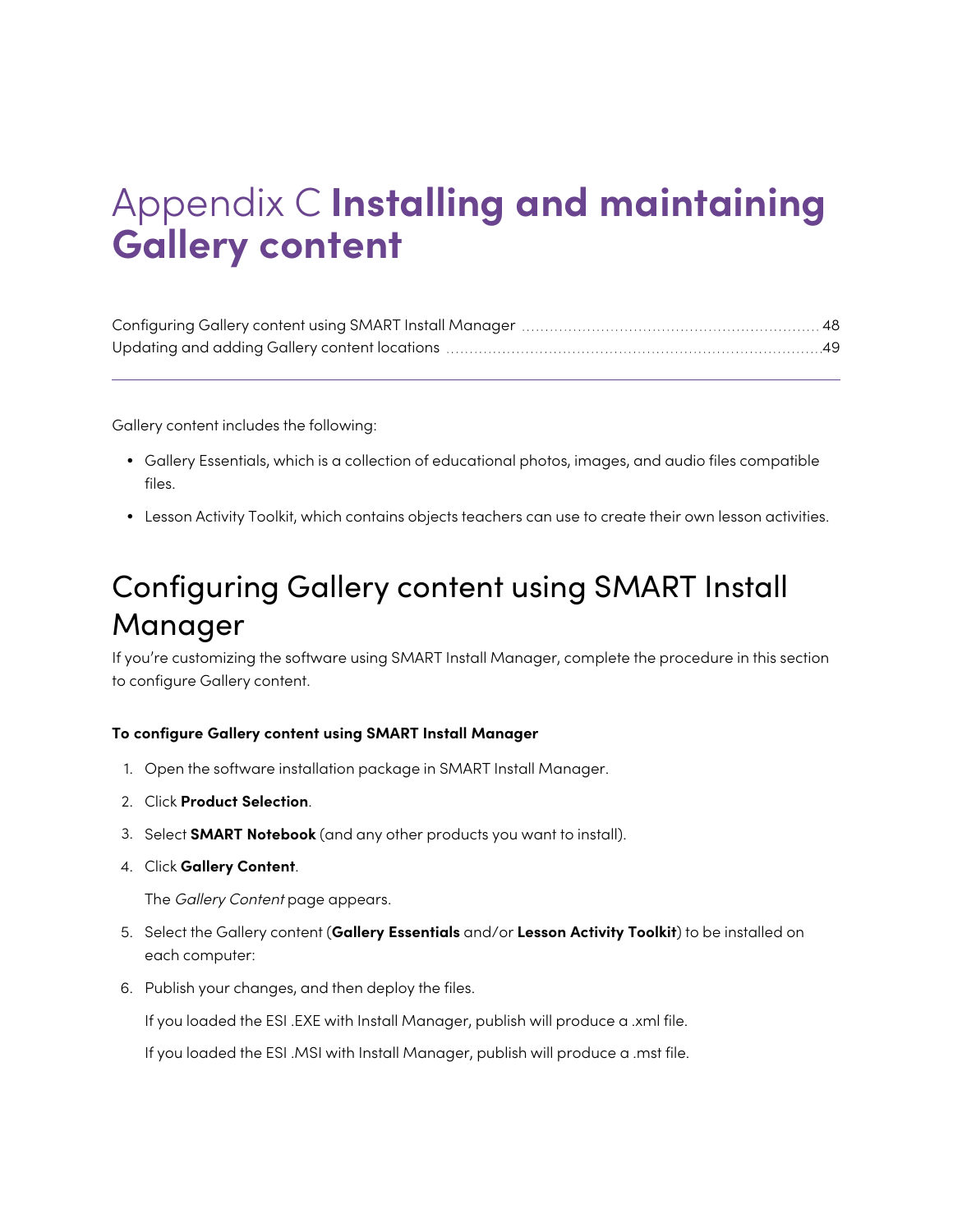7. Make sure the .xml or .mst file is saved into the same folder as the ESI installation package to be deployed.

## <span id="page-48-0"></span>Updating and adding Gallery content locations

After you install SMART Notebook, you can make changes to Gallery content in a number of ways:

| <b>Action</b>                                              | Reason                                                                                                                                                                                                                                                                                                                                                                                                                                                                           |
|------------------------------------------------------------|----------------------------------------------------------------------------------------------------------------------------------------------------------------------------------------------------------------------------------------------------------------------------------------------------------------------------------------------------------------------------------------------------------------------------------------------------------------------------------|
| Start the<br>software in<br>Administration<br>mode         | Before you can make changes to content folders, you must start the software in<br>Administration mode.                                                                                                                                                                                                                                                                                                                                                                           |
| Change the<br>location of the<br>My Content<br>folder      | Teachers and students can use the My Content folder to store content for their<br>individual use.<br>You can specify the location of the My Content folder during or after installation.                                                                                                                                                                                                                                                                                         |
| Create or<br>connect to a<br><b>Team Content</b><br>folder | All users can create new content and save it in their My Content folders. To allow<br>users to share content, you must create or connect to a Team Content folder.<br>Tip<br>If you create a Team Content folder on a computer's hard disk, the folder is<br>available only to users of that computer. However, if you create a Team Content<br>folder on the network, the folder is available to all users on the school's network<br>with read and write access to the folder. |
| Connect to an<br>RSS feed                                  | You can connect to a public or private RSS feed to send information to your school's<br>SMART Notebook software through the Gallery tab.<br>RSS is a format for delivering regularly changing web information. Many news-<br>related websites, blogs, and other publishers broadcast as RSS feeds.                                                                                                                                                                               |

#### **To start SMART Notebook software in Administration mode**

- 1. Open a command prompt window.
- 2. Run the following command:

"[Path]\Notebook.exe" /admin

Where [Path] is the path to the SMART Notebook software program folder.

3. Click **ENTER**.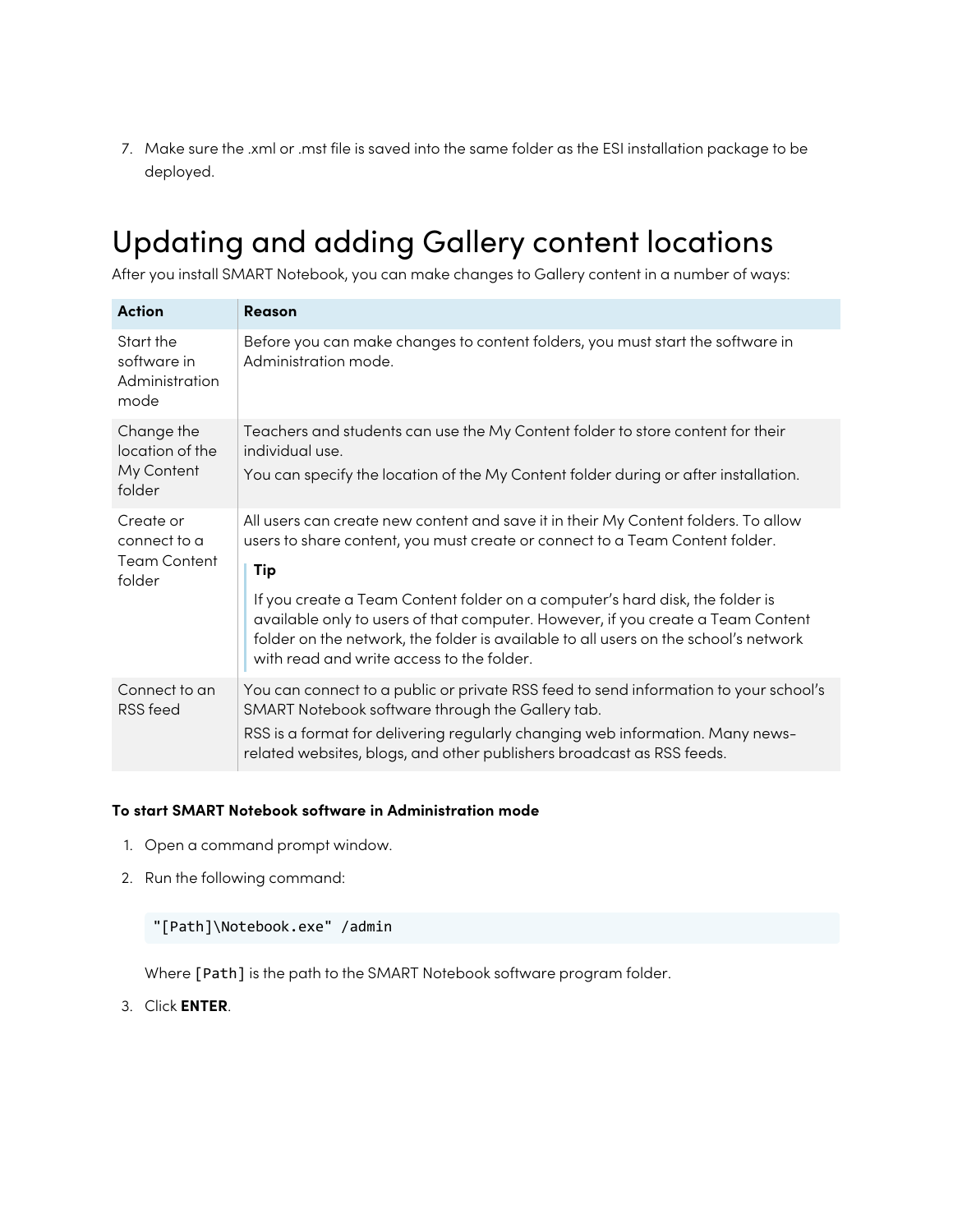### **To change the location of the My Content folder after installation**

- 1. Start the software in Administration mode.
- 2. Click the **Gallery** tab.
- 3. Click the **Click here for more Gallery options** icon , and then select **Administration: Content Locations**.

The Administration: Content Locations dialog box appears.

- 4. Click **Browse**.
- 5. Browse to and select the new **My Content** folder, and then click **OK**.
- 6. Click **Close**.
- 7. Close the software.

### **To create a new Team Content folder**

- 1. Start the software in Administration mode.
- 2. Click the **Gallery** tab.
- 3. Click the **Click here for more Gallery options** icon, and then select **Administration: Content Locations**.

The Administration: Content Locations dialog box appears.

- 4. Click **Connect to Team Content**.
- 5. Browse to and select the folder you want to designate as a Team Content folder, and the click **OK**.

#### **Note**

The software adds an imsmanifest.xml file to the Team Content folder after you click **OK**.

This file identifies the folder as a Team Content folder.

- 6. Click **Close**.
- 7. Close the software.

#### **To connect to an existing Team Content folder**

- 1. Start the software in Administration mode.
- 2. Click the **Gallery** tab.
- 3. Click the **Click here for more Gallery options** icon, and select **Administration: Content Location**.

The Administration: Content Location dialog box appears.

4. Click **Add Existing**.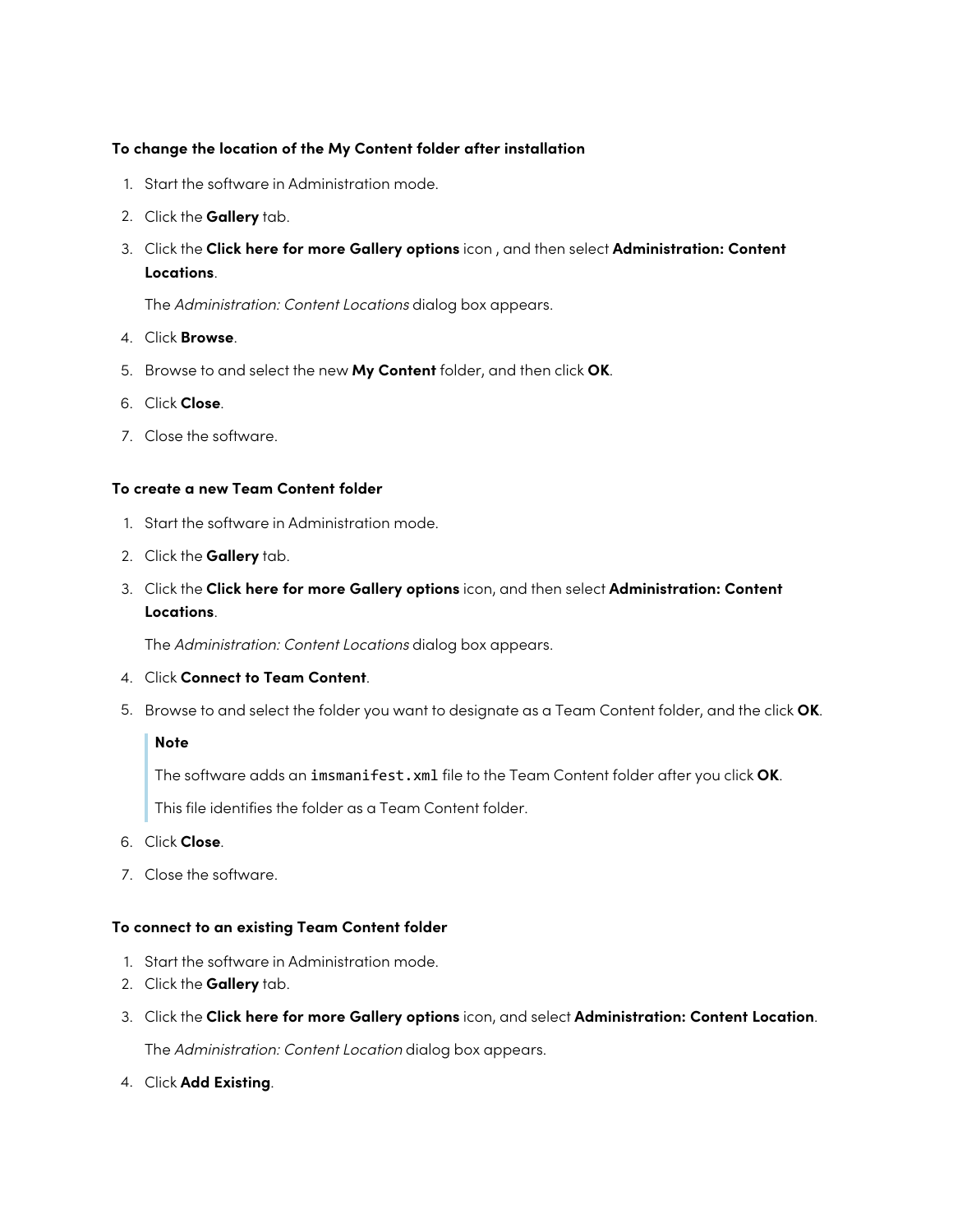- 5. Browse to and select the Team Content folder, and then click **OK**.
- 6. Click **Close**.
- 7. Close the software.

### **To disconnect a Team Content folder**

- 1. Start the software in Administration mode.
- 2. Click the **Gallery** tab.
- 3. Click the **Click here for more Gallery options** icon, and then select **Administration: Content Locations.**

The Administration: Content Locations dialog box appears.

4. Select the folder in the Team Content list, and then click **Remove**.

#### **Important**

If you installed the Gallery Essentials and Lesson Activity Toolkit collections, folders for those collections appear in the Team Content list. Do not remove these folders from the list, or users will not be able to access these collections.

- 5. Click **Close**.
- 6. Close the software.

### **To connect to an RSS feed**

- 1. Start the software in Administration mode.
- 2. Click the **Gallery** tab.
- 3. Click the **Click here for more Gallery options** icon , and then select **Administration: Content Locations**.

The Administration: Content Locations dialog box appears.

- 4. Type the URL of the RSS feed in the Online Resources box.
- 5. Click **Close**.
- 6. Close the software.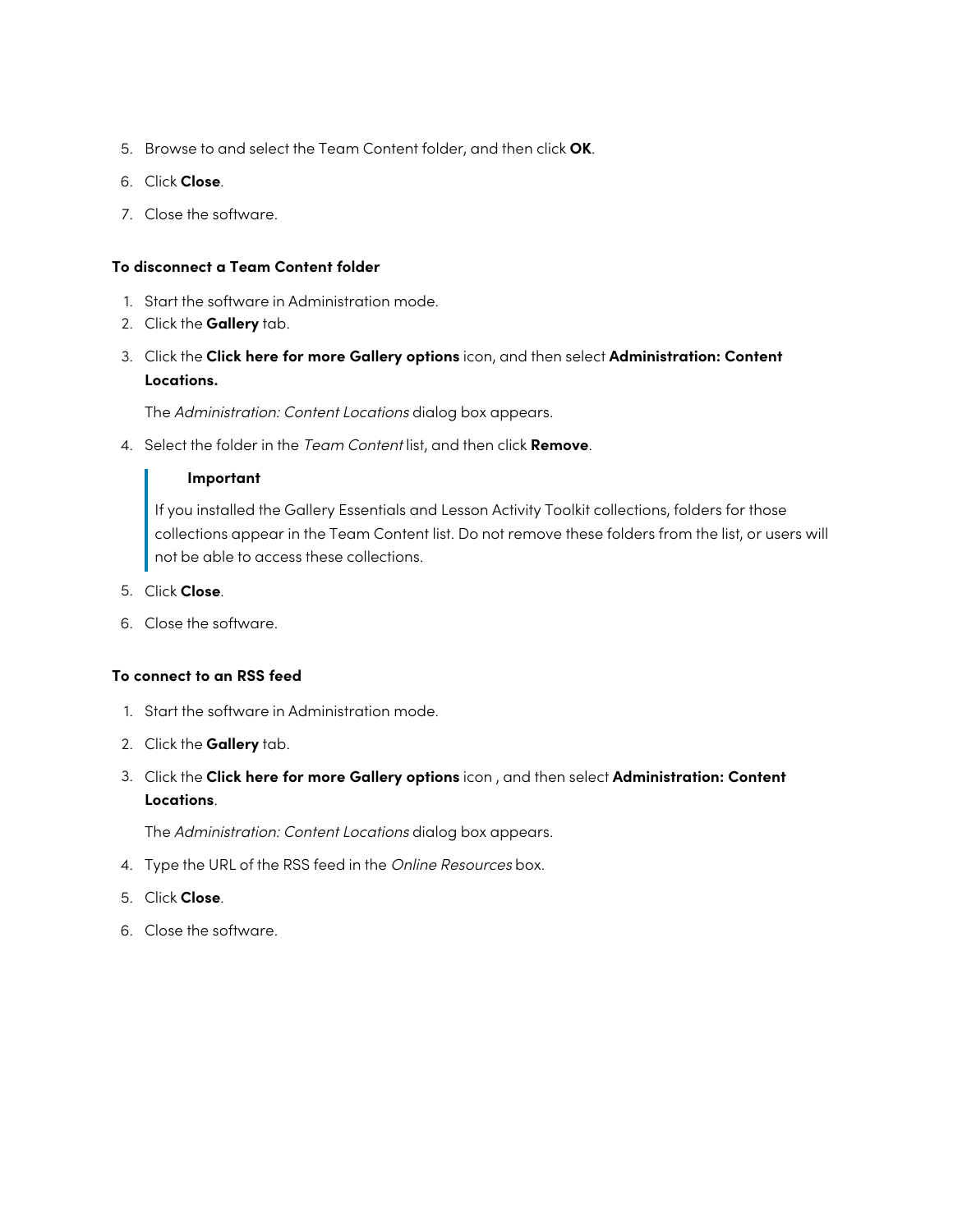# <span id="page-51-0"></span>Appendix D **Language files and codes**

## <span id="page-51-1"></span>Installation language files and codes

| Language              | Code | File     |
|-----------------------|------|----------|
| English (U.S.)        | 1033 | 1033.mst |
| English (UK)          | 2057 | 2057.mst |
| Arabic                | 1025 | 1025.mst |
| Chinese (Simplified)  | 2052 | 2052.mst |
| Chinese (Traditional) | 1028 | 1028.mst |
| Czech                 | 1029 | 1029.mst |
| Danish                | 1030 | 1030.mst |
| Dutch                 | 1043 | 1043.mst |
| Estonian              | 1061 | 1061.mst |
| Finnish               | 1035 | 1035.mst |
| French (France)       | 1036 | 1036.mst |
| German                | 1031 | 1031.mst |
| Greek                 | 1032 | 1032.mst |
| Hebrew                | 1037 | 1037.mst |
| Hungarian             | 1038 | 1038.mst |
| Italian               | 1040 | 1040.mst |
| Japanese              | 1041 | 1041.mst |
| Kazakh                | 1087 | 1087.mst |
| Korean                | 1042 | 1042.mst |
| Latvian               | 1062 | 1062.mst |
| Lithuanian            | 1063 | 1063.mst |
| Norwegian             | 1044 | 1044.mst |
| Polish                | 1045 | 1045.mst |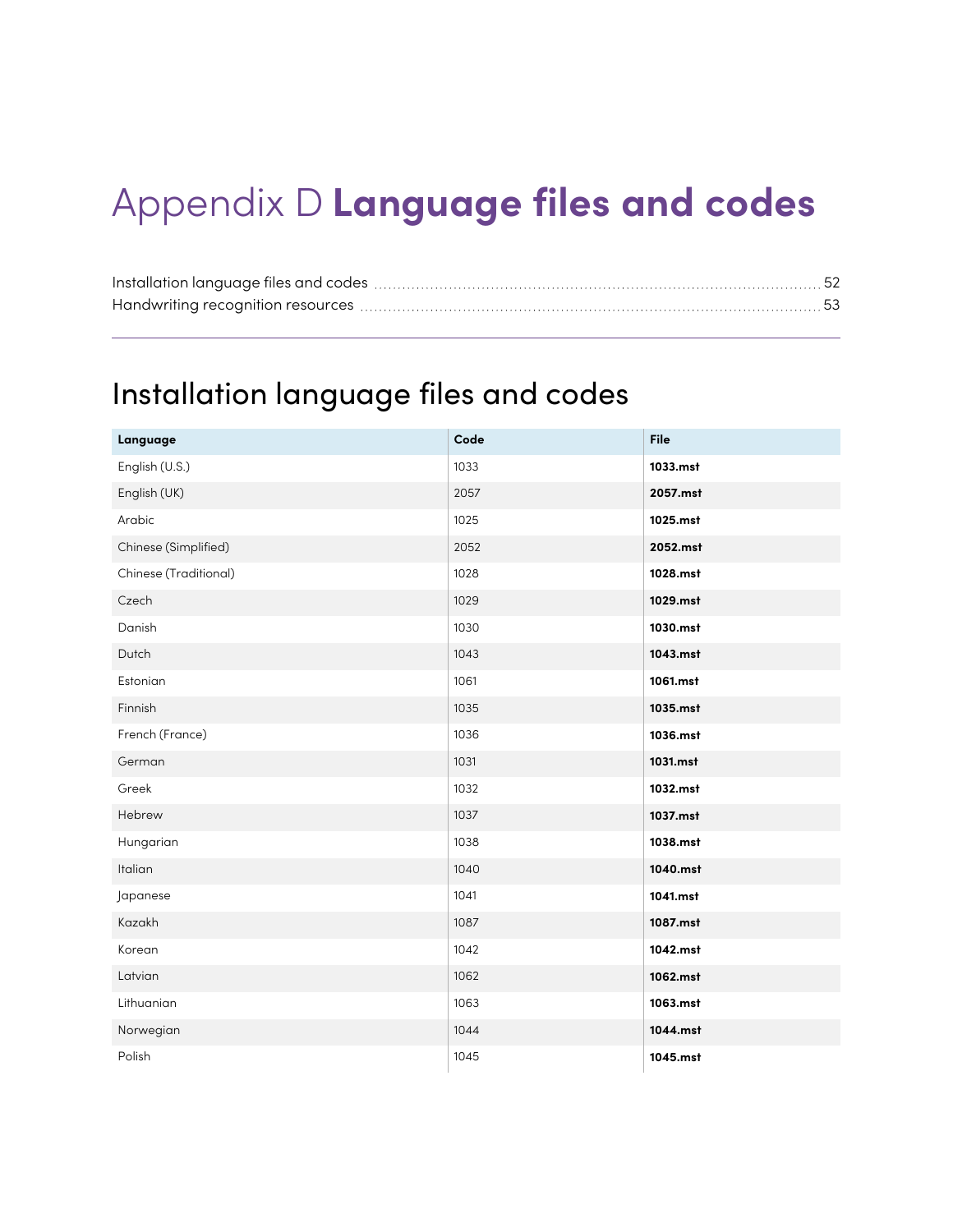| Language                                                                   | Code | <b>File</b> |
|----------------------------------------------------------------------------|------|-------------|
| Portuguese (Brazil)                                                        | 1046 | 1046.mst    |
| Romanian                                                                   | 1048 | 1048.mst    |
| Russian                                                                    | 1049 | 1049.mst    |
| Spanish (Spain)                                                            | 1034 | 1034.mst    |
| Slovak                                                                     | 1051 | 1051.mst    |
| Slovenian                                                                  | 1053 | 1053.mst    |
| Swedish                                                                    | 1060 | 1060.mst    |
| Turkish                                                                    | 1055 | 1055.mst    |
| Ukrainian                                                                  | 1058 | 1058.mst    |
| Vietnamese                                                                 | N/A  | N/A         |
| <b>Note</b>                                                                |      |             |
| The SMART Notebook installer doesn???t support<br>Vietnamese translations. |      |             |

## <span id="page-52-0"></span>Handwriting recognition resources

The SMART Learning Suite 16 and later language packs contain handwriting recognition resources only. Additional localization resources previously contained in language packs are included in the product installation files.

| File                                     | Code                                   |
|------------------------------------------|----------------------------------------|
| arabic_handwriting.msi                   | {648C7144-1B6F-497B-9F1A-6DFE8773816E} |
| chinese_(simplified)_handwriting.msi     | {CA05B824-9AA6-455B-8DF5-2453C865FAF3} |
| chinese_(traditional)_handwriting.msi    | {74B9E115-5E23-4928-92E3-73B8631AA524} |
| czech_handwriting.msi                    | {65A75580-36A0-4490-8181-0967DD6C1464} |
| danish_handwriting.msi                   | {6218930D-3F77-4768-8C43-CD3FA4168914} |
| dutch_handwriting.msi                    | {B4D49CAE-EF29-4775-B0BA-0DFD6B2D69D9} |
| english_(united_kingdom)_handwriting.msi | {B5D5D9DC-3361-43D7-ADED-916CC6E90A03} |
| estonian_handwriting.msi                 | {87C03A3D-8B0B-424D-AE43-4ECD74C3CC8E} |
| finnish_handwriting.msi                  | {D2BFFB26-00CD-4CA3-932F-818A5C8C7CD8} |
| french_handwriting.msi                   | {EF73F0B8-7EBE-4D36-92FA-6BF638F52732} |
| german_handwriting.msi                   | {2B73B4A7-03E4-437F-9E7F-AE533A93D4A2} |
| greek_handwriting.msi                    | {5066774D-FF40-45EA-B797-F7F36DBC70B7} |
| hebrew_handwriting.msi                   | {3623E3DE-104A-4651-B8E3-9D2851636A2F} |
| hungarian_handwriting.msi                | {3AE061AF-B255-4052-9918-849AD4FE0C56} |
| italian_handwriting.msi                  | {AF09A64A-245A-458A-8290-421D611A21F5} |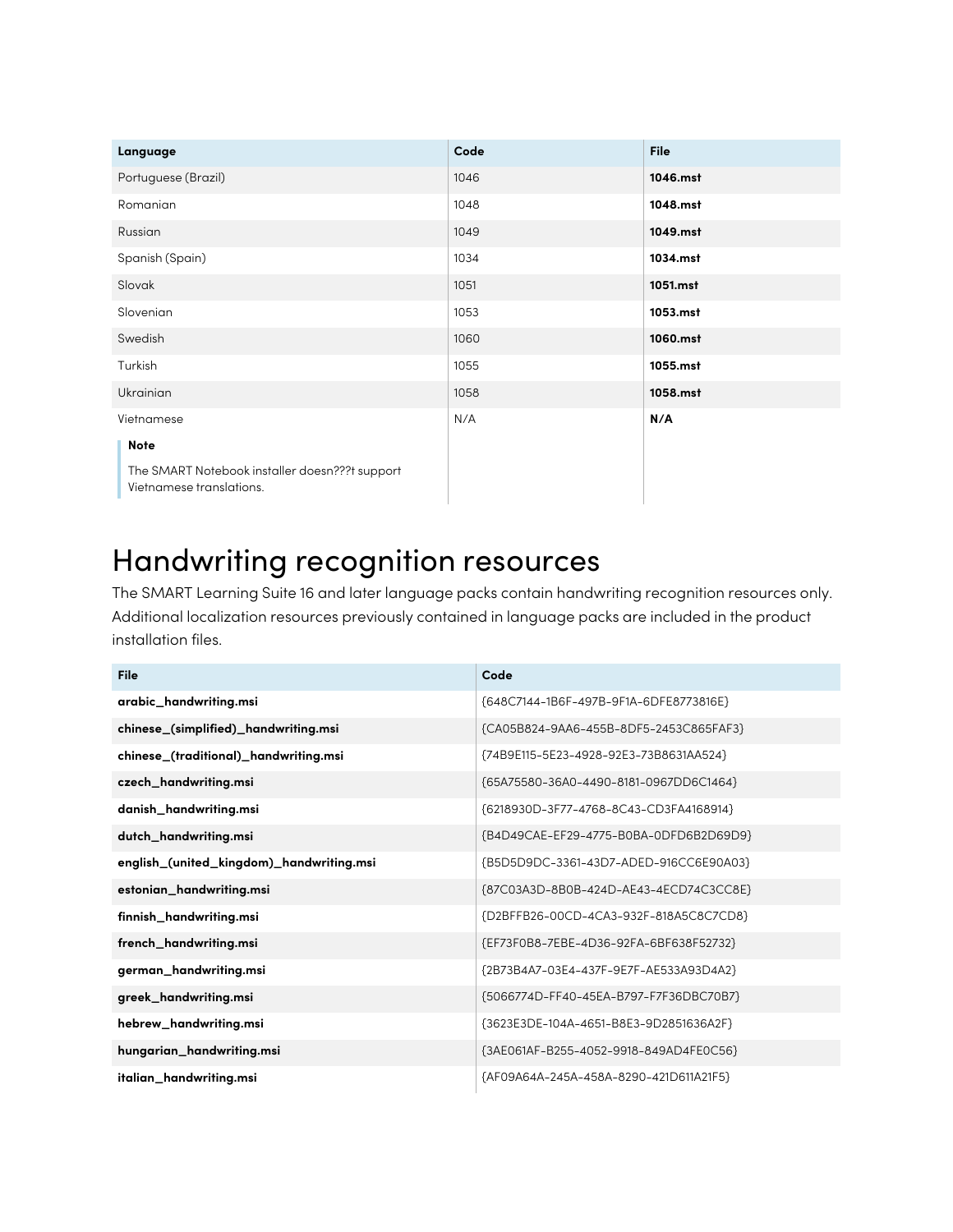| <b>File</b>                         | Code                                   |
|-------------------------------------|----------------------------------------|
| japanese_handwriting.msi            | {3FB8FA79-CAF4-47CD-A599-D68F72D1CAD1} |
| kazakh_handwriting.msi              | {36D656E4-A38A-4D54-A58E-7A4AC2CDE5F4} |
| korean_handwriting.msi              | {C106402C-BC3E-4EA4-A3AE-6BDBCB785DC3} |
| latvian_handwriting.msi             | {0EB8A795-CCF7-46CD-9E8A-1739A539A382} |
| lithuanian_handwriting.msi          | {EE96CAF4-2439-4CD9-BFF7-DC3DFBC7781B} |
| malay_handwriting.msi               | {33A07CFE-B356-45A7-B2E5-99F536CC84B9} |
| norwegian_handwriting.msi           | {AE4A8476-F602-4FC0-A40D-336DC76DD7EE} |
| polish_handwriting.msi              | {11725848-ECA6-4E79-874C-E59D1DA6A122} |
| portuguese_(brazil)_handwriting.msi | {3C2062D0-82F6-4CE3-ADAD-F993CBE2F4F5} |
| romanian_handwriting.msi            | {84BCEABF-4624-447D-89D8-5D0B5F4DFFBC} |
| russian_handwriting.msi             | {4CF5A60A-8E02-4376-A9F5-8C343D473FCD} |
| slovak_handwriting.msi              | {5E6F10F3-9006-4F78-B231-18866B792E06} |
| slovenian_handwriting.msi           | {A85B8742-487B-4D66-92C2-1687F23889A8} |
| vietnamese_handwriting.msi          | {7EE498CF-EFBC-4B15-B42D-0DBAE6FBC693} |
| spanish_handwriting.msi             | {62F6F0A3-FB04-4FDF-ABB4-11F3A042EB8A} |
| swedish_handwriting.msi             | {9B9B50A8-84A4-4547-A9E5-FA3868CDF78B} |
| turkish_handwriting.msi             | {9D3E3459-395A-4514-8C67-064C123C77C4} |
| ukrainian_handwriting.msi           | {CEAEC5BE-99AA-4D82-A06D-4D5B5895DB3F} |
| vietnamese_handwriting.msi          | {A85B8742-487B-4D66-92C2-1687F23889A8} |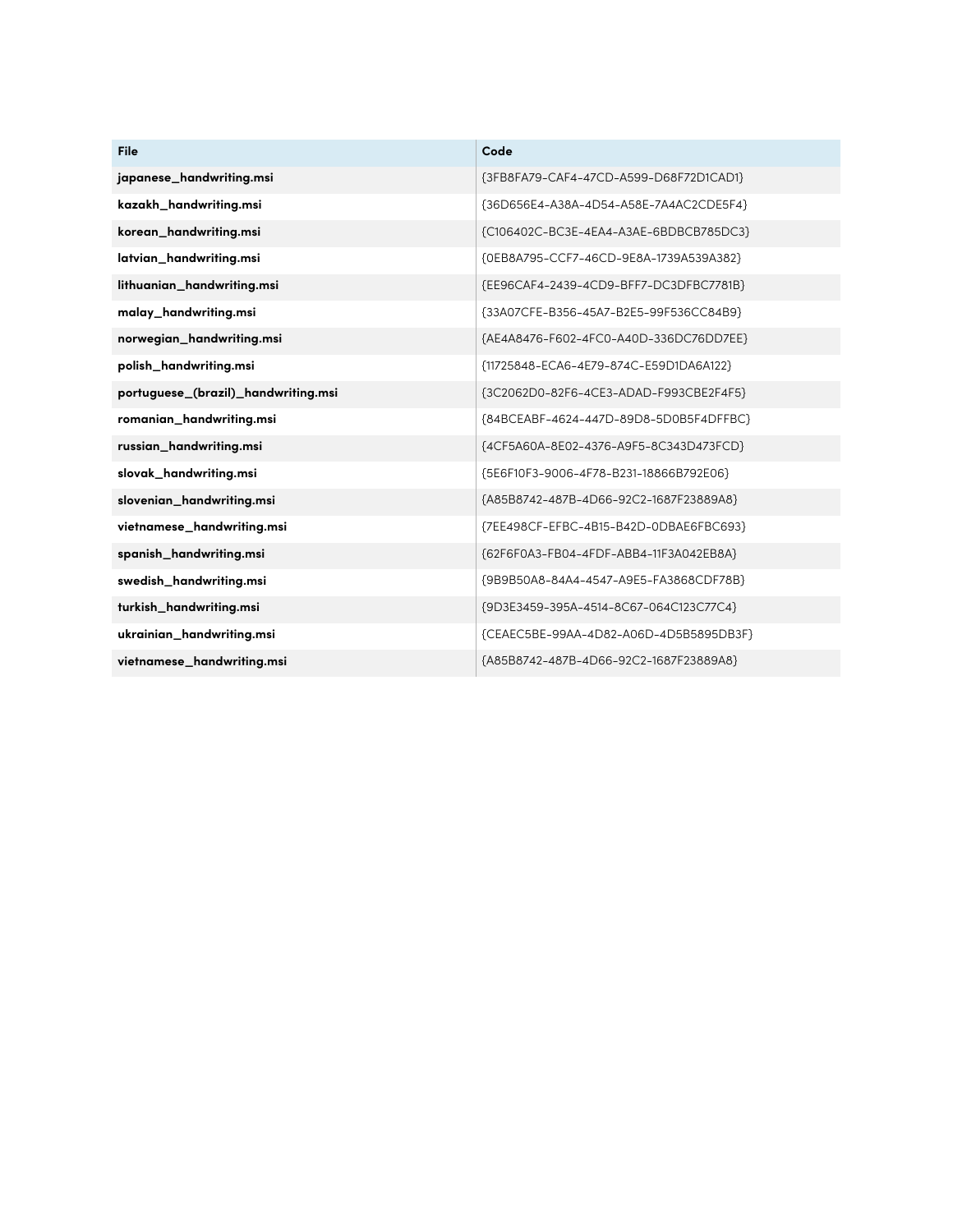# <span id="page-54-0"></span>Appendix E **Windows Installer properties**

Use the following properties if you're plan to use a third-party tool and Windows Installer properties to customize the installation of SMART software.

| Property                   | <b>Allowed values</b>                                                                                                                                                                                                                                                    | <b>Notes</b>                                                                                                                                                                                                                                                                                                                                                                                                                                                                                                                             |  |
|----------------------------|--------------------------------------------------------------------------------------------------------------------------------------------------------------------------------------------------------------------------------------------------------------------------|------------------------------------------------------------------------------------------------------------------------------------------------------------------------------------------------------------------------------------------------------------------------------------------------------------------------------------------------------------------------------------------------------------------------------------------------------------------------------------------------------------------------------------------|--|
| <b>General properties</b>  |                                                                                                                                                                                                                                                                          |                                                                                                                                                                                                                                                                                                                                                                                                                                                                                                                                          |  |
| <b>TRANSFORMS</b>          | [String]: A language MST file for the installation<br>(see Installation language files and codes on<br>page 52).                                                                                                                                                         | Ensure the specified MST file is in the same folder<br>as the MSI file.<br>This property defines the language of the<br>installer's user interface and the installed<br>software's icons and shortcuts. It doesn't define<br>the installed software's user interface language.<br>The installed software uses the computer's<br>operating system language if it's supported, or<br>English (U.S.) if not.<br>You can also use the TRANSFORMS property to<br>apply an MST file created by SMART Install<br>Manager or a third-party tool. |  |
| MSIFASTINSTALL             | 1: Disable creating a system restore point.<br>0 (default): Ask Windows to create a system<br>restore point.                                                                                                                                                             | This property applies to the complete installer<br>(EXE) only. The MSI installer follows Windows<br>Installer conventions and doesn't create a system<br>restore point in quiet (/qn) mode, but asks<br>Windows to create a system restore point in full,<br>reduced or basic UI modes.<br>By default, Windows 8.1 operating system and<br>later creates a maximum of one system restore<br>point in a 24-hour period.                                                                                                                   |  |
| ACTIVATE<br><b>LICENSE</b> | 1 (default): Register the product keys and<br>automatically activate the software.<br>0: Register the product keys and don't<br>automatically activate the software (delay<br>activation). Registered keys can be activated<br>when users start SMART Notebook software. | Delaying activation (0) is useful for uniform<br>deployments that include users who don't use<br>SMART Notebook software. Only users who start<br>SMART Notebook software activate registered<br>keys and consume a license.                                                                                                                                                                                                                                                                                                             |  |
| DISABLE_NAG                | 1: Prevent the software activation reminder from<br>appearing after SMART Notebook software starts.<br>0 (default): Allow the software activation<br>reminder to appear after SMART Notebook<br>software starts.                                                         | When 1 is selected, the software activation<br>reminder appears only when the<br>SMART Notebook software trial period expires.                                                                                                                                                                                                                                                                                                                                                                                                           |  |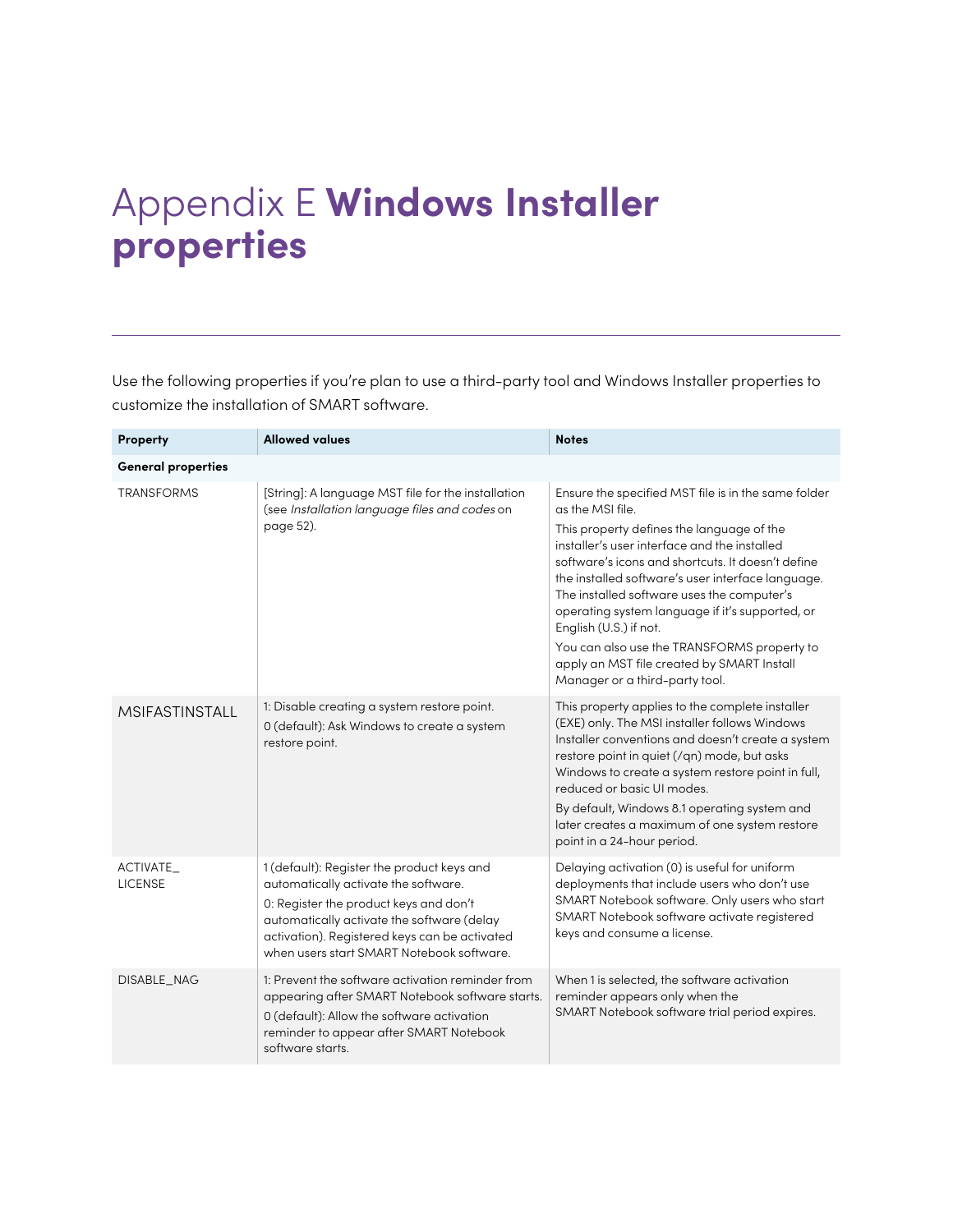| Property                          | <b>Allowed values</b>                                                                                                                                                                                                                                                                                                                              | <b>Notes</b>                                                                                                                                                                                                               |
|-----------------------------------|----------------------------------------------------------------------------------------------------------------------------------------------------------------------------------------------------------------------------------------------------------------------------------------------------------------------------------------------------|----------------------------------------------------------------------------------------------------------------------------------------------------------------------------------------------------------------------------|
| INSTALL_BOARD                     | 1: Install SMART Product Drivers.<br>[Empty string]: The product is turned off.                                                                                                                                                                                                                                                                    | [N/A]                                                                                                                                                                                                                      |
| LAUNCH_SYSTEM_<br><b>MENU</b>     | 1 (default): Automatically start SMART System<br>Menu after installation and each time the system<br>is started.<br>[Empty string]: Don't automatically start SMART<br>System Menu after installation and each time the<br>system is started.                                                                                                      | [N/A]                                                                                                                                                                                                                      |
| INSTALL_INK                       | 1: Install SMART Ink<br>[Empty string]: The product is turned off.                                                                                                                                                                                                                                                                                 | [N/A]                                                                                                                                                                                                                      |
| INSTALL_NOTEBOOK                  | 1: Install SMART Notebook software.<br>[Empty string]: The product is turned off.                                                                                                                                                                                                                                                                  | [N/A]                                                                                                                                                                                                                      |
| NB_PROD_KEY                       | [String]: The 25-character product key for<br>SMART Notebook software you received from<br>SMART.                                                                                                                                                                                                                                                  | [N/A]                                                                                                                                                                                                                      |
| MATH_PROD_KEY                     | [String]: The 22- or 25-character product key for<br>SMART Notebook Math Tools software you<br>received from SMART.                                                                                                                                                                                                                                | [N/A]                                                                                                                                                                                                                      |
| UNINSTALL_EXISTING                | 1: Remove SMART software products available in<br>the current SMART Learning Suite package found<br>on any machine on your system (except any<br>SMART products you included in your command).<br>[Empty string] (default): Upgrade all SMART<br>Learning Suite software found on your system,<br>even if the SMART software isn't selected above. | This enables you to remove any software in the<br>current package that isn't included in your<br>command.                                                                                                                  |
| <b>INSTALLDIR</b>                 | [String]: Type the path to your preferred folder<br>where program installation files are stored.<br>Once you specify the path, selected programs are<br>installed in sub-directories of this location                                                                                                                                              | [N/A]                                                                                                                                                                                                                      |
| DESKTOP_ICONS                     | 1 (default): Creates desktop shortcuts to the<br>software.<br>[Empty string]: Does not create desktop shortcuts.                                                                                                                                                                                                                                   | [N/A]                                                                                                                                                                                                                      |
| CR_ENABLED                        | 1 (default): Enables SMART Technologies Error<br>Report.<br>0: Disables SMART Technologies Error Report.                                                                                                                                                                                                                                           | [N/A]                                                                                                                                                                                                                      |
| ENABLE_SLS_TRIAL                  | 1 (default): Enables the ability for users to start a<br>SMART Learning Suite trial.<br>0: Disables the ability to start a SMART Learning<br>Suite trial.                                                                                                                                                                                          | A trial provides users with access to the additional<br>SMART Notebook features that come with the<br>subscription.                                                                                                        |
| ENABLE_EXPIRY_<br><b>WARNINGS</b> | 1 (default): Enables in-product subscription expiry<br>notifications.<br>0: Disables in-product subscription expiry<br>notifications.                                                                                                                                                                                                              | If enabled, SMART Notebook will display a<br>notification for upcoming subscription expiry at at<br>95, 55, 25, and 15 days before the expiry date. This<br>notification is only displayed once for each time<br>interval. |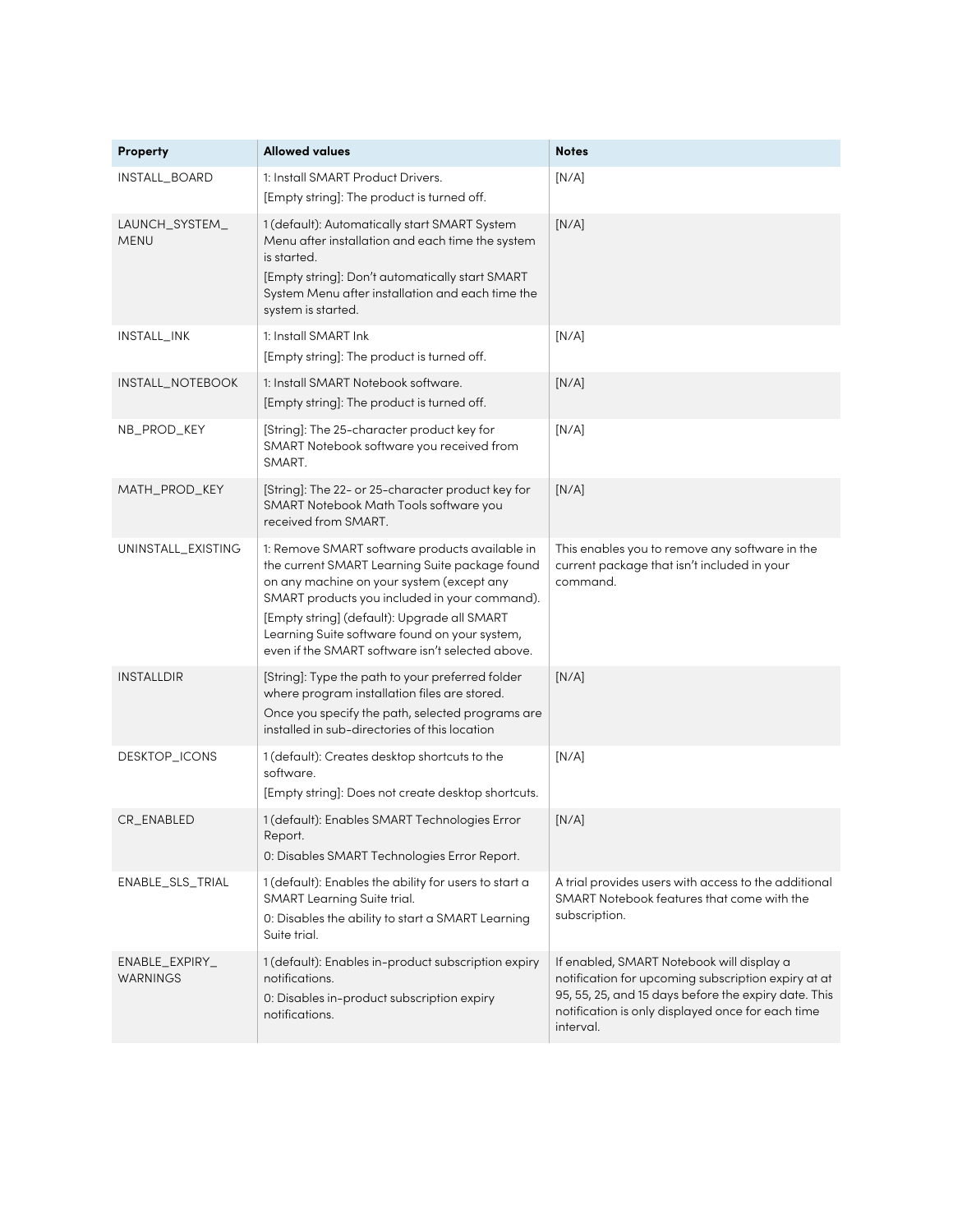| Property                                      | <b>Allowed values</b>                                                                                                                                                                                                                                                              | <b>Notes</b>                                                                                                                                                                                                                                                                                                             |
|-----------------------------------------------|------------------------------------------------------------------------------------------------------------------------------------------------------------------------------------------------------------------------------------------------------------------------------------|--------------------------------------------------------------------------------------------------------------------------------------------------------------------------------------------------------------------------------------------------------------------------------------------------------------------------|
| <b>SPU properties</b>                         |                                                                                                                                                                                                                                                                                    |                                                                                                                                                                                                                                                                                                                          |
| INSTALL_SPU                                   | 1 (default): Install SPU in Full mode.<br>2: Install SPU in Dashboard mode.<br>0: Don't install SPU.                                                                                                                                                                               | In Full mode, SPU shows which SMART software is<br>installed, the software's activation status (if<br>applicable), and indicates whether updates are<br>available.<br>In Dashboard mode, SPU shows which SMART<br>software is installed and the software's activation<br>status is (if applicable). It does not indicate |
|                                               |                                                                                                                                                                                                                                                                                    | availability of updates for the installed software.                                                                                                                                                                                                                                                                      |
| SPU_TIME_<br><b>FRAME</b>                     | [Integer]: The time in days (1 to 60) between SPU<br>checks.                                                                                                                                                                                                                       | By default, SPU checks for product updates every<br>30 days.<br>This property is applicable only if you install SPU.                                                                                                                                                                                                     |
| PRODUCT_<br><b>NOTIFICATION</b>               | 1 (default): Notify the user when updates are<br>available from SPU.<br>0: Don't notify the user when updates are<br>available from SPU.                                                                                                                                           | This property is applicable only if you install SPU.                                                                                                                                                                                                                                                                     |
| INVALIDATE_HKCU_<br><b>INTERVAL</b>           | 1: Remove existing Check for updates and Notify<br>users about SMART product updates values the<br>next time the user runs SPU.<br>0 (default): Don't remove existing Check for<br>updates and Notify users about SMART product<br>updates values the next time the user runs SPU. | This enables administrators to push new values<br>for these settings to computers and ensures the<br>new values are accepted. Individual users can still<br>modify these settings                                                                                                                                        |
| <b>Customer Experience Program properties</b> |                                                                                                                                                                                                                                                                                    |                                                                                                                                                                                                                                                                                                                          |
| CUSTOMER_<br><b>LOGGING</b>                   | 1 (default): Enable the Customer Experience<br>Program.<br>0: Disable the Customer Experience Program.                                                                                                                                                                             | [N/A]                                                                                                                                                                                                                                                                                                                    |
| <b>SMART Notebook software properties</b>     |                                                                                                                                                                                                                                                                                    |                                                                                                                                                                                                                                                                                                                          |
| FULL_GALLERY                                  | 1: Install the full Gallery.<br>[Empty string]: The Gallery is turned off.                                                                                                                                                                                                         | [N/A]                                                                                                                                                                                                                                                                                                                    |
| LAT_CONTENT                                   | 1: Install the Lesson Activity Toolkit collection.<br>[Empty string]: The Lesson Activity Toolkit is turned<br>off.                                                                                                                                                                | [N/A]                                                                                                                                                                                                                                                                                                                    |
| <b>TEAM_CONTENT</b><br>PATH                   | [String]: Specify the path to the Team Content<br>folder, which is a location on your school's<br>network where users can store shared content.                                                                                                                                    | You must specify a path to an existing folder in<br>this property.                                                                                                                                                                                                                                                       |
| MY_CONTENT                                    | [String]: Specify the path to the My Content<br>folder, which is a location on the user's computer<br>where he or she can store individual content.                                                                                                                                | You can include environment variables in the<br>path.<br>This property is useful if you want to store content<br>in a shared network folder so users can access<br>their<br>My Content folder from any computer on the<br>network.                                                                                       |
| PRINT_CAPTURE                                 | 1 (default): Install the Print Capture Driver.<br>[Empty string]: Don't install the Print Capture<br>Driver.                                                                                                                                                                       | The Print Capture Driver is a printer driver that<br>enables users to export content from other<br>programs to SMART Notebook software by using<br>the SMART Notebook Document Writer.                                                                                                                                   |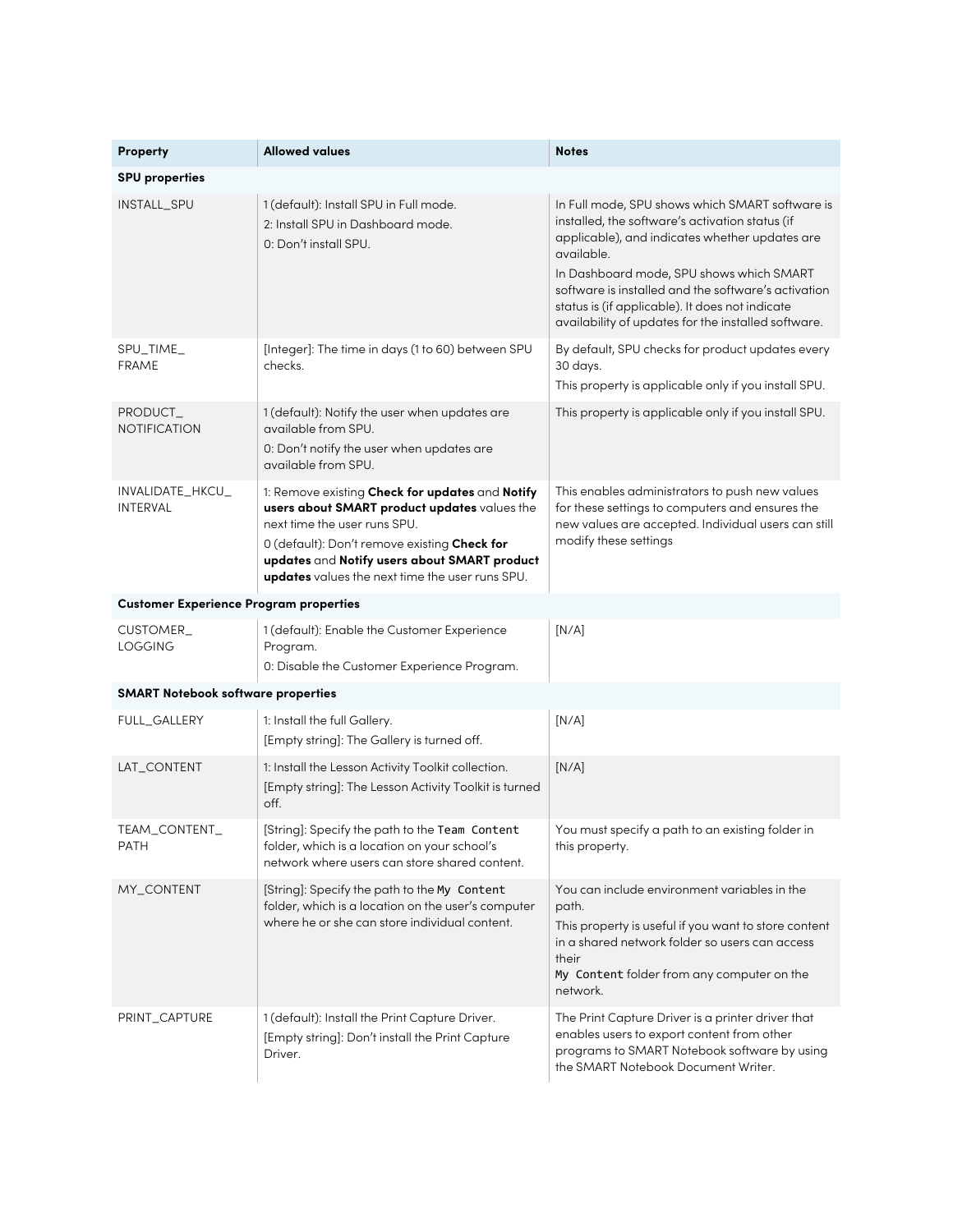| Property                                                                                                                                                                                                                 | <b>Allowed values</b>                                                                                                                                                                                                                                                                                                                   | <b>Notes</b>                                                                                                                                                                                                                                                                                                                                                                         |
|--------------------------------------------------------------------------------------------------------------------------------------------------------------------------------------------------------------------------|-----------------------------------------------------------------------------------------------------------------------------------------------------------------------------------------------------------------------------------------------------------------------------------------------------------------------------------------|--------------------------------------------------------------------------------------------------------------------------------------------------------------------------------------------------------------------------------------------------------------------------------------------------------------------------------------------------------------------------------------|
| INSTALL_DOCCAM_<br><b>DRIVERS</b>                                                                                                                                                                                        | 1 (default): Enable the registration of SMART<br>Document Camera drivers.<br>[Empty string]: Disable the registration of SMART<br>Document Camera drivers.                                                                                                                                                                              | Disable the registration of SMART Document<br>Camera drivers if they conflict with existing third-<br>party drivers on the computer.                                                                                                                                                                                                                                                 |
| ENABLE_NB_FIREWALL                                                                                                                                                                                                       | 1 (default): Allow SMART Notebook software to<br>communicate through the Windows Firewall for<br>advanced NBSDK functionality.<br>0: Don't allow SMART Notebook software to<br>communicate through the Windows Firewall.<br>SMART Notebook software can listen locally but is<br>unable to communicate through the Windows<br>Firewall. | This property updates the Windows Firewall<br>exception list for Domain and Private networks.                                                                                                                                                                                                                                                                                        |
| <b>SMART Product Drivers properties</b>                                                                                                                                                                                  |                                                                                                                                                                                                                                                                                                                                         |                                                                                                                                                                                                                                                                                                                                                                                      |
| ENABLE<br><b>STPCS</b>                                                                                                                                                                                                   | 1 (default): Use Tablet PC functionality with the<br>SMART Board interactive whiteboard without<br>connecting a Tablet PC.<br>0: Don't use Tablet PC functionality with the<br>SMART Board interactive whiteboard without<br>connecting a Tablet PC.                                                                                    | This property is applicable for the Windows 7<br>operating systems. It has no effect on other<br>operating systems.<br>If you specify 0, users don't have touch support at<br>the Windows logon screen.                                                                                                                                                                              |
| START_SNMP_<br><b>SERVICE</b>                                                                                                                                                                                            | 1: Start Simple Network Management Protocol<br>(SNMP) when the user logs on.<br>0 (default): Don't start SNMP when the user logs<br>on.                                                                                                                                                                                                 | [N/A]                                                                                                                                                                                                                                                                                                                                                                                |
| INSTALL_UNSIGNED_<br><b>DRIVERS</b>                                                                                                                                                                                      | 1: Enable the registration of unsigned third-party<br>drivers.<br>0 (default): Disable the registration of unsigned<br>third-party drivers.                                                                                                                                                                                             | If you enable the registration of unsigned third-<br>party drivers, the installation process could ask<br>users if they trust the makers of the drivers during<br>installation. This can cause issues if you deploy the<br>installation in Silent mode. Therefore, it's best to<br>disable the registration of third-party drivers if<br>you deploy the installation in Silent mode. |
| <b>SMART Ink properties</b>                                                                                                                                                                                              |                                                                                                                                                                                                                                                                                                                                         |                                                                                                                                                                                                                                                                                                                                                                                      |
| LOSU_INK                                                                                                                                                                                                                 | 1 (default): Start SMART Ink when the user logs on.<br>0: Don't start SMART Ink when the user logs on.                                                                                                                                                                                                                                  | [N/A]                                                                                                                                                                                                                                                                                                                                                                                |
| Handwriting recognition resources properties<br>Select up to 18 handwriting recognition resources if you're running an administrator installation with the<br>SMARTLearningSuite.msi file (see smarttech.com/kb/170081). |                                                                                                                                                                                                                                                                                                                                         |                                                                                                                                                                                                                                                                                                                                                                                      |
| AR                                                                                                                                                                                                                       | 1: Install the Arabic handwriting recognition<br>resource.                                                                                                                                                                                                                                                                              | [N/A]                                                                                                                                                                                                                                                                                                                                                                                |
| ZH_CN                                                                                                                                                                                                                    | 1: Install the Chinese (Simplified) handwriting<br>recognition resource.                                                                                                                                                                                                                                                                | [N/A]                                                                                                                                                                                                                                                                                                                                                                                |
| ZH_TW                                                                                                                                                                                                                    | 1: Install the Chinese (Traditional) handwriting<br>recognition resource.                                                                                                                                                                                                                                                               | [N/A]                                                                                                                                                                                                                                                                                                                                                                                |
| <b>CS</b>                                                                                                                                                                                                                | 1: Install the Czech handwriting recognition<br>resource.                                                                                                                                                                                                                                                                               | [N/A]                                                                                                                                                                                                                                                                                                                                                                                |
| DA                                                                                                                                                                                                                       | 1: Install the Danish handwriting recognition<br>resource.                                                                                                                                                                                                                                                                              | [N/A]                                                                                                                                                                                                                                                                                                                                                                                |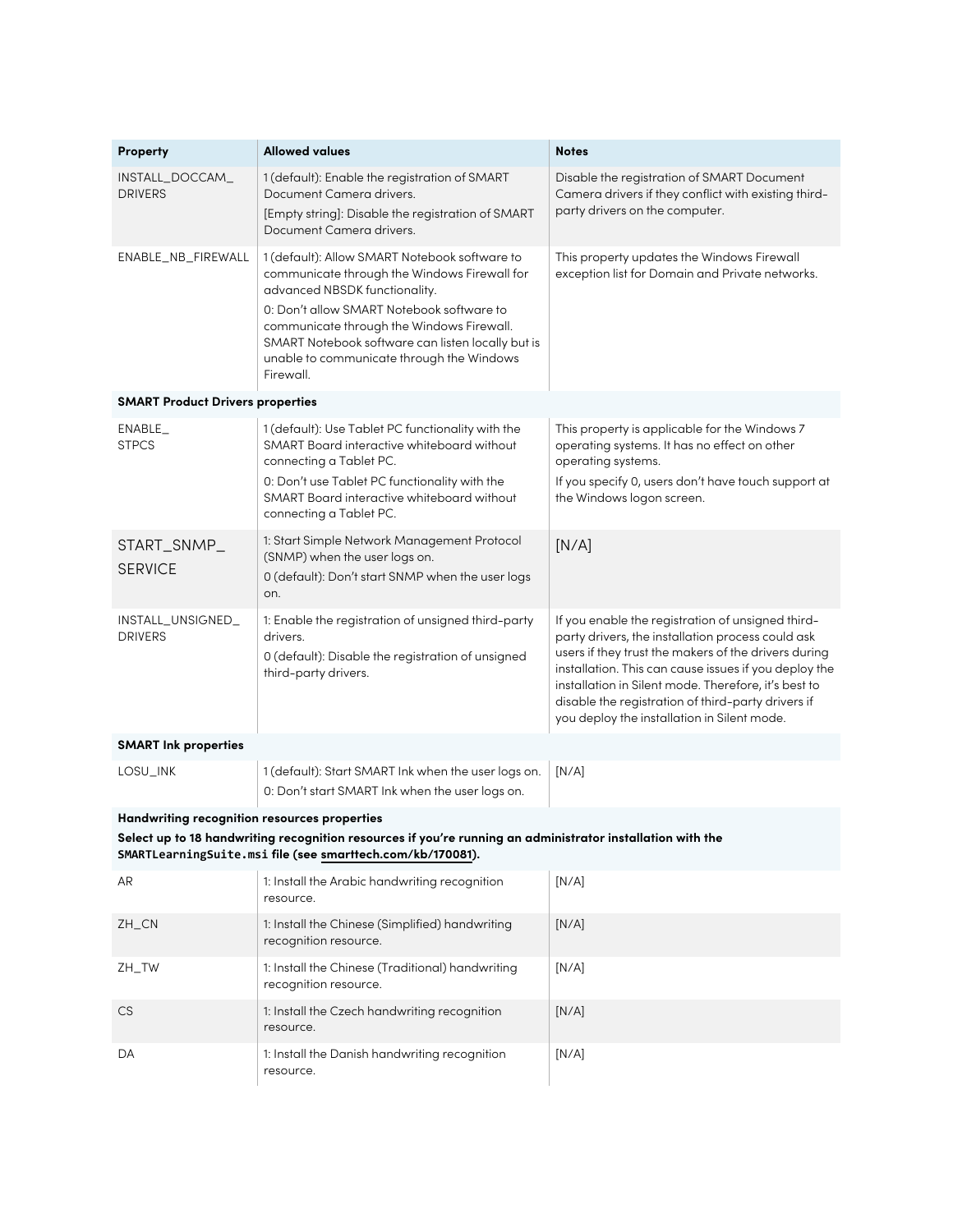| Property  | <b>Allowed values</b>                                                   | <b>Notes</b> |
|-----------|-------------------------------------------------------------------------|--------------|
| NL.       | 1: Install the Dutch handwriting recognition<br>resource.               | [N/A]        |
| $EN\_GB$  | 1: Install the English (UK) handwriting recognition<br>resource.        | [N/A]        |
| ЕT        | 1: Install the Estonian handwriting recognition<br>resource.            | [N/A]        |
| FI.       | 1: Install the Finnish handwriting recognition<br>resource.             | [N/A]        |
| FR        | 1: Install the French handwriting recognition<br>resource.              | [N/A]        |
| DE        | 1: Install the German handwriting recognition<br>resource.              | [N/A]        |
| EL.       | 1: Install the Greek handwriting recognition<br>resource.               | [N/A]        |
| HE        | 1: Install the Hebrew handwriting recognition<br>resource.              | [N/A]        |
| HU        | 1: Install the Hungarian handwriting recognition<br>resource.           | [N/A]        |
| IT        | 1: Install the Italian handwriting recognition<br>resource.             | [N/A]        |
| JA        | 1: Install the Japanese handwriting recognition<br>resource.            | [N/A]        |
| KK        | 1: Install the Kazakh handwriting recognition<br>resource.              | [N/A]        |
| КO        | 1: Install the Korean handwriting recognition<br>resource.              | [N/A]        |
| LТ        | 1: Install the Lithuanian handwriting recognition<br>resource.          | [N/A]        |
| LV        | 1: Install the Latvian handwriting recognition<br>resource.             | [N/A]        |
| ΜS        | 1: Install the Malay handwriting recognition<br>resource.               | [N/A]        |
| <b>NB</b> | 1: Install the Norwegian handwriting recognition<br>resource.           | [N/A]        |
| PL        | 1: Install the Polish handwriting recognition<br>resource.              | [N/A]        |
| PT_BR     | 1: Install the Portuguese (Brazil) handwriting<br>recognition resource. | [N/A]        |
| <b>RO</b> | 1: Install the Romanian handwriting recognition<br>resource.            | [N/A]        |
| <b>RU</b> | 1: Install the Russian handwriting recognition<br>resource.             | [N/A]        |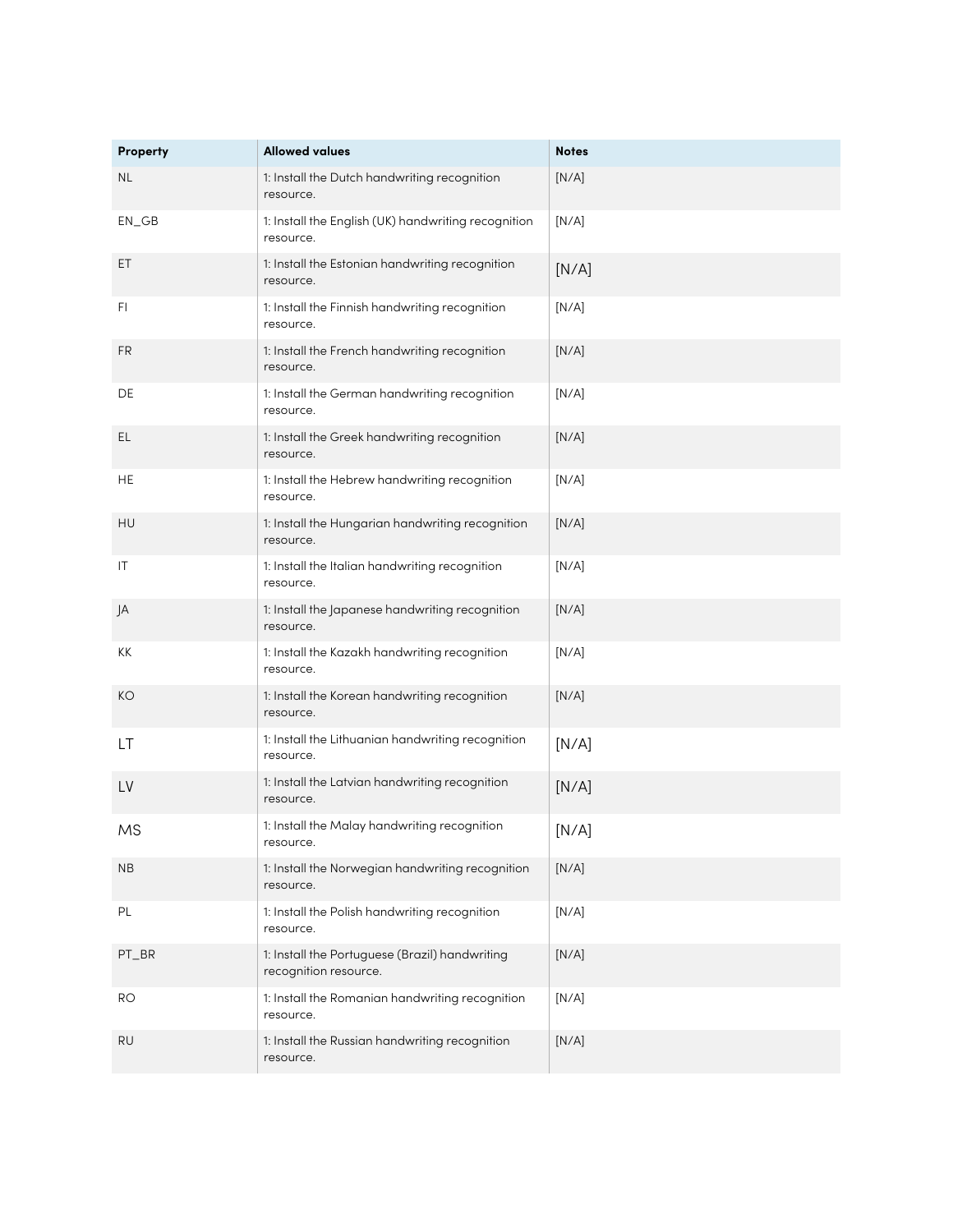| Property  | <b>Allowed values</b>                                               | <b>Notes</b> |
|-----------|---------------------------------------------------------------------|--------------|
| <b>SK</b> | 1: Install the Slovak handwriting recognition<br>resource.          | [N/A]        |
| <b>SL</b> | 1: install the Slovenian handwriting recognition<br>resource.       | [N/A]        |
| ES        | 1: Install the Spanish (Spain) handwriting<br>recognition resource. | [N/A]        |
| <b>SV</b> | 1: Install the Swedish handwriting recognition<br>resource.         | [N/A]        |
| <b>TR</b> | 1: Install the Turkish handwriting recognition<br>resource.         | [N/A]        |
| <b>UK</b> | 1: Install the Ukrainian handwriting recognition<br>resource.       | [N/A]        |
| VI        | 1: Install the Vietnamese handwriting recognition<br>resource.      | [N/A]        |

#### **Internet access properties**

| ACC | [Integer]: Enable Internet access for specified<br>components.                                                                                                                                     | [N/A] |
|-----|----------------------------------------------------------------------------------------------------------------------------------------------------------------------------------------------------|-------|
|     | • 0: No components<br>$\bullet$ 2: Language Setup<br>• 4: SMART Product Update<br>• 8: Customer Experience Program<br>• 13: All components except Language Setup<br>• 15 (default): All components |       |
|     |                                                                                                                                                                                                    |       |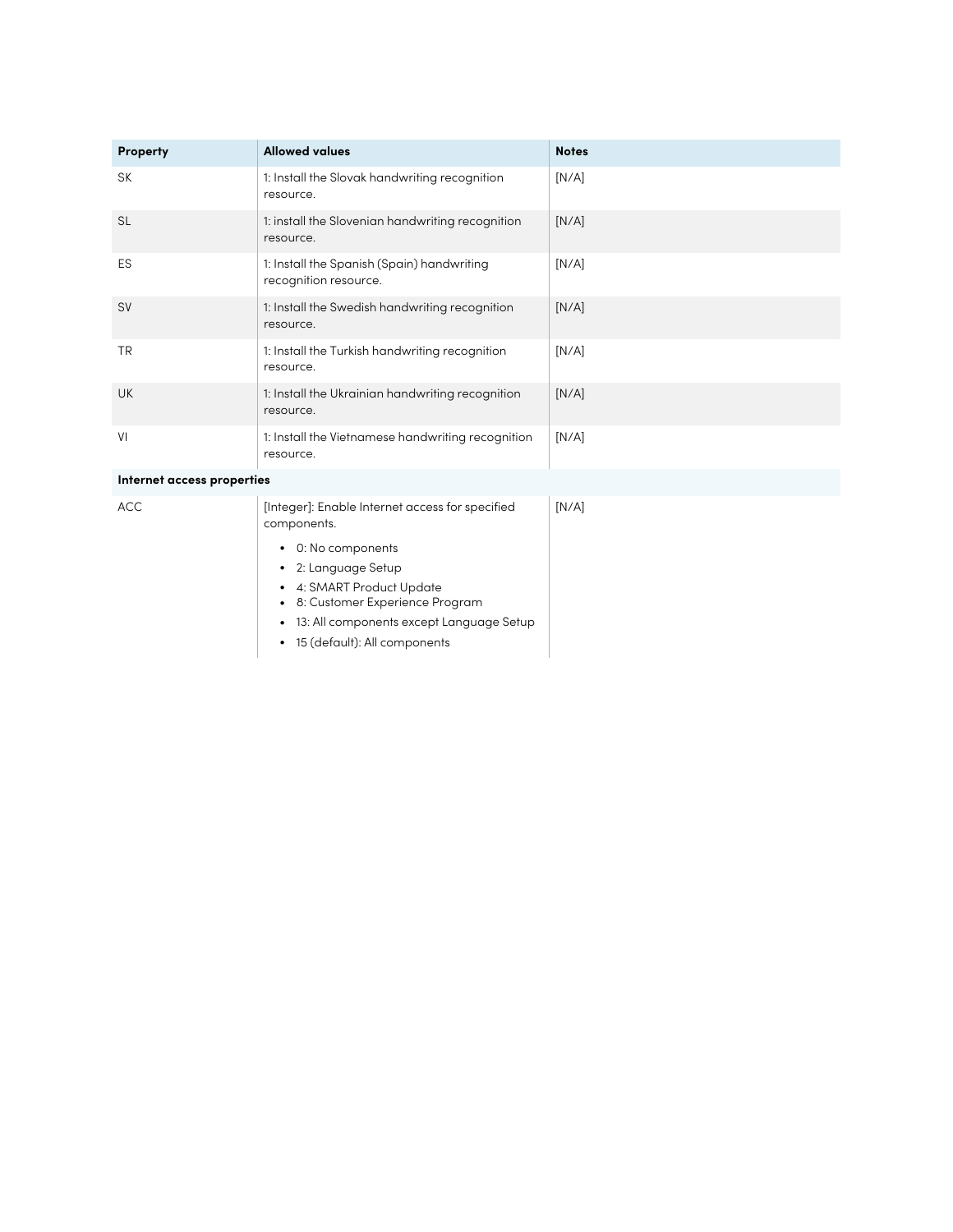# <span id="page-60-0"></span>Appendix F **Product codes**

The following table provides a list of product codes for SMART software. Use these codes when using the command line interface to uninstall SMART software by product name.

| <b>Version</b>                 | <b>Product code</b>                    |
|--------------------------------|----------------------------------------|
| <b>SMART Notebook software</b> |                                        |
| 11.4                           | {79660EE7-9C0B-4962-B566-2693FE34719D} |
| 14.0                           | {4DF72C85-33C5-4297-A0DE-FC6DB766695D} |
| 14.1                           | {84579080-E961-4DE7-93AB-5E2B81A96387} |
| 14.2                           | {D4C0DEF0-8D83-4884-91D9-83A07D0F2CB5} |
| 14.3                           | {18E53BBD-971F-4A77-9620-EB2C1539E308} |
| 15.0                           | {955F23AC-CABC-4F34-A3E4-3DF2305B64BE} |
| 15.1                           | {5E112563-E291-4C20-849F-49CE3BAD73D1} |
| 15.2                           | {E6EE86DD-5B8B-483D-83EB-18B9E1FD9BB8} |
| 16.0                           | {47F91537-12BD-4B30-8726-5A033FE61CDA} |
| 16.1                           | {AA217CD3-F8C1-4AEA-A145-5850078BFB17} |
| 16.2                           | {87948734-3F7C-4E9D-8702-3B05AF3CDA23} |
| 17.0                           | {6C0FDF5B-142D-4F0D-8DED-3B563A20B033} |
| 17.0.1                         | {5EBEDBC2-0986-4311-8C52-52C5C69E8182} |
| 17.1                           | {ACB84BD5-8E84-4103-B611-9836534DED54} |
| 18.0                           | {A93177EC-FC8C-4DE5-9988-BD36B93D1B66} |
| 18.1                           | {38AB20FE-C03E-47B2-A769-F2E548031F9B} |
| 19.0                           | {67A22506-25EF-4F7A-97A8-9293345093E1} |
| 19.0 SP2                       | {24C8FC45-E93F-4A3A-A377-64DCE1C336C5} |
| 19.1                           | {F0215213-10A6-43DB-9BE4-3FD3DB5D8E53} |
| 20.0                           | {4350F5AF-AEBF-4914-BB1C-847AF59E9BEC} |
| 20.1                           | {A0E11D6C-B1C0-45D4-9415-2254D41323D6} |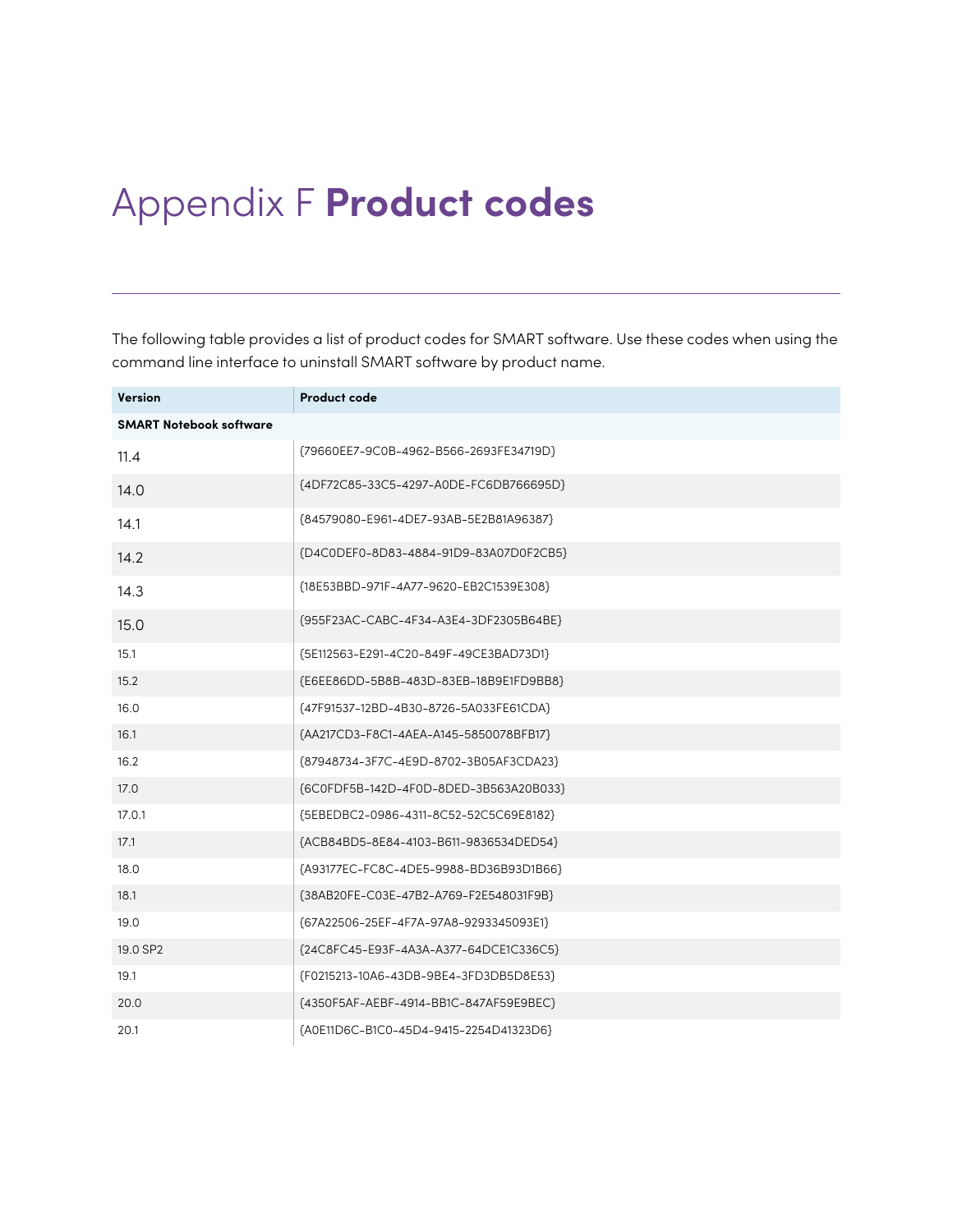| <b>Version</b>               | <b>Product code</b>                                                                                                                                          |
|------------------------------|--------------------------------------------------------------------------------------------------------------------------------------------------------------|
| <b>SMART Product Drivers</b> |                                                                                                                                                              |
| 11.4                         | {53330A17-78DE-458E-9997-292A2D6D3ADD}                                                                                                                       |
| 11.5                         | {B1209081-5D82-4F8A-8318-BE7583B6E265}                                                                                                                       |
| 11.6                         | {890680EC-2F88-47F0-970C-593081E62593}                                                                                                                       |
| 12                           | {111A1715-267A-4387-B63D-D7E6E7D97677}                                                                                                                       |
| 12.1                         | {67F35E75-A186-4F80-B291-8283331D5550}                                                                                                                       |
| 12.2                         | {C3C9E674-3FD2-4535-B733-C7C62074DC4A}                                                                                                                       |
| 12.3                         | {A418B556-1E81-4D42-B54E-979720B3DEBF}                                                                                                                       |
| 12.4                         | {BFF16FAE-1B84-40EA-B60E-385F5A392512}                                                                                                                       |
| 12.5                         | {696243E7-E4BB-4696-ACF0-C6D2FC012136}                                                                                                                       |
| 12.6                         | {1E280E41-ED8E-424C-9EA9-FD52963B21BE}<br>(bundled with SMART Notebook 16.1)<br>{3298B999-38D0-4650-8FB7-3C9E71325465}<br>(bundled with SMART Notebook 16.2) |
| 12.7                         | {1E280E41-ED8E-424C-9EA9-FD52963B21BE}                                                                                                                       |
| 12.8                         | {A292B5F2-F55A-4960-A58F-07569554D321}                                                                                                                       |
| 12.9                         | {663AF146-1736-49B3-B96D-A1006692BB0E}                                                                                                                       |
| 12.10                        | {91BF2AF1-380E-46EB-A49A-7CFE80B59631}                                                                                                                       |
| 12.11                        | {3DC4D966-FBCF-45E5-AC7E-9ED104AA3132}                                                                                                                       |
| 12.13                        | {BF782898-838D-4FA4-9D3E-FC6F27E76D89}                                                                                                                       |
| 12.14                        | {36BCCBF2-5D85-423F-B759-63582FECE7C2}                                                                                                                       |
| 12.15                        | {8F02AE90-9219-42E6-AD41-0C0055227B9B}                                                                                                                       |
| 12.16                        | {0405B16D-65AF-4D2F-955B-32E10232A47E}                                                                                                                       |
| 12.17                        | {D581DD8E-9728-4006-B8C5-AABC267017CF}                                                                                                                       |
| <b>SMART Ink</b>             |                                                                                                                                                              |
| 2.0                          | {5ABC49B5-D0DC-428D-A082-4AEFF6490F04}                                                                                                                       |
| 2.1                          | {B4F5D378-9784-442B-97D5-24CAAF3299AA}                                                                                                                       |
| 2.2                          | {FC69B741-DC56-4591-97A2-A6BA211B7E76}                                                                                                                       |
| 2.3                          | {FAF3CC40-F647-4AA7-84D6-7BD67C4F2362}                                                                                                                       |
| 2.3.1                        | {232C8EC0-4856-4EEA-B99F-5FCC4E103A09}                                                                                                                       |
| 3.1                          | {52ECF84B-09E9-4C98-B4FD-17EE1BC09921}                                                                                                                       |
| 3.2                          | {57E67FAF-87D9-4573-BC7F-C95B1A71287A}                                                                                                                       |